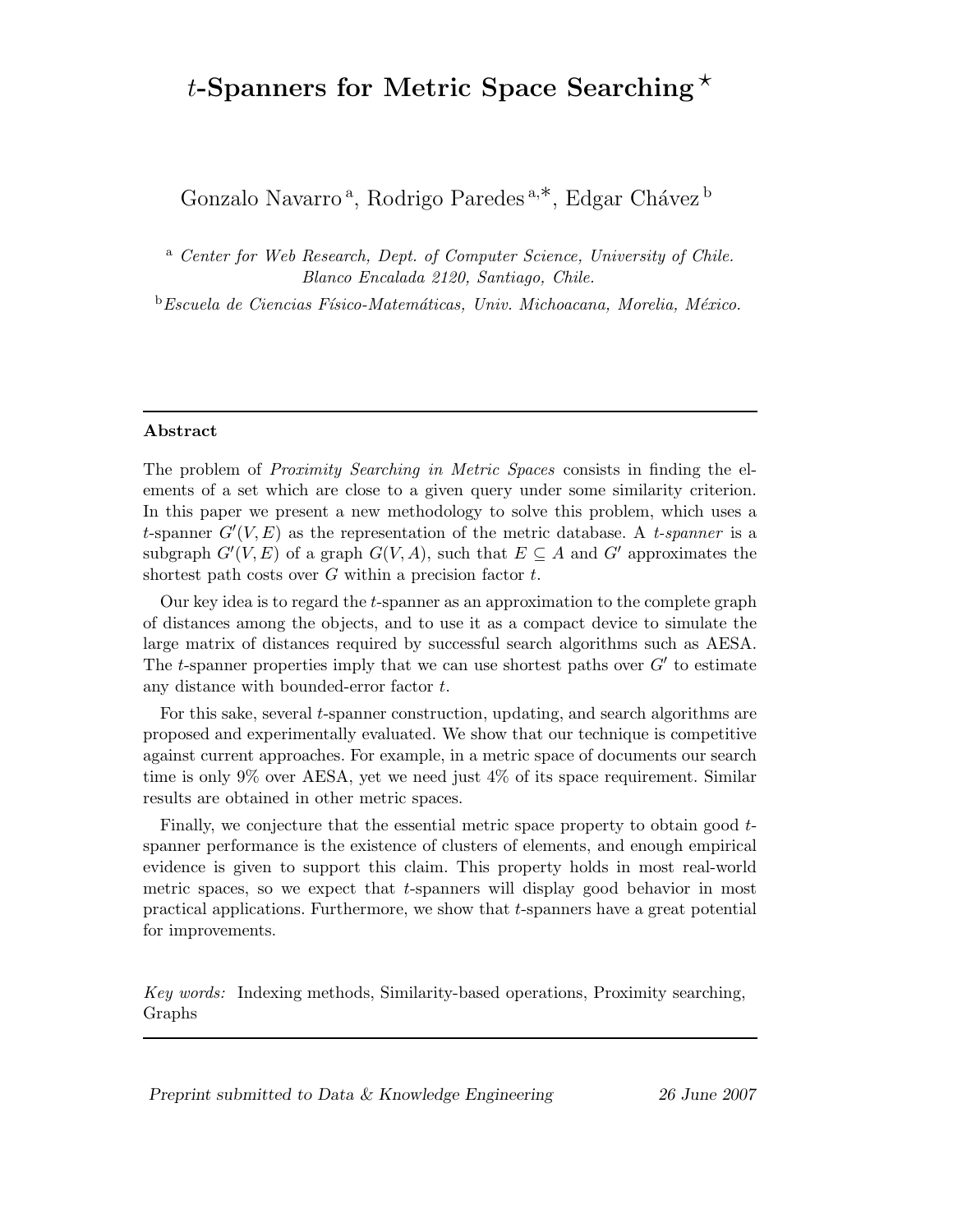## 1 Introduction

Proximity searching is the problem of, given a data set and a similarity criterion, finding the elements of the set that are close to a given query. This problem has a vast number of applications. Some examples are:

- Non-traditional databases. New so-called "multimedia" data types such as images, fingerprints, audio and video cannot be meaningfully queried in the classical sense. In multimedia applications, all the queries ask for objects similar to a given one, whereas comparison for exact equality is very rare. Some example applications are image, audio or video databases, face recognition, fingerprint matching, voice recognition, medical databases, and so on.
- Text retrieval. Huge text databases with low quality control are emerging (being the Web the most prominent example), and typing, spelling or OCR (optical character recognition) errors are commonplace in both the text and the query. Documents which contain a misspelled word are no longer retrievable by a correctly written query. Thus many text search engines aim to find documents containing close variants of the query words. There exist several models of similarity among words (variants of the "edit distance" [32]) which capture very well those kind of errors. Another related application is spelling checkers, where we look for close variants of a misspelled word in a dictionary.
- Information retrieval. Although not considered as a multimedia data type, unstructured text retrieval poses problems similar to multimedia retrieval. This is because textual documents are in general not structured to easily provide the desired information. Although text documents may be searched for strings that are present or not, in many cases it is more useful to search them for semantic concepts of interest. The problem is basically solved by retrieving documents similar to a given query [5], where the query can be a small set of words or even another document. Some similarity approaches are based on mapping a document to a vector of real values, so that each dimension is a vocabulary word and the relevance of the word to the document (computed using some formula) is the coordinate of the document along that dimension. Similarity functions are then defined on that space. Notice, however, that the dimensionality of the space is very high (thousands of dimensions).

<sup>⋆</sup> This work has been supported in part by Millennium Nucleus Center for Web Research, Grant P04-067-F, Mideplan, Chile; MECESUP Project UCH0109, Chile; and CONACyT, Mexico.

<sup>∗</sup> Corresponding author.

Email addresses: gnavarro@dcc.uchile.cl (Gonzalo Navarro), raparede@dcc.uchile.cl (Rodrigo Paredes), elchavez@umich.mx (Edgar Chávez).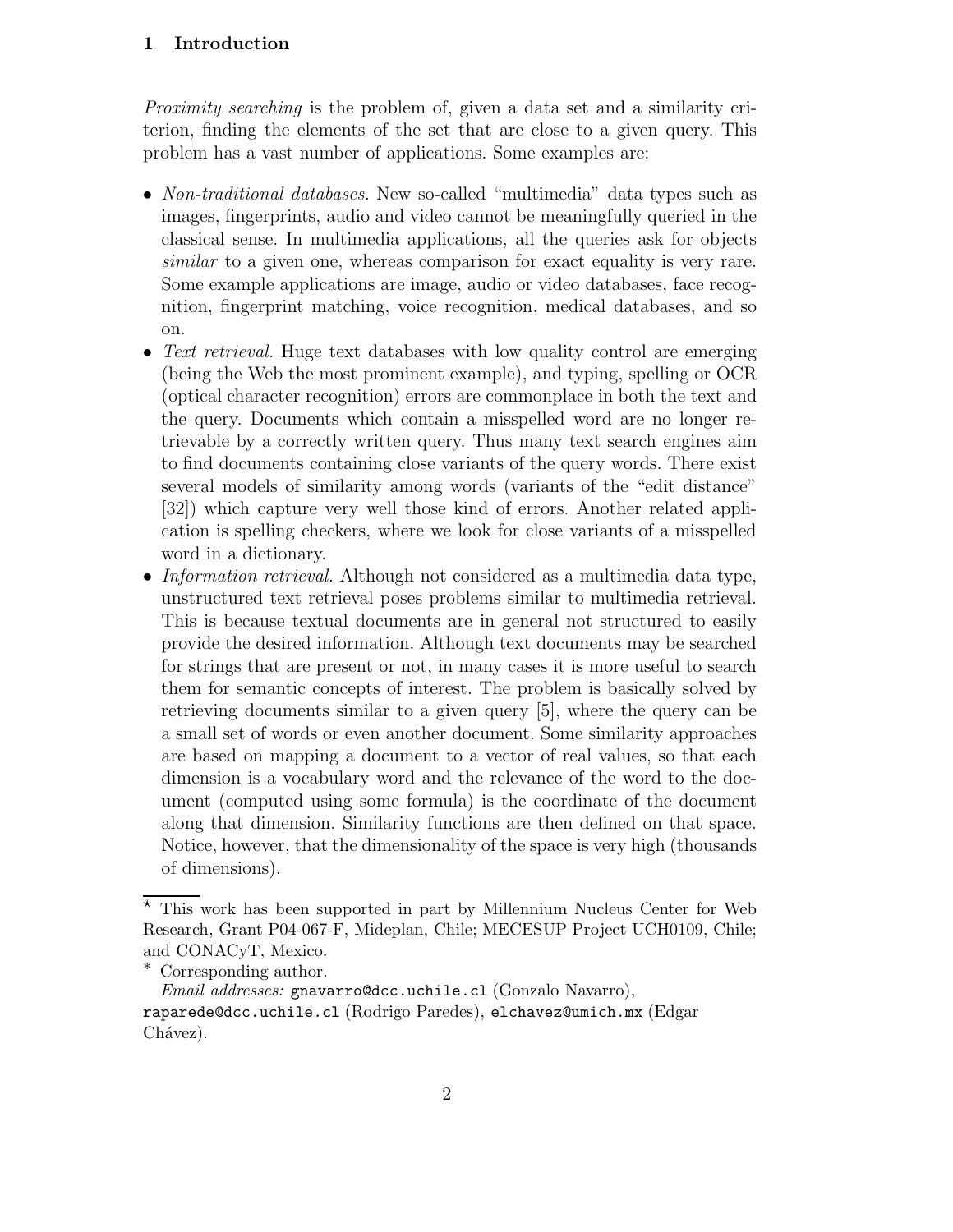- *Computational biology*. DNA and protein sequences are the basic objects of study in molecular biology. They can be modeled as texts, and in this case many biological quests translate into finding local or global similarities between sequences, in order to detect homologous regions that permit predicting functionality, structure or evolutionary distance. An exact match is unlikely to occur because of measurement errors, minor differences in genetic streams with similar functionality, and evolution. The measure of similarity used is related to the probability of mutations such as reversals of pieces of the sequences and other rearrangements (global similarity), or variants of edit distance (local similarity).
- There are many other applications, such as machine learning and classification, where a new element must be classified according to its closest existing element; image quantization and compression, where only some vectors can be represented and those that cannot must be coded as their closest representable point; function prediction, where we want to search for the most similar behavior of a function in the past so as to predict its probable future behavior; and so on.

All those applications have some common characteristics, captured under the *metric space model* [16]. There is a universe  $X$  of *objects*, and a nonnegative distance function  $d : \mathbb{X} \times \mathbb{X} \longrightarrow \mathbb{R}^+ \cup \{0\}$  defined among them. This distance satisfies the three axioms that make  $(\mathbb{X}, d)$  a metric space:

| $d(x, y) = 0 \Leftrightarrow x = y$ | (strict positiveness) |
|-------------------------------------|-----------------------|
| $d(x, y) = d(y, x)$                 | (symmetry)            |
| $d(x, z) \leq d(x, y) + d(y, z)$    | (triangle inequality) |

These properties hold for many reasonable similarity functions. The smaller the distance between two objects, the more "similar" they are. We have a finite database  $\mathbb{U} \subset \mathbb{X}$ , which is a subset of the universe of objects and can be preprocessed to build an index. Later, given a new object from the universe, a query  $q \in \mathbb{X}$ , we must retrieve similar elements found in the database. There are two typical queries of this kind:

- **Range query**  $(q, r)$ : Retrieve all elements which are within distance r to q. That is,  $(q, r) = \{x \in \mathbb{U}, d(x, q) \leq r\}.$
- k-Nearest neighbor query  $NN_k(q)$ : Retrieve the k elements from U closest to q. That is,  $NN_k(q)$  such that  $\forall x \in NN_k(q)$ ,  $y \in \mathbb{U} - NN_k(q)$ ,  $d(q, x) \leq$  $d(q, y)$ , and  $|NN_k(q)| = k$ .

The distance is assumed to be expensive to compute (think, for instance, in comparing two fingerprints). Hence, it is customary to define the complexity of the search as the number of distance evaluations performed, disregarding other components such as CPU time for side computations, and even I/O time. Given a database of  $n = |U|$  objects, queries can be trivially answered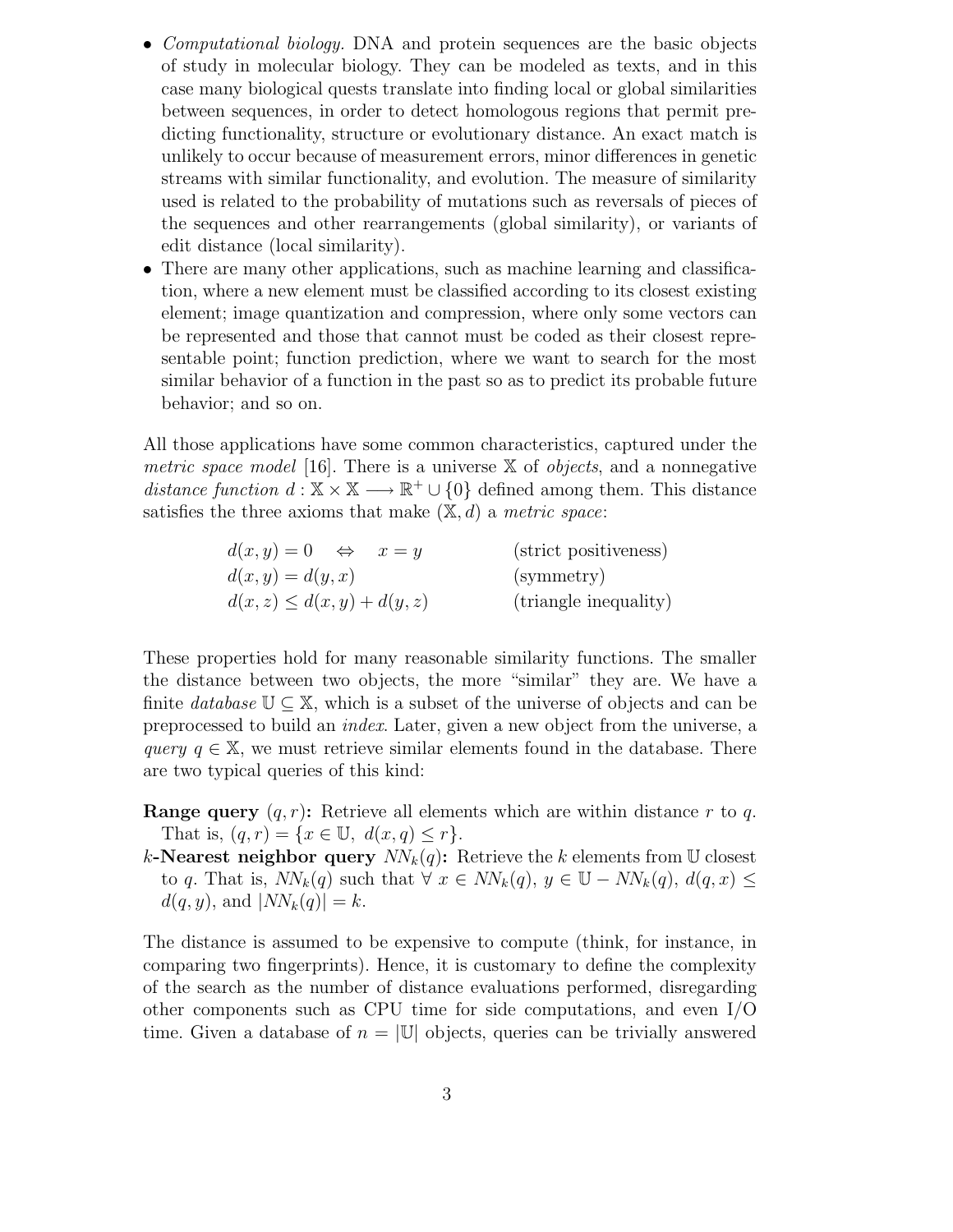by performing  $n$  distance evaluations. The goal is to structure the database so as to compute much fewer distances.

A particular case of this problem arises when the space is  $\mathbb{R}^D$ , for which there are effective methods such as kd-trees, R-trees, and X-trees [23,7]. However, for high dimensions those structures cease to work well. In this paper we focus in general metric spaces, although these solutions are also well suited to D-dimensional spaces.

It is interesting to notice that the concept of "dimensionality" can be translated into metric spaces as well, where it is called intrinsic dimensionality. Although there is not an accepted criterion to measure intrinsic dimensionality, in general terms, it is agreed that a metric space is high dimensional that is, it has high intrinsic dimensionality—when its histogram of distances is concentrated. A high intrinsic dimension degrades the performance of any similarity search algorithm  $|16|$ .

By far, the most successful technique for searching metric spaces ever proposed is AESA [40,16]. Its main problem, however, is that it requires precomputing and storing a matrix of all the  $n(n-1)/2$  distances among the objects of U. This huge space requirement makes it unsuitable for most applications.

Let us now switch to graph theory and the *t*-spanner concept. Let  $G(V, A)$  be a connected graph with a nonnegative cost function  $d(e)$  assigned to its edges  $e \in A$ . The shortest path among every pair of vertices  $u, v \in V$  is the one minimizing the sum of the costs of the traversed edges. Let us call  $d_G(u, v)$ this shortest path cost (or minimum sum). Shortest paths can be computed using Floyd's algorithm [22] or applying  $|V|$  iterations of Dijkstra's algorithm [20] taking each vertex as the origin node [19,41]. A t-spanner is a subgraph  $G'(V, E)$ , with  $E \subseteq A$ , which permits us to compute path costs with stretch t, that is, ensuring that for any  $u, v \in V$ ,  $d_{G'}(u, v) \le t \cdot d_G(u, v)$  [34,33,21]. We call the latter the t-condition. The t-spanner problem has applications in distributed systems, communication networks, architecture of parallel machines, motion planning, robotics, computational geometry, and others.

Our main idea is to combine both concepts, so as to use the t-spanner as a bounded-error approximation to the full AESA distance matrix, in order to obtain a competitive space–time trade-off for metric space searching.

Hence, our interest in this paper is on the design and evaluation of  $t$ -spanner algorithms that work well in metric space contexts. To achieve this goal, several algorithms to build, maintain, and search t-spanners are proposed. All these algorithms are experimentally evaluated, to show that our approach provides an excellent low-cost approximation to the performance of AESA. As an example, we apply the idea to information retrieval, with document databases using the cosine distance [5]. If we use a 2-spanner, we need only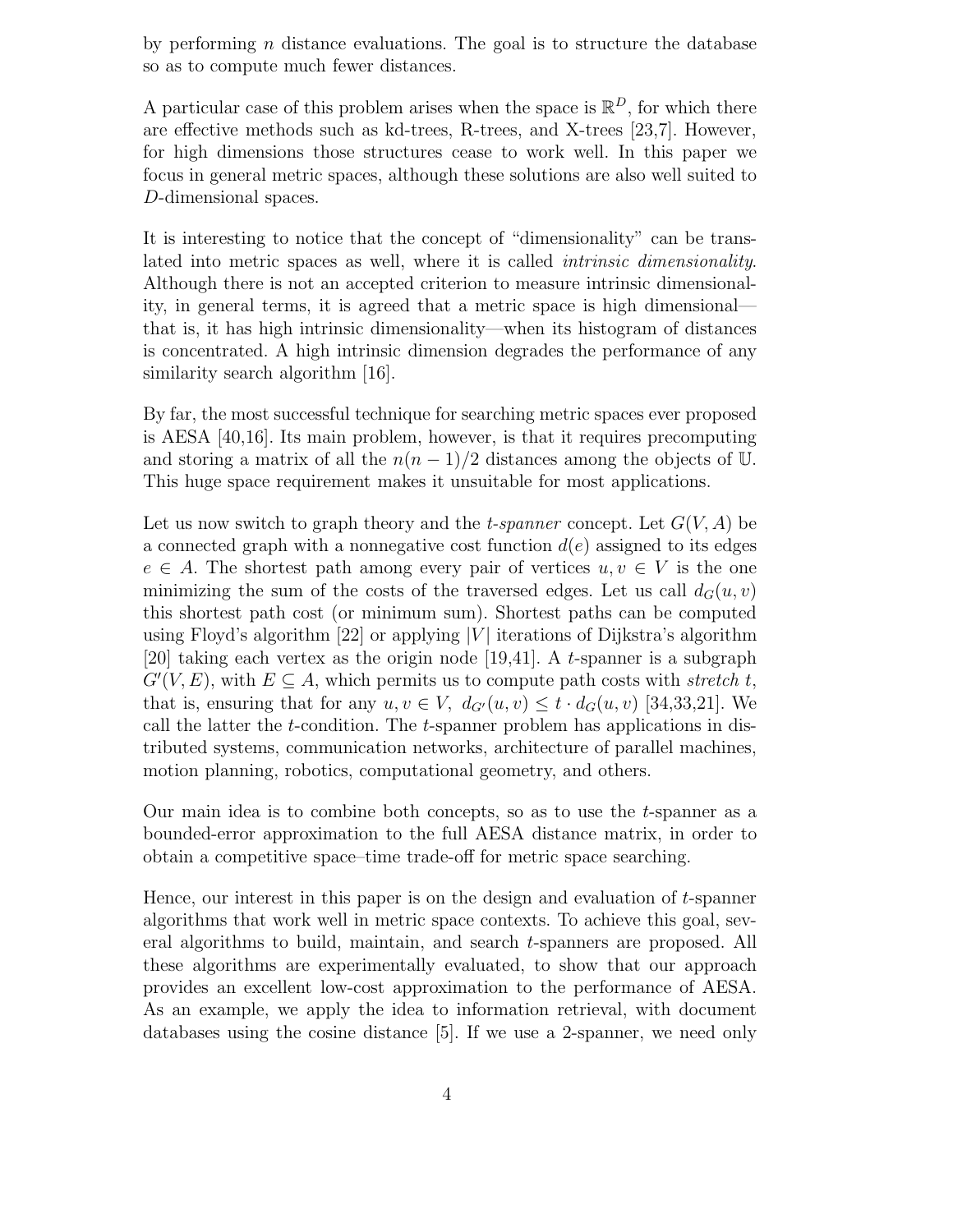3.99% of the memory required by AESA for the index. To retrieve the most similar document, we need only 9% distance evaluations over AESA, and 8% to retrieve the 10 most similar documents.

This paper is organized as follows. In Section 2 we cover related work both in metric spaces and in  $t$ -spanners. In Section 3 we show how to use  $t$ -spanners for metric space searching. In Section 4 we present our t-spanner construction algorithms. Experimental results are shown in Section 5. In Section 6 we discuss t-spanner updating algorithms. Finally, in Section 7 we draw our conclusions and future work directions. Early versions of this work appeared in [31,30].

## 2 Related Work

#### 2.1 Searching in Metric Spaces

There are several methods to preprocess a metric database in order to reduce the number of distance evaluations at search time. All of them work by discarding elements using the triangle inequality. We discuss here some approaches that are relevant to our work. See [16] for a more complete survey.

#### 2.1.1 Pivot-based Algorithms

We will focus on a particular class of algorithms called *pivot-based*. These algorithms select a set of pivots  $\{p_1 \dots p_k\} \subseteq \mathbb{U}$  and store a table of kn distances  $d(p_i, u), i \in \{1...k\}, \forall u \in \mathbb{U}$ . To solve a range query  $(q, r)$ , pivot-based algorithms measure  $d(q, p_1)$  and use the fact that, because of the triangle inequality,  $d(q, u) \geq |d(q, p_1) - d(u, p_1)|$ , so they can discard every  $u \in \mathbb{U}$  such that

$$
|d(q, p_1) - d(u, p_1)| > r , \qquad (1)
$$

since this implies  $d(q, u) > r$ . Once they are done with  $p_1$ , they try to discard elements from the remaining set using  $p_2$ , and so on, until they use all the k pivots. The elements u that still cannot be discarded at this point are directly compared against q.

The k distance evaluations computed between  $q$  and the pivots are known as the internal complexity of the algorithm. If there is a fixed number of pivots, this complexity has a fixed value. On the other hand, the distance evaluations used to compare the query against the objects not discarded by the pivots are known as the external complexity of the algorithm. Hence, the total complexity of a pivot-based search algorithm is the sum of the internal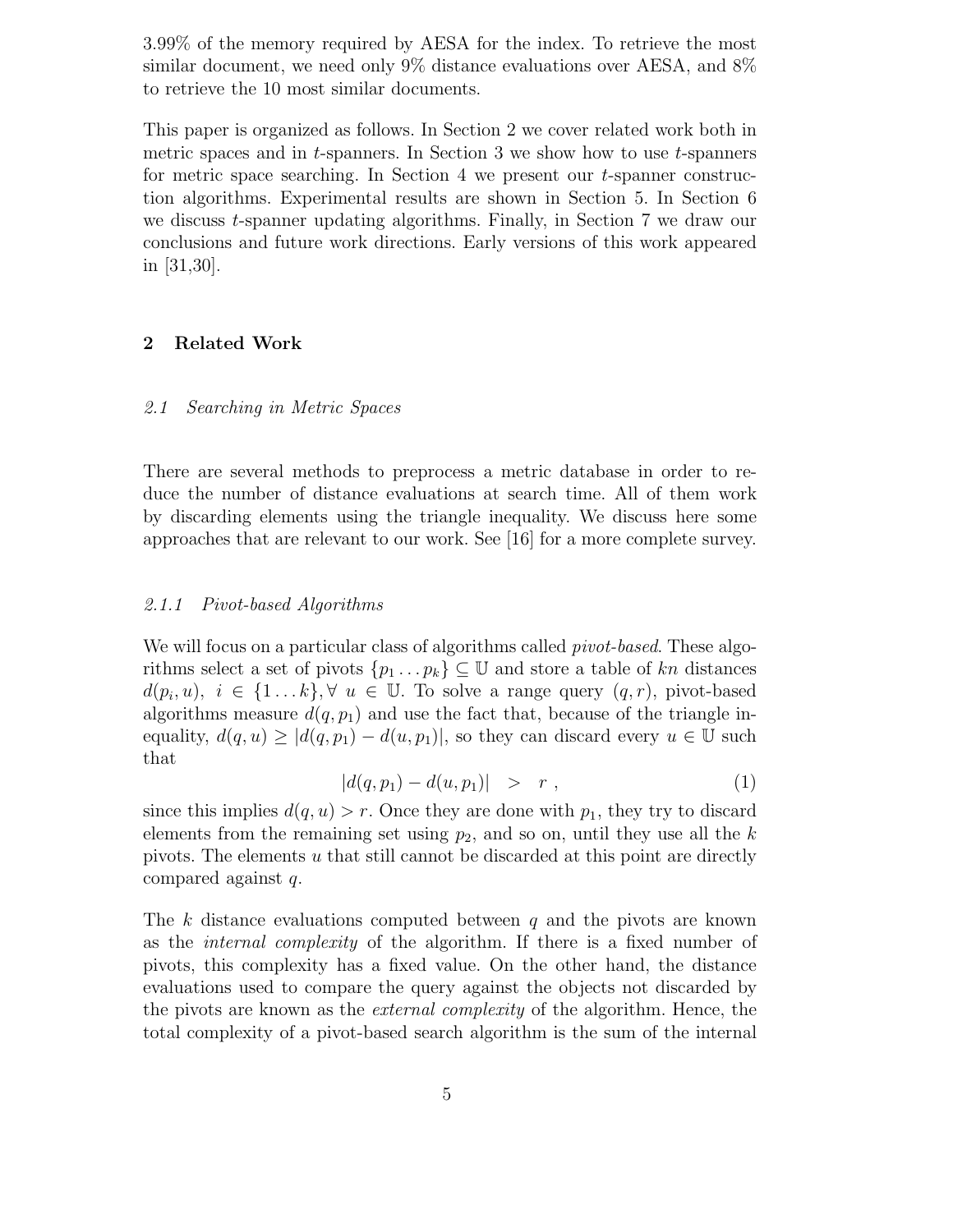and external complexities. Since the internal complexity increases and the external complexity decreases with  $k$ , there is an optimal  $k^*$  that minimizes the total complexity. However, in practice  $k^*$  is so large that one cannot store all the  $k^*n$  distances, so the index uses as many pivots as memory permits.

There are many pivot-based algorithms. Among them we can find structures for discrete or continuous distance functions. In the discrete case we have: Burkhard-Keller Tree (BKT) [10], Fixed Queries Tree (FQT) [4], Fixed-Height  $FQT$  (FHQT) [4,3], and *Fixed Queries Array* (FQA) [14]. In the continuous case we have: Vantage-Point Tree (VPT) [42,17,39], Multi-Vantage-Point Tree (MVPT) [9,8], Excluded Middle Vantage Point Forest (VPF) [43], Approximating Eliminating Search Algorithm (AESA) [40], and Linear AESA (LAESA) [29]. For a comprehensive description of these algorithms see [16].

#### 2.1.2 Approximating Eliminating Search Algorithm (AESA)

In AESA the idea of pivots is taken to the extreme  $k = n$ , that is, every element is a potential pivot and hence we need a matrix with all the  $\frac{n(n-1)}{2}$ precomputed distances. Since we are free to choose any pivot, the pivot to use next is chosen from the elements not yet discarded. Additionally, as it is well known that pivots closer to the query are much more effective, the pivot candidates u are ranked according to the sum of their current lower-bound distance estimations to q. That is, if we have used pivots  $\{p_1 \ldots p_i\}$ , we choose pivot  $p_{i+1}$  as the element u minimizing

$$
SumLB(u) = \sum_{j=1}^{i} |d(q, p_j) - d(u, p_j)| \qquad (2)
$$

AESA works as follows. It starts with a set of candidate objects  $\mathcal{C}$ , which is initially U, and sets  $SumLB(u) = 0$  for all  $u \in U$ . Then, it chooses an object  $p \in \mathcal{C}$  minimizing  $SumLB$  (Eq. (2)) and removes it from  $\mathcal{C}$ . Note that the first object  $p = p_1$  is chosen at random. AESA measures  $d_{qp} \leftarrow d(q, p)$  and reports p if  $d_{qp} \leq r$ . By Eq. (1), it removes from C all the objects u that satisfy  $d(u, p) \notin [d_{qp} - r, d_{qp} + r]$ . Recall that  $d(u, p)$  is obtained from a precomputed full distance matrix  $\mathbb{U} \times \mathbb{U}$ . For non-discarded objects, it updates sum LB according to Eq (2). These steps are repeated until  $\mathcal{C} = \emptyset$ . Fig. 1 depicts the algorithm.

AESA is, by far, the most efficient existing search algorithm. As a matter of fact, it has been experimentally shown to have almost constant search cost. Nevertheless, the constant hides an exponential dependence on the dimensionality of the metric space. AESA's main problem is that storing  $O(n^2)$  distances is impractical for most applications. This has restricted an excellent algorithm to the few applications where  $n$  is very small. Our main goal in this paper is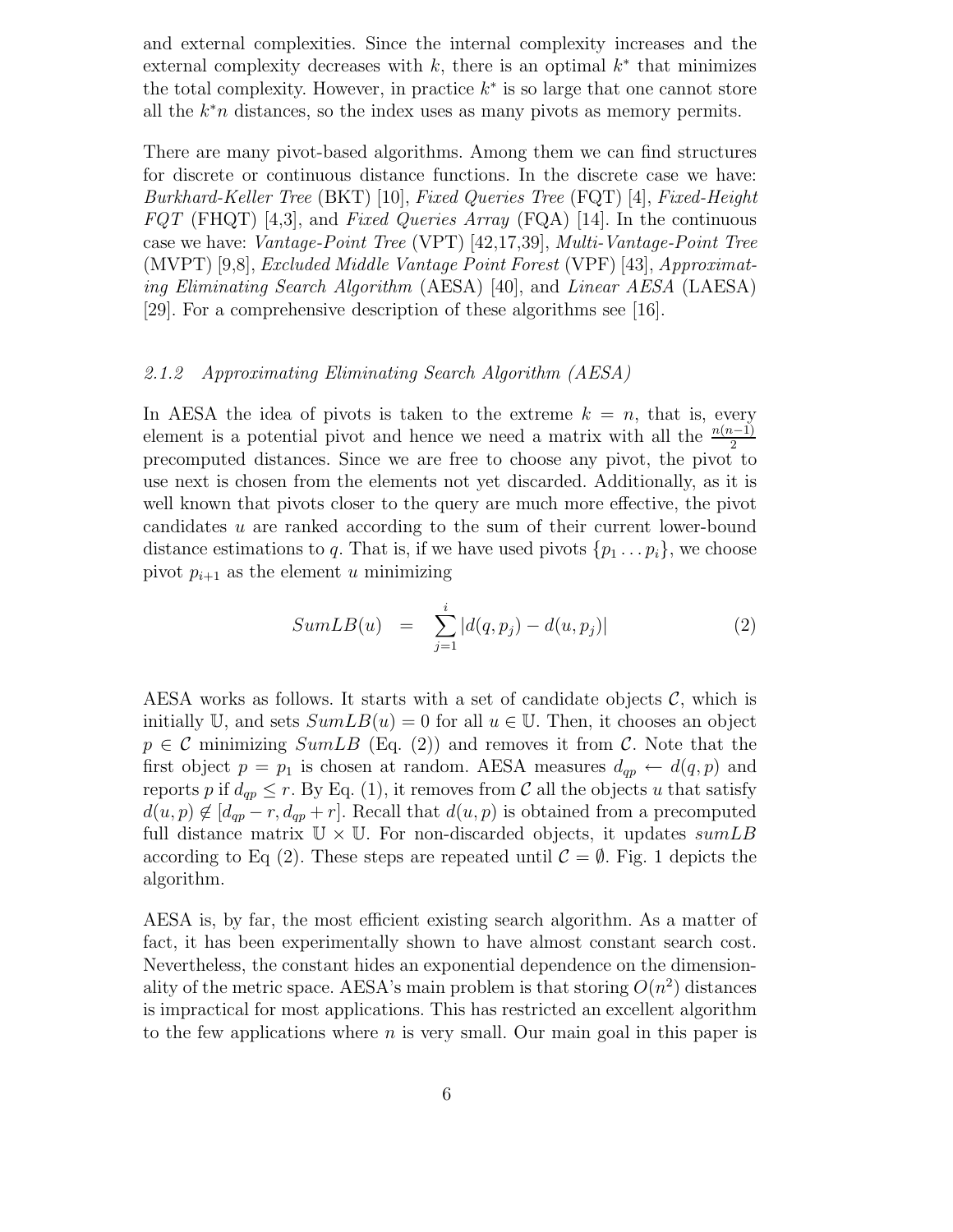**AESA** (Query q, Radius r, matrix  $M$ ) //  $\mathbb{M}_{u,p} = d(u,p)$ , precomputed 1.  $C \leftarrow \mathbb{U}$ <br>2. For ea 2. For each  $p \in C$  Do  $SumLB(p) \leftarrow 0$ <br>3. While  $C \neq \emptyset$  Do 3. While  $C \neq \emptyset$  Do<br>4.  $p \leftarrow \operatorname{argmin}_{c}$ 4.  $p \leftarrow \operatorname{argmin}_{c \in \mathcal{C}} SumLB(c), C \leftarrow C - \{p\}$ <br>5.  $d_{op} \leftarrow d(q, p), \text{ If } d_{op} \leq r \text{ Then Report } p$ 5.  $d_{qp} \leftarrow d(q, p)$ , If  $d_{qp} \leq r$  Then Report p<br>6. For each  $u \in \mathcal{C}$  Do 6. For each  $u \in \mathcal{C}$  Do<br>7. If  $\mathbb{M}_{u,n} \notin [d_{\alpha n}]$ 7. **If**  $\mathbb{M}_{u,p} \notin [d_{qp} - r, d_{qp} + r]$  **Then**  $C \leftarrow C - \{u\}$ <br>8. **Else**  $SumLB(u) \leftarrow SumLB(u) + |d_{qp} - \mathbb{M}_{u,p}|$ Else  $SumLB(u) \leftarrow SumLB(u) + |d_{qp} - M_{u,p}|$ 

Fig. 1. Algorithm AESA. M is the full distance matrix  $\mathbb{U}\times\mathbb{U}$ , so  $\mathbb{M}_{u,p}$  is the distance between  $u$  and  $p$ .

to overcome this weakness.

## 2.1.3 Previous Graph-Based Approaches

We have found only one previous metric space index based on graphs [37]. They use a graph whose nodes are the objects of the metric space and whose edges are an arbitrary collection of distances among the objects. They compute two  $n \times n$  matrices with upper and lower bounds to the real distances, in  $O(n^3)$ time. Queries are solved using both matrices.

The greatest deficiency of [37] is that the selected distances are arbitrary and do not give any guarantee on the quality of their approximation to the real distances. In fact, the index only has good behavior when distances follow a uniform distribution, which does not occur in practice. Even in  $\mathbb{R}$ , an extremely easy-to-handle metric space, distances have a triangular distribution, whereas in general metric spaces the distance distribution is usually more concentrated, far from uniform.

In our work, instead, edges are carefully chosen so as to provide an approximation guarantee to the real distance value. This yields much better results.

#### 2.2 t-Spanner Construction Algorithms

It was shown [33] that, given a graph G with unitary weight edges and parameters t and m, the problem of determining whether a t-spanner of at most m edges exists is NP-complete. Hence, there is no hope for efficient construction of minimal t-spanners. Furthermore, as far as we know, only in the case  $t = 2$ and graphs with unitary weight edges there exist polynomial-time algorithms that guarantee an approximation bound in the number of edges (or in the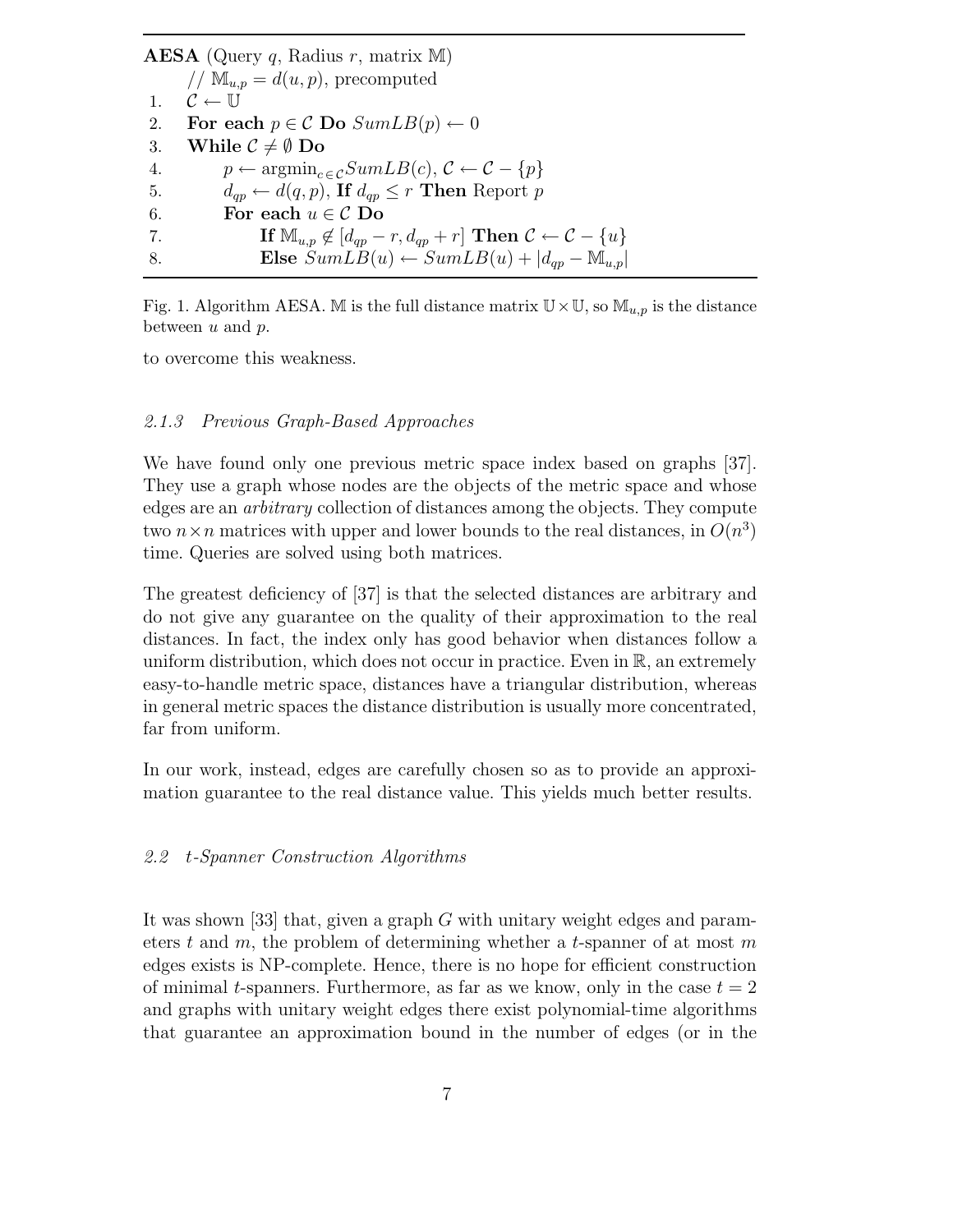weight) of the resulting *t*-spanner [27] (the bound is  $\log \frac{|E|}{|V|}$ ).

If we do not force any guarantee on the number of edges of the resulting t-spanner, a simple  $O(mn^2)$  time greedy algorithms exists (see Section 4.1), where  $n = |V|$  and  $m = |E|$  refer to the resulting t-spanner. It was shown [1,2] that these techniques produce *t*-spanners with  $n^{1+O(\frac{1}{t-1})}$  edges on general graphs of n nodes.

More sophisticated algorithms have been proposed by Cohen in [18], producing t-spanners with guaranteed  $O(n^{1+(2+\epsilon)(1+\log_n m)/t})$  edges in worst case time  $\widetilde{O}(mn^{(2+\epsilon)(1+\log_n m)/t})$ , where in this case m refers to the original graph. In our metric space application  $m = \Theta(n^2)$ , which translates into worst case time  $O(n^{2+6/t})$  and  $O(n^{1+6/t})$  edges for Cohen's techniques. Additionally, the algorithms in [18] work for  $t \in [2, \log n]$ , which, as shown in Section 3, is unsuitable for our application: We need  $1 < t \leq 2$  in most cases to obtain reasonable search performance. (Perhaps some of Cohen's algorithms could be adapted to work heuristically for smaller  $t$ , but to the best of our knowledge, this has not been attempted so far.) Note that, for  $t = 2$ , Cohen's algorithm could still be useful, but its time complexity would be rather high,  $O(n^5)$ . Other recent algorithms [38] work only for  $t = 1, 3, 5, \ldots$ , which is also unsuitable for us. Parallel algorithms have been pursued in [28], but they do not translate into new sequential algorithms.

As it regards to Euclidean t-spanners, that is, the subclass of metric t-spanners where objects are points in a D-dimensional space with Euclidean distance, much better results exist  $[21,1,2,26,25,36]$ , showing that one can build tspanners with  $O(n)$  edges in  $O(n \log^{D-1} n)$  time. These results, unfortunately, make heavy use of coordinate information and cannot be extended to general metric spaces.

Other related results refer to probabilistic approximations of metric spaces using tree metrics  $[6,12]$ . The idea is to build a set of trees such that their union makes up a  $t$ -spanner with high probability. However, the  $t$  values are of the form  $O(\log n \log \log n)$ , far from practical for our goals.

## 3 Simulating AESA Search over a t-Spanner

## 3.1 Relation between Metric Space Searching and t-Spanners

As we have said, AESA is the most successful technique for searching metric spaces. However, its huge  $\frac{n(n-1)}{2} = O(n^2)$  memory demand makes it unsuitable for most applications. Nevertheless, if we reduced the memory requirement of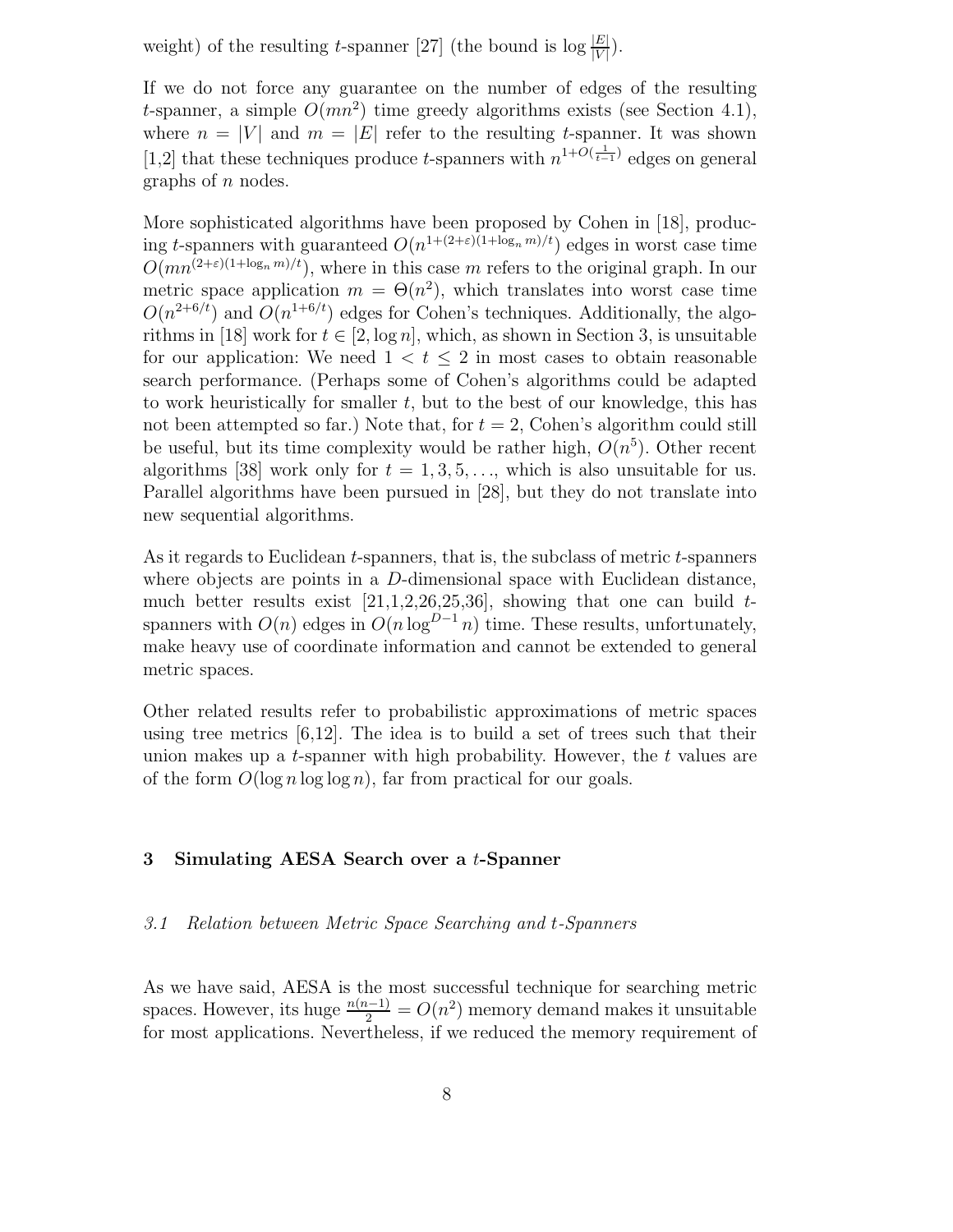AESA, we could use it in many practical scenarios. Towards this end, our main idea is to use the t-spanner as a bounded-error approximation to the full AESA distance matrix. This permits us trading space for query time, where the full AESA is just one extreme of the trade-off.

Note that, given the element set U, the full AESA distance matrix can be regarded as a complete graph  $G(V = \mathbb{U}, A = \mathbb{U} \times \mathbb{U})$ , where  $d_G(u, v) = d(u, v)$ is the distance between elements  $u$  and  $v$  in the metric space. Due to the triangle inequality, for any  $u, v \in \mathbb{U}$  the shortest path between u and v is the direct edge  $(u, v)$ , and its cost is the distance  $d(u, v)$ . Thus, in order to save memory we can use a t-spanner  $G'(V = \mathbb{U}, E \subseteq A)$  of G, which permits us estimating the distance between every pair of objects within a factor  $t$ , without the need to store  $O(n^2)$  distances but only  $|E|$  edges. However, in this case we cannot apply AESA directly over the t-spanner, but we have to take into account the error introduced by stretch factor t.

## 3.2 Implementing AESA over a t-Spanner

Given the t-spanner G' of  $G(\mathbb{U}, \mathbb{U}\times \mathbb{U})$ , for every  $u, v \in \mathbb{U}$  the following property is guaranteed:

$$
d(u, v) \leq d_{G'}(u, v) \leq t \cdot d(u, v) . \tag{3}
$$

Eq. (3) permits us adapting AESA to this approximated distance. According to the stretch factor  $t$ , to simulate AESA over a  $t$ -spanner it is enough to "extend" the upper bound of the AESA exclusion ring with the associated decrease in the discrimination power. See Fig. 2.

Let us return to the condition to discard an element  $u$  with a pivot  $p$ . The condition to be outside the ring, that is, Eq. (1), can be rewritten as

$$
d(u, p) < d(q, p) - r \quad \text{or} \quad d(u, p) > d(q, p) + r. \tag{4}
$$

Since we do not know the real distance  $d(u, v)$ , but only the approximated distance over the t-spanner,  $d_{G'}(p, u)$ , we can use Eqs. (3) and (4) to obtain the new discarding conditions, in Eqs.  $(5)$  and  $(6)$ :

$$
d_{G'}(u,p) \quad < \quad d(q,p) - r \tag{5}
$$

$$
d_{G'}(u,p) > t \cdot (d(q,p)+r) . \tag{6}
$$

The next theorem shows that either Eq. (5) or (6) gives a sufficient condition for a pivot  $p$  to discard a element  $u$ . Fig. 2(b) illustrates.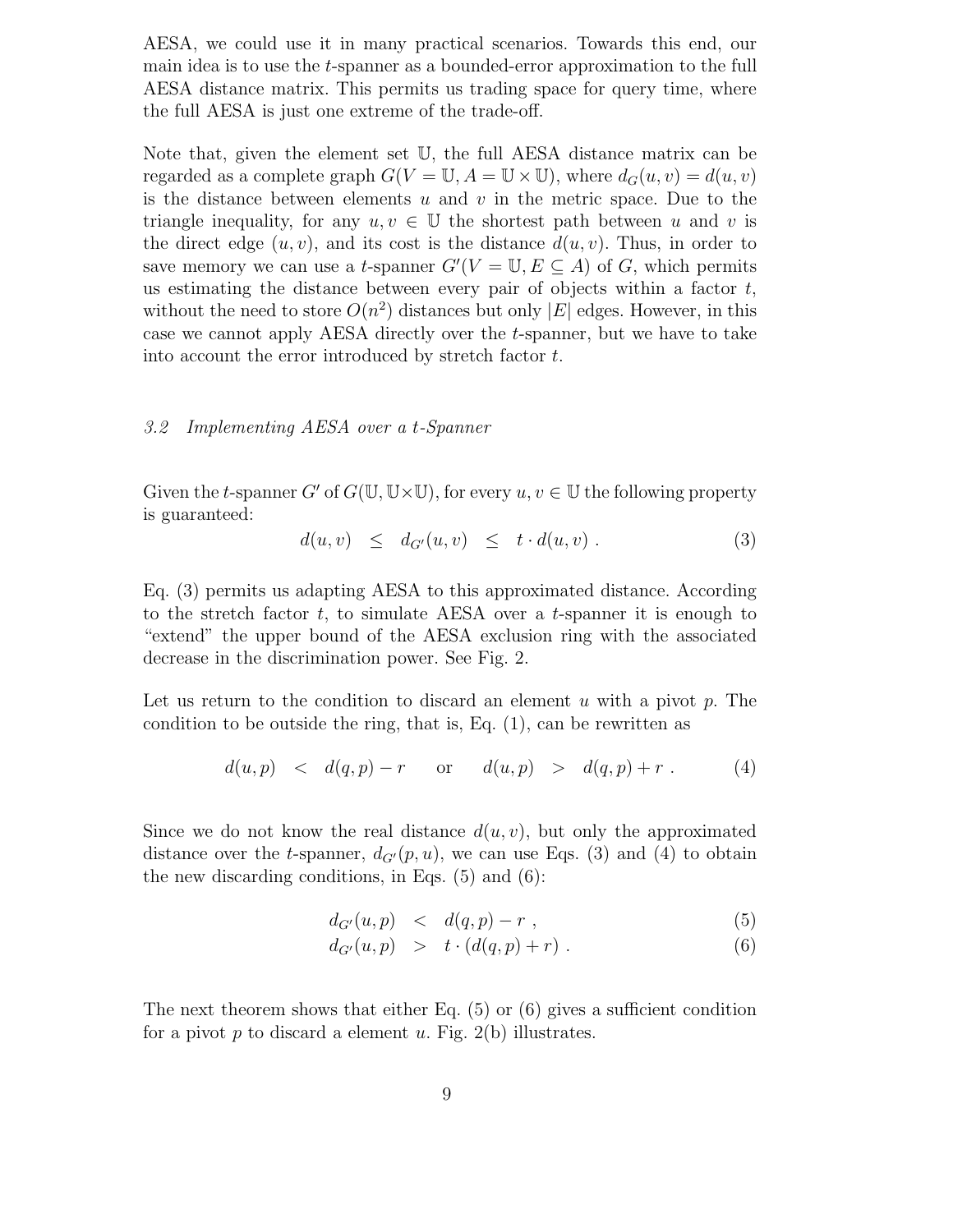

Fig. 2. In (a), the ring of elements not discarded by pivot  $p$ . In (b), the relaxed ring of elements not discarded by pivot p when using a t-spanner. We note  $d_{qp} = d(q, p)$ .

**Theorem 1 (t-discarding)** Given a pivot  $p \in \mathbb{U}$ , a query  $q \in \mathbb{X}$  and a radius  $r \in \mathbb{R}^+$ , if  $u \in \mathbb{U}$  satisfies Eq. (5) or (6), then  $d(q, u) > r$ .

**PROOF.** As  $d(u, p) \leq d_{G'}(u, p)$ , from Eq. (5) we obtain  $d(u, p) < d(p, q) - r$ . On the other hand, as  $d_{G'}(u, p) \leq t \cdot d(u, p)$ , from Eq. (6) we obtain that  $t \cdot d(u, p) \geq d_{G'}(u, p) > t \cdot (d(q, p) + r)$ , then  $d(u, p) > d(q, p) + r$ . Either case guarantees that  $d(q, u) > r$ .  $\Box$ 

What we have obtained is a relaxed version of AESA, which requires less memory  $(O(|E|)$  instead of  $O(n^2)$ ) and, in exchange, discards less element per pivot. As  $t$  tends to 1, our approximation becomes better but we need more and more edges. Hence we have a space–time trade-off where full AESA is just one extreme.

Let us now consider how to choose the next pivot. Since we have only an approximation to the true distance, we cannot directly use Eq. (2). To compensate for the effect of the precision factor  $t$ , after some experimental fine-tuning, we have chosen  $\alpha_t = \frac{2/t+1}{3}$  $\frac{t+1}{3}$ , so as to rewrite Eq. (2) as follows:

$$
sumLB'(u) = \sum_{j=1}^{i} |d(q, p_j) - d_{G'}(u, p_j) \cdot \alpha_t|.
$$
 (7)

Our search algorithm is as follows. We start with a set of candidate nodes  $\mathcal{C}$ , which is initially U, and set  $SumLB(u) = 0$  for all  $u \in U$ . Then, we choose a node  $p \in \mathcal{C}$  minimizing  $SumLB'$  (Eq. (7)) and remove it from  $\mathcal{C}$ . Note that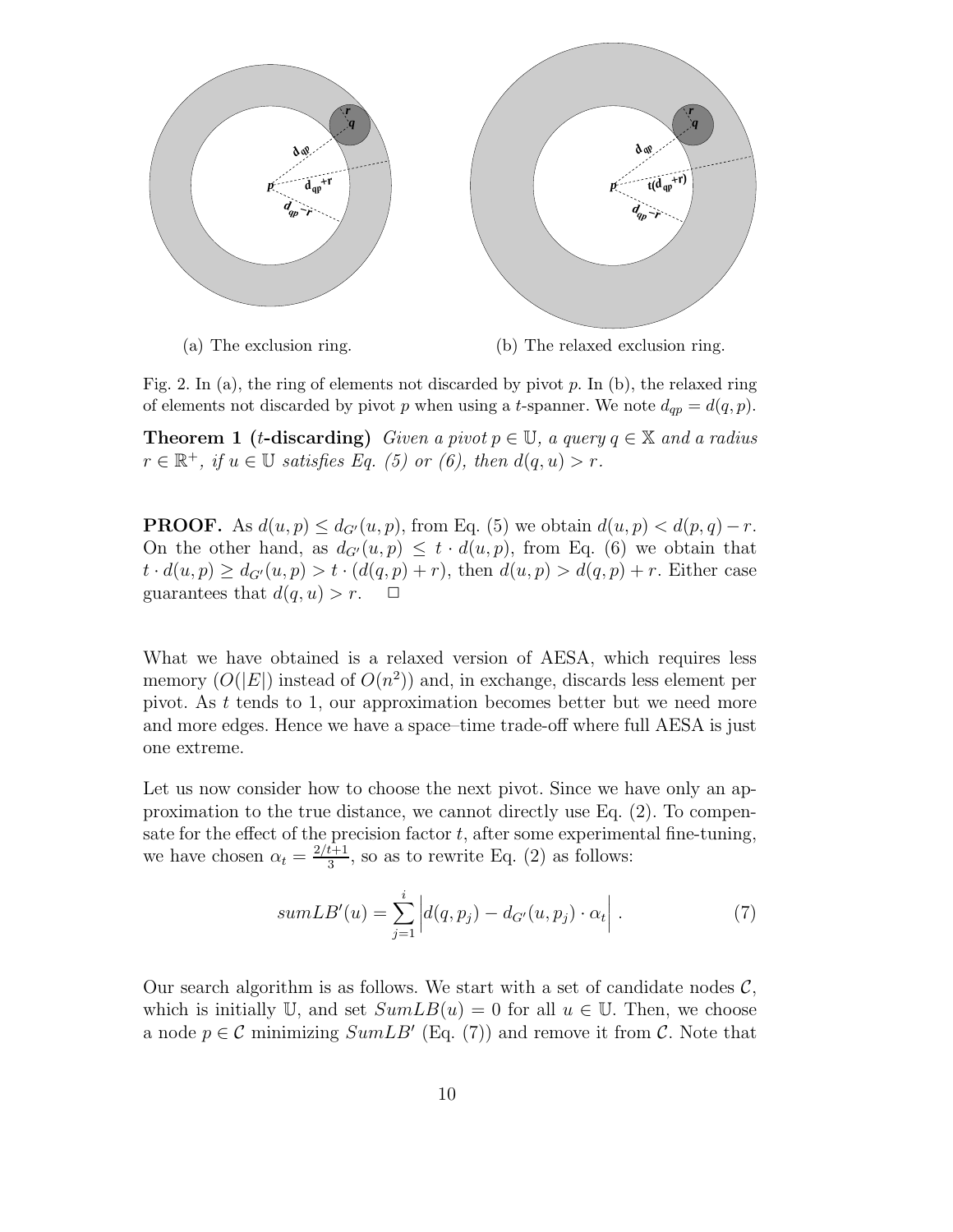$t$ -AESA (Query q, Radius r, t-Spanner  $G'$ ) 1.  $\mathcal{C} \leftarrow \mathbb{U}, \alpha_t \leftarrow \frac{2/t+1}{3}$ 2. For each  $p \in \mathcal{C}$  Do  $SumLB'(p) \leftarrow 0$ 3. While  $C \neq \emptyset$  Do<br>4.  $p \leftarrow \operatorname{argmin}_{p}$ 4.  $p \leftarrow \operatorname{argmin}_{c \in \mathcal{C}} SumLB'(c), \mathcal{C} \leftarrow \mathcal{C} - \{p\}$ 5.  $d_{qp} \leftarrow d(q, p)$ , If  $d_{qp} \leq r$  Then Report p<br>6.  $d_{G'} \leftarrow \textbf{Dijkstra}(G', p, t(d_{qp} + r))$ 6.  $d_{G'} \leftarrow \textbf{Dijkstra}(G', p, t(d_{qp} + r))$ 7. For each  $u \in \mathcal{C}$  Do<br>8. If  $d_{G'}(u, p) \notin [d]$ 8. **If**  $d_{G'}(u, p) \notin [d_{qp} - r, t(d_{qp} + r)]$  **Then**  $C \leftarrow C - \{u\}$ <br>
9. **Else**  $SumLB'(u) \leftarrow SumLB'(u) + |d_{qp} - d_{G'}(u, p) \cdot d_{q'}(u, p)$ 9. **Else**  $SumLB'(u) \leftarrow SumLB'(u) + |d_{qp} - d_{G'}(u, p) \cdot \alpha_t|$ 

Fig. 3. Our search algorithm (*t*-AESA). Dijkstra $(G', p, x)$  computes distances over the t-spanner  $G'$  from p to all nodes up to distance x, and marks the remaining ones as "farther away".

the first object  $p = p_1$  is chosen at random. We measure  $d_{qp} \leftarrow d(q, p)$  and report p if  $d_{qp} \leq r$ . Now, we run Dijkstra's shortest path algorithm on the t-spanner starting at  $p$ , until retrieving the first node  $v$  whose shortest-path distance to p satisfies  $d_{G'}(v, p) > t(d_{qp} + r)$ . Since Dijkstra's algorithm gives the distances to  $p$  in increasing order, we know that all the remaining nodes will be farther away. By the t-discarding theorem, we remove from  $\mathcal C$  nodes u which satisfy either Eq.  $(5)$  or  $(6)$ . For the non-discarded nodes we update sumLB' according to Eq (7). We repeat these steps until  $C = \emptyset$ . Fig. 3 depicts the algorithm.

The number of distance evaluations performed by AESA is in practice close to  $O(1)$ , and the extra CPU time is close to  $O(n)$  [40] (the constants hide the dimensionality of the space). In our case, however, we have the additional cost of computing shortest paths. Albeit we are interested only in the nodes belonging to  $\mathcal{C}$ , we need to compute distances to many others in order to obtain those we need. We remark that the shortest-path algorithm works only up to the point where the next closest element found is far enough. In the worst case, if Dijkstra's algorithm uses a heap data structure to find the next closest node, the total extra CPU time is  $O(n_p m \log n)$ , where  $n_p$  is the amount of nodes used as pivots, and  $m = |E| = n^{1+O(\frac{1}{t-1})}$ . Hence, the CPU time complexity of a query is at most AESA CPU time cost multiplied by  $O(n^{O(\frac{1}{t-1})}\log n)$ . As we show later, this is in practice around  $O(n^{0.13} \log n)$ , which is rather moderate.

Recall that we focus on applications where the cost to compute  $d$  dominates even heavy extra CPU costs. There are many metric spaces where computing a distance is highly expensive. For instance, in the metric space of documents under the cosine distance [5], computing a distance requires numerous disk accesses (in order to load the vector representation of the document) and hundreds of thousands of basic arithmetic operations (in order to compute the angle between the vectors representing the documents). In these cases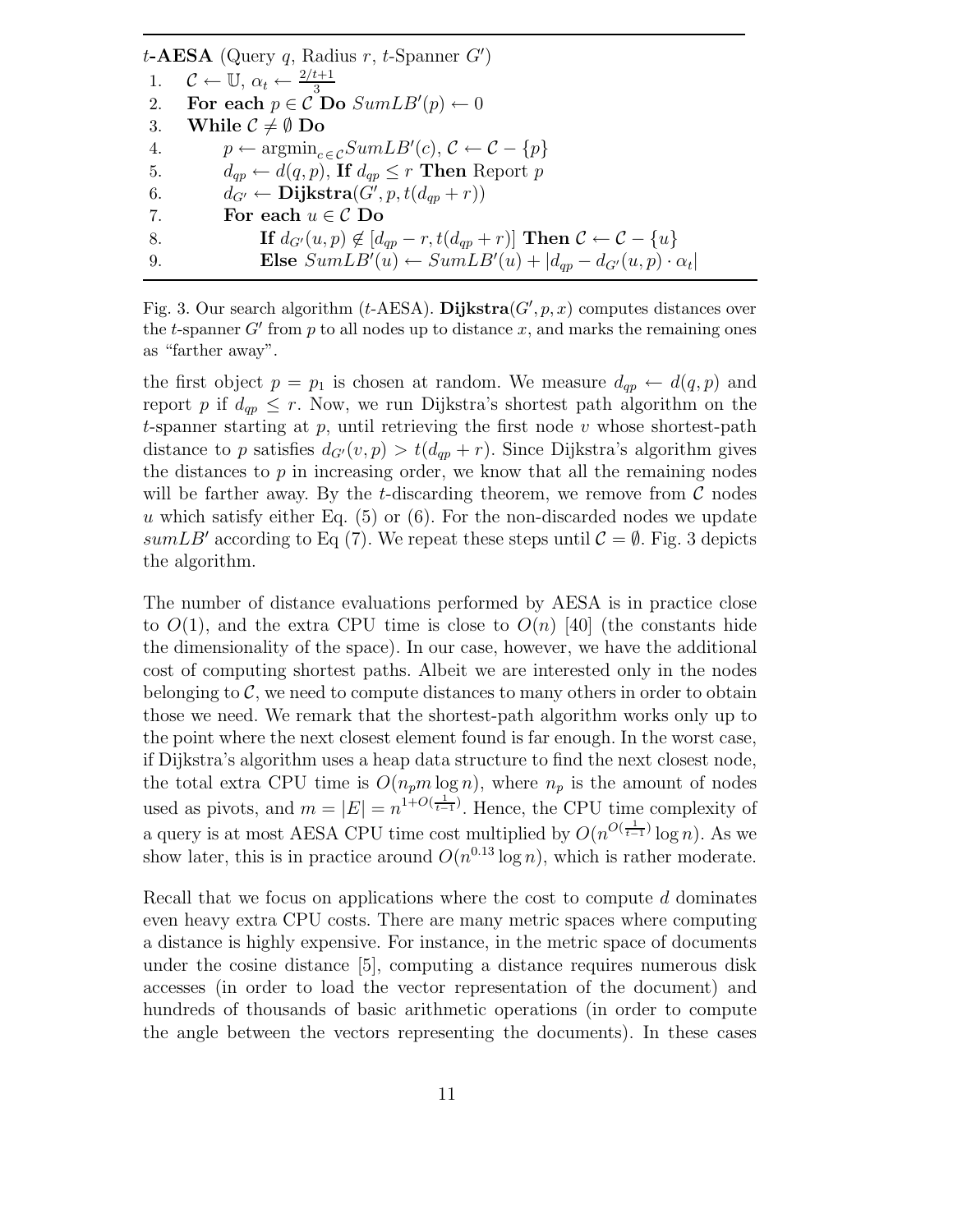the distance evaluation takes several milliseconds, which is rather expensive, even compared to Dijkstra's algorithm computations we introduced by using a t-spanner as the metric database representation.

We finish with a note on the  $t$  values of interest. In most metric spaces of practical applicability the distance histogram is concentrated, so most elements of U are inside the gray ring of Fig. 2(a). By using values  $t > 1.0$ , that ring is widened, as shown in Fig.  $2(b)$ . Thus, for searching purposes, we wish to use values of  $t$  close to 1.0. In fact, if the histogram of distances is too concentrated, any value of  $t > 1.0$  could fail to discard any object. On the other hand, values of  $t$  close to 1.0 could force us to retain in the  $t$ -spanner almost every edge from the full graph. Since we want to store few edges, a trade-off between space and search time arises. This trade-off is controlled by the parameter  $t$ . In the experimental study we achieve good results with values  $t \in (1.0, 2.0]$ . However, in some metric spaces it is possible to obtain reasonable results even using values of t beyond 2.0.

## 4 Practical t-Spanner Construction Algorithms

In Section 4.1 we present a basic  $t$ -spanner construction technique. This algorithm has important deficiencies: excessive edge insertion cost and too high memory requirements. We seek practical algorithms that allow building appropriate t-spanners for metric spaces, that is, with  $t \leq 2.0$ , for complete graphs, and taking advantage of the triangle inequality. For this sake, we propose four t-spanner construction algorithms, with the goals of decreasing CPU and memory cost, and producing t-spanners of good quality (that is, with few edges). Our four algorithms are:

- (1) An optimized basic algorithm, where we limit the propagation of computations when a new edge is inserted.
- (2) A massive edge-insertion algorithm, where we amortize the cost of recomputing distances over many edge insertions.
- (3) An incremental algorithm, where nodes are added one by one to a wellformed growing t-spanner.
- (4) A recursive algorithm, combining a divide and conquer technique with a variant of the incremental algorithm.

Table 1 shows the worst case complexities obtained. Empirically, the time costs are around of the form  $C_c \cdot n^{2.24}$ , and the number of edges are around of the form  $m = C_e \cdot n^{1.13}$ , for constants  $C_c$  and  $C_e$ . This shows that good-quality t-spanners can be built in reasonable time: note that just scanning all the edges of the complete graph needs  $O(n^2)$  time.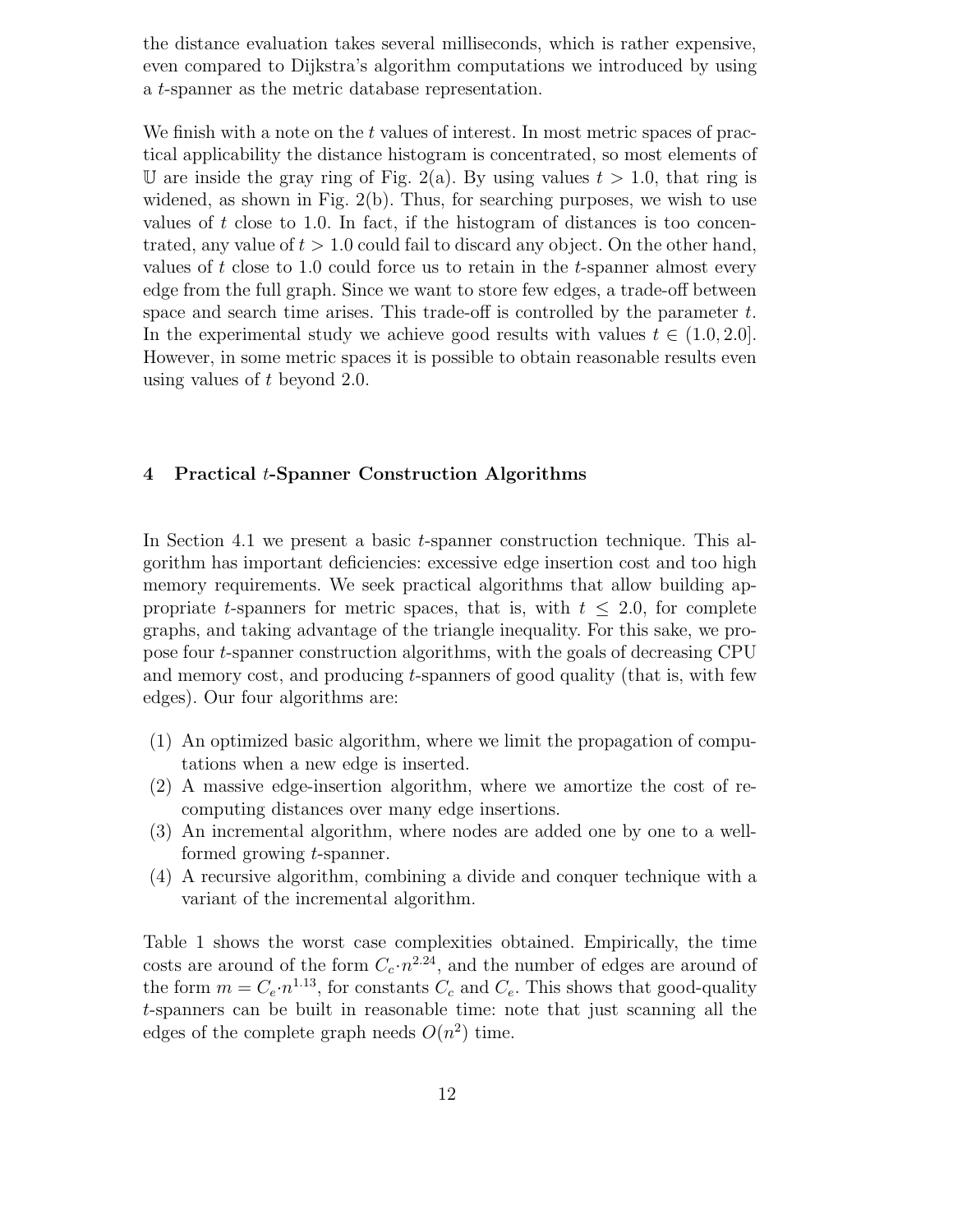|                        | CPU time            | Memory        | Distance evaluations |
|------------------------|---------------------|---------------|----------------------|
| Basic                  | $\Theta(mn^2)$      | $\Theta(n^2)$ | $\Theta(n^2)$        |
| Basic optimized        | $\Theta(mk^2+n^2)$  | $\Theta(n^2)$ | $\Theta(n^2)$        |
| Massive edge-insertion | $\Theta(nm \log n)$ | $\Theta(m)$   | $\Theta(nm)$         |
| Incremental            | $\Theta(nm\log n)$  | $\Theta(m)$   | $\Theta(n^2)$        |
| Recursive              | $\Theta(nm \log n)$ | $\Theta(m)$   | $\Theta(n^2)$        |

Table 1

t-Spanner construction worst-case complexities. The value  $k \leq n$  refers to the number of nodes that have to be checked when updating distances due to a new inserted edge, and  $m$  is the number of edges in the resulting  $t$ -spanner.

We remark that, although the  $m$  values in each row of Table 1 are different (because they are the number of edges obtained with different algorithms), our experimental results show that they are very similar in all cases.

We take no particular advantage of the metric properties of the edge weights, so our algorithms can be used on general graphs too. The only extra work needed is to precompute the shortest path among every pair of nodes, which is free when the triangle inequality holds.

From now on, we use the following terms to simplify the exposition:

- Given a pair  $u, v \in \mathbb{U}$ , the *t*-condition is  $d_{G'}(u, v) \leq t \cdot d(u, v)$ , where  $d_{G'}(u, v)$  is the distance between u and v estimated over the graph, and  $d(u, v)$  is the distance in the metric space.
- We say that a distance  $d(u, v)$  is t-estimated, if it fulfills the t-condition on the graph under consideration. Otherwise, it is **not** *t*-estimated.

# 4.1 Basic t-Spanner Construction Algorithm

The intuitive idea to solve this problem is iterative. We begin with an initial tspanner that contains all the vertices and no edges, and calculate the distance estimations among all vertex pairs. These are all infinite at step zero, except for the distances between each node and itself  $(d(u, u) = 0)$ . Edges are inserted successively until all the distance estimations satisfy the t-condition.

The edges are considered in ascending cost order, so we start by sorting them. Using smaller-cost edges first is in agreement with the geometric idea of inserting edges between near neighbors and making up paths from low-cost edges in order to use few edges overall.

The algorithm uses two symmetric matrices. The first, real, contains the true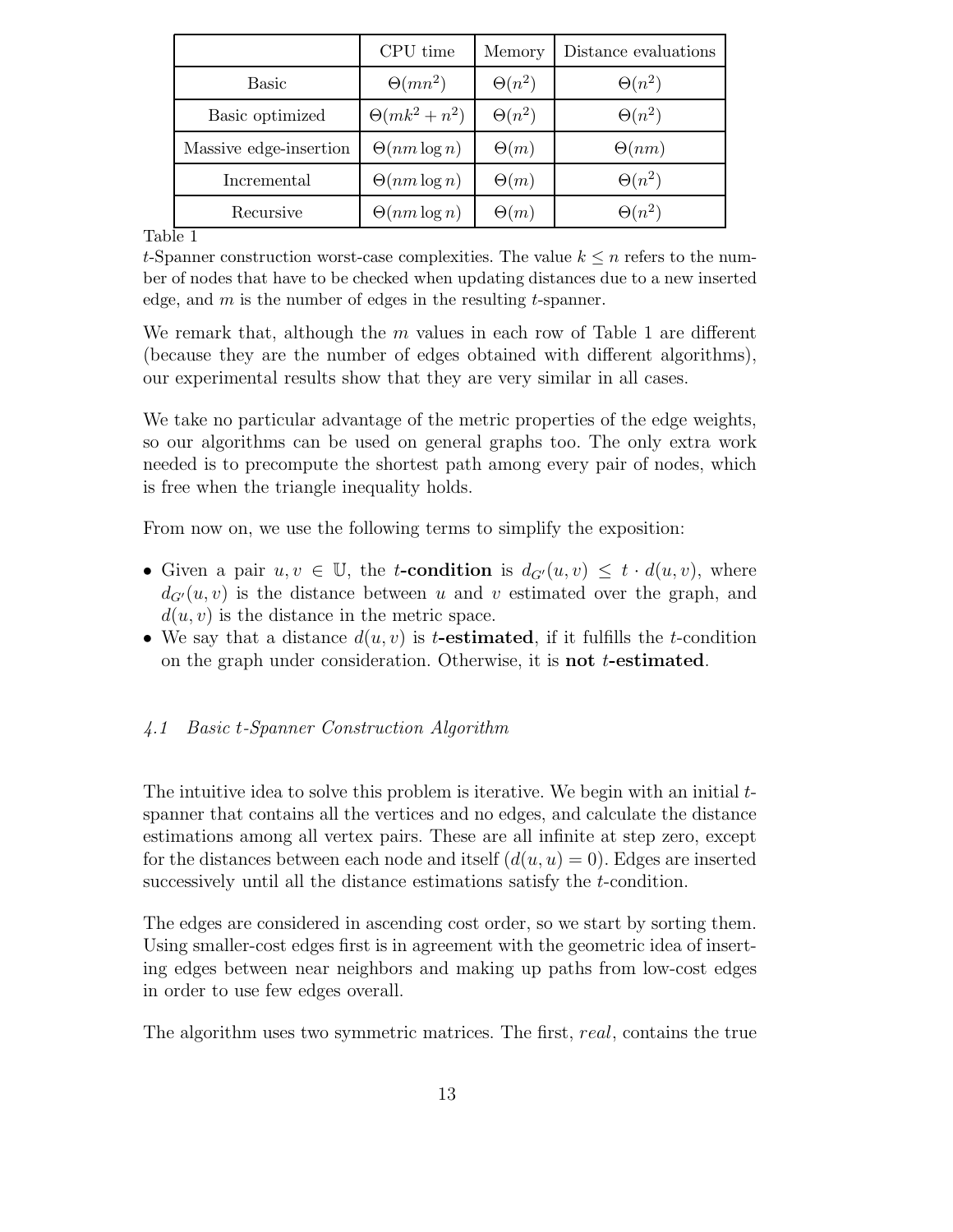$t$ -Spanner0 (Stretch  $t$ , Vertices U)

```
1. For each u, v \in \mathbb{U} Do<br>2. real(u, v) \leftarrow d(u, v)2. real(u, v) \leftarrow d(u, v)<br>3. If u = v Then esting
3. If u = v Then estim(u, v) \leftarrow 0 Else estim(u, v) \leftarrow \infty<br>4. t\text{-}Spanner \leftarrow \emptyset \text{ // } t\text{-}spanner edge structure4. t-Spanner \leftarrow \emptyset // t-spanner edge structure<br>5. For each e = (e_u, e_v) \in real Do // chosen
5. For each e = (e_u, e_v) \in real Do // chosen in increasing cost order<br>6. If estim(e) > t \cdot real(e) Then // e is not t-estimated
6. If estim(e) > t \cdot real(e) Then // e is not t-estimated<br>7. t\text{-}Spanner \leftarrow t\text{-}Spanner \cup \{e\}7. t\text{-}Spanner \leftarrow t\text{-}Spanner \cup \{e\}<br>8. For each v_i, v_j \in \mathbb{U} Do
8. For each v_i, v_j \in \mathbb{U} Do
9. d_1 \leftarrow estim(v_i, e_u) + estim(e_v, v_j)10. d_2 \leftarrow \text{estim}(v_j, e_u) + \text{estim}(e_v, v_i)11. estim(v_i, v_j) \leftarrow min(estim(v_i, v_j), min(d_1, d_2) + real(e))
```
Fig. 4. Basic t-spanner construction algorithm (t-Spanner 0).

distances between all the objects, and the second, estim, contains the distance estimations obtained with the t-spanner under construction. The t-spanner is stored as an adjacency list.

The insertion criterion is that an edge is added to the set  $E$  only when its current estimation does not satisfy the t-condition. After inserting the edge, it is necessary to update all the distance estimations. The updating mechanism is similar to the distance calculation mechanism of Floyd's algorithm [22], except that edges, not nodes, are inserted into the set. Upon insertion of an edge  $e = (e_u, e_v)$ , every path from  $v_i$  to  $v_j$  in  $\mathbb U$  can now go through edge  $e$ . There are two choices for this:  $v_i \leftrightarrow e_u \leftrightarrow e_v \leftrightarrow v_j$  and  $v_i \leftrightarrow e_v \leftrightarrow e_u \leftrightarrow v_j$ . Fig. 4 depicts the basic t-spanner construction algorithm.

**Analysis.** The basic t-spanner construction algorithm takes  $\Theta(n^2)$  distance evaluations, just as AESA index construction,  $\Theta(mn^2)$  CPU time (recall that  $n = |V|$  and  $m = |E|$ , and  $\Theta(n^2 + m) = \Theta(n^2)$  memory. Its main deficiencies are excessive edge insertion cost and too high memory requirements.

## 4.2 Optimized Basic Algorithm

Like the basic algorithm (Section 4.1), this algorithm makes use of real and estim matrices, choosing the edges in increasing weight order. The optimization focuses on the mechanism to update distance estimations.

The main idea is to control the propagation of the computation, updating only the distance estimations that can be affected by the insertion of the new edge, and disregarding those that can be proved not to be affected by the new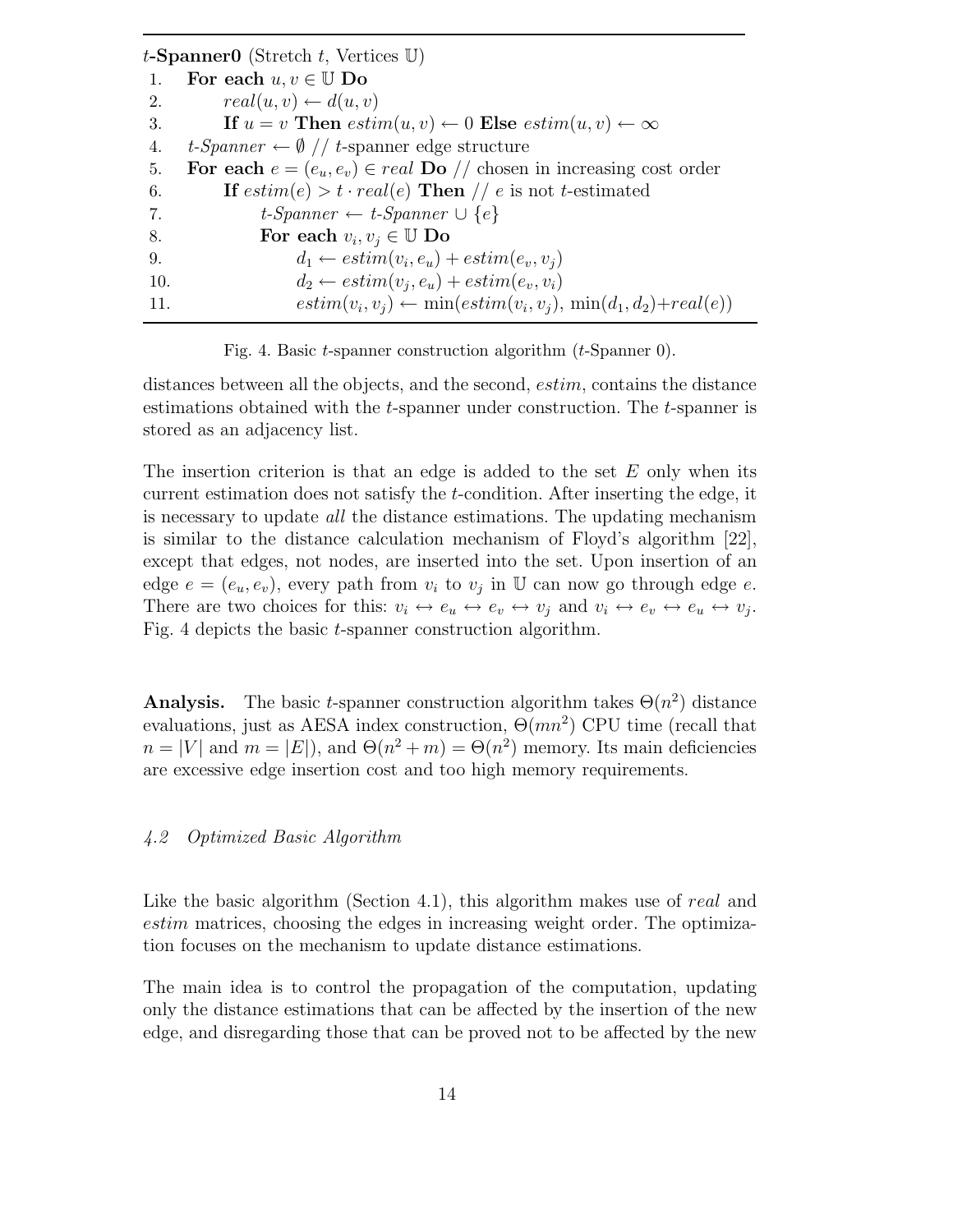

Fig. 5. Propagation of distance estimations.

inserted edge.

Fig. 5 illustrates the insertion of a new edge  $(a_1, a_2)$ . Note that it is necessary to propagate the computation only to the nodes that improve their distance estimation to  $a_1$  or  $a_2$ . In the first step we update only the cost of the edge that was inserted. The computation then propagates to the neighbors of the  $a_i$  nodes, namely nodes  $\{b_1, b_2, b_3\}$ , then to nodes  $\{c_1, c_2\}$ , and finally  $\{d_1\}$ . The propagation stops when a node does not improve its current distance estimations or when it does not have further neighbors.

The complete algorithm reviews all the edges of the graph. For each edge, it iterates until no further propagation is necessary. In order to control the propagation, the algorithm uses two sets, ok and check.

- $\alpha$ : The nodes that have already updated their shortest path estimations due to the inserted edge.
- check: The adjacency of ok, check = adjacency(ok)–ok, where adjacency(S)  $=\{u \in \mathbb{U}, \exists v \in S, (u, v) \in E\}.$  These are the nodes that we still need to update.

Fig. 6 depicts the optimized basic algorithm.

**Analysis.** The optimized basic algorithm takes  $\Theta(n^2)$  distance evaluations and  $\Theta(mk^2+n^2)$  CPU time, where k is the number of neighbors to check when inserting an edge (that is, final size of set  $ok$ ). In the worst case this becomes  $\Theta(mn^2)$ , just as the basic algorithm, but on the average it is much less. The memory usage is  $\Theta(n^2 + m) = \Theta(n^2)$ . Although this algorithm reduces the CPU time, this time is still high, and the memory requirements are also too high.

A good feature of the algorithm is that, just like the basic algorithm, it produces good-quality t-spanners (few edges). We have used its results to predict the expected number of edges per node in a t-spanner, so as to fine-tune other algorithms that rely on massive insertion of edges. We call  $|E_{t-\text{Spanner 1}}(n, dim, t)|$ the expected number of edges in a metric space of  $n$  objects, intrinsic dimension  $\dim$ , and stretch t. In order to determine the intrinsic dimension of a given metric space we develop an empirical method, which will be described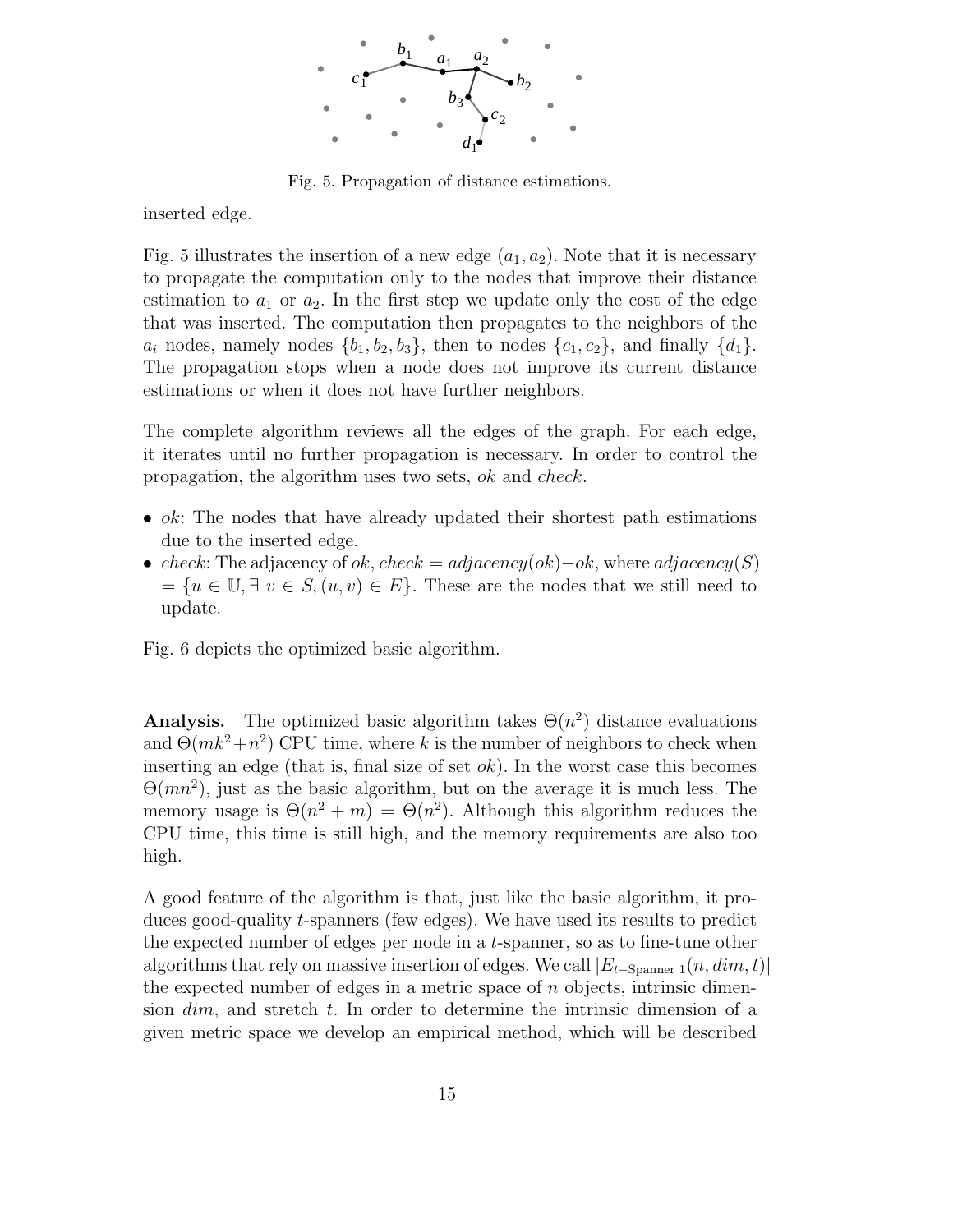t-Spanner1 (Stretch t, Vertices  $\mathbb{U}$ ) 1. For each  $u, v \in \mathbb{U}$  Do<br>2.  $real(u, v) \leftarrow d(u, v)$ 2.  $real(u, v) \leftarrow d(u, v)$ <br>3. If  $u = v$  Then esting 3. If  $u = v$  Then  $estim(u, v) \leftarrow 0$  Else  $estim(u, v) \leftarrow \infty$ <br>4.  $t\text{-}Spanner \leftarrow \emptyset \text{ // } t\text{-}spanner edge structure$ 4. t-Spanner  $\leftarrow \emptyset$  // t-spanner edge structure<br>5. **For each**  $e = (e_u, e_v) \in real$  **Do** // chosen 5. For each  $e = (e_u, e_v) \in real$  Do // chosen in increasing cost order<br>6. If  $estim(e) > t \cdot real(e)$  Then // e is not t-estimated 6. If  $estim(e) > t \cdot real(e)$  Then  $// e$  is not t-estimated<br>7.  $t\text{-}Spanner \leftarrow t\text{-}Spanner \cup \{e\}, \, estim(e) \leftarrow real(e)$ 7. t-Spanner ← t-Spanner ∪ {e}, estim(e) ← real(e)<br>8.  $ok \leftarrow \{e_u, e_v\}$ , check ← **adjacency**(ok) – ok 8.  $ok \leftarrow \{e_u, e_v\}$ , check ← adjacency(ok) – ok<br>9. **For each**  $c \in check$  **Do** 9. **For each**  $c \in check \textbf{Do}$ <br>10. **If**  $estim(c, e_v) + rec$ If  $estim(c, e_v) + real(e) < estim(c, e_u)$  or 11.  $estim(c, e_u) + real(e) < estim(c, e_v)$  Then 12. **For each**  $o \in ok$  **Do**<br>13. **d**<sub>1</sub>  $\leftarrow$  *estim*(*c*, *e*<sub>*u*</sub> 13.  $d_1 \leftarrow estim(c, e_u) + estim(e_v, o)$ <br>  $d_2 \leftarrow estim(c, e_v) + estim(e_u, o)$ 14.  $d_2 \leftarrow estim(c, e_v) + estim(e_u, o)$ <br>15.  $estim(c, o) \leftarrow min(estim(c, o), m)$ 15.  $estim(c, o) \leftarrow min(estim(c, o), min(d_1, d_2) + real(e))$ <br>
16.  $check \leftarrow check \cup (adjacency(c) - ok)$ 16. check ← check ∪ (adjacency(c) – ok)<br>17.  $ok \leftarrow ok \cup \{c\}$ , check ← check – {c}  $ok \leftarrow ok \cup \{c\}, check \leftarrow check - \{c\}$ 

Fig. 6. Optimized basic algorithm (t-Spanner 1).

in Section 5.1.1. In Section 5 (Tables 2 and 3) we show some estimations obtained.

## 4.3 Massive Edge-Insertion Algorithm

This algorithm tries to reduce both CPU processing time and memory requirements. To reduce CPU time, the algorithm updates the distance estimations only after performing several edge insertions, using an  $O(m \log n)$ -time Dijkstra's algorithm to update distances. To reduce the memory requirement, distances between objects are computed on the fly.

Since we insert edges less carefully than before, the resulting t-spanner could be of lower quality. Our effort aims at minimizing this effect.

The algorithm has three stages. In the first stage, it builds the  $t$ -spanner backbone by inserting whole minimum spanning trees (MSTs), and determines the global list of not t-estimated edges ( $pending$ ). In the second stage, it refines the t-spanner by adding more edges to improve the not t-estimated edges. In the third stage, it inserts all the remaining "hard" edges.

The algorithm uses two heuristic values: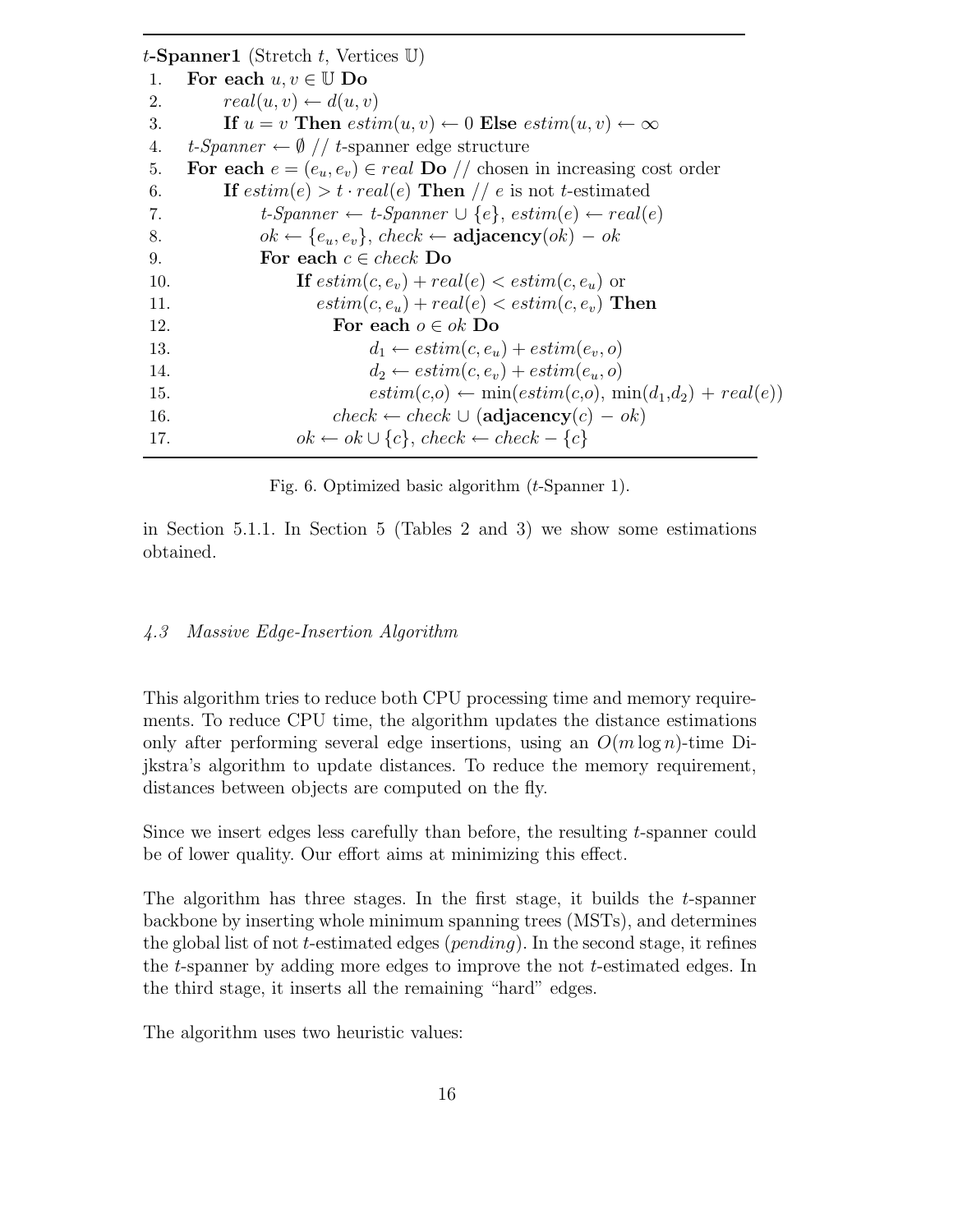$H_1$  predicts the expected number of edges per node, and it is obtained from the optimized basic algorithm edge model:  $H_1 = |E_{t-\text{Spanner }1}(n, dim, t)|/n$ . With  $H_1$  we will define thresholds to determine whether or not to insert the remaining edges (those still not t-estimated) of the current node. Note that  $|E_{t-\text{Spanner 1}}(n, dim, t)|$  is an optimistic predictor of the resulting t-spanner size using the massive edge-insertion algorithm, so we can use  $H_1$  as an expected lower bound of the number of edges per node. As it is shown by experimental results in Section 5, in most cases the sizes of resulting t-spanners produced by any of our algorithms are rather similar, which implies that  $n \cdot H_1$  is quite a good predictor for the expected size of the t-spanner.

 $H_2$  is used to control the growth of the *pending* list size and will give a criterion to decide when to insert an additional MST into the t-spanner under construction. The maximum *pending* list size is  $H_2 \cdot |t\text{-}Spanner|$ , where t-Spanner is t-spanner under construction. After preliminary experiments we have fixed  $H_2 = 1.2$ . With values lower than 1.2 the algorithm takes more processing time without improving the number of edges, and with higher values the algorithm takes less processing time, but it inserts more edges than necessary and needs more memory to build the *t*-spanner.

We describe now the stages of the algorithm.

**Stage 1.** We insert successive MSTs to the *t*-spanner. The first MST follows the basic Prim's algorithm [35], but next MSTs are built choosing only edges that have not yet been inserted.

We make a single pass over the nodes, adding to the pending list the not t-estimated edges that are incident upon the current node under revision. Every time the size of list *pending* exceeds  $H_2$ , we insert a new MST (recall that  $H_2$  depends on the current t-spanner size,  $|t\text{-}Spanner|$ ). Notice that, the more MSTs are inserted, the tighter the estimations of the distance (by using the shortest path between two objects). Thus, after an MST is inserted, we remove the edges from *pending* list that become *t*-estimated. Additionally, if the current node has no more than  $H_1/2$  pending edges, we just insert them, since we only need a small set of edges in order to fix all the distance estimations for this node.

This stage continues until we pass through all the nodes. The output is the t-spanner backbone and the global list of pending edges (pending).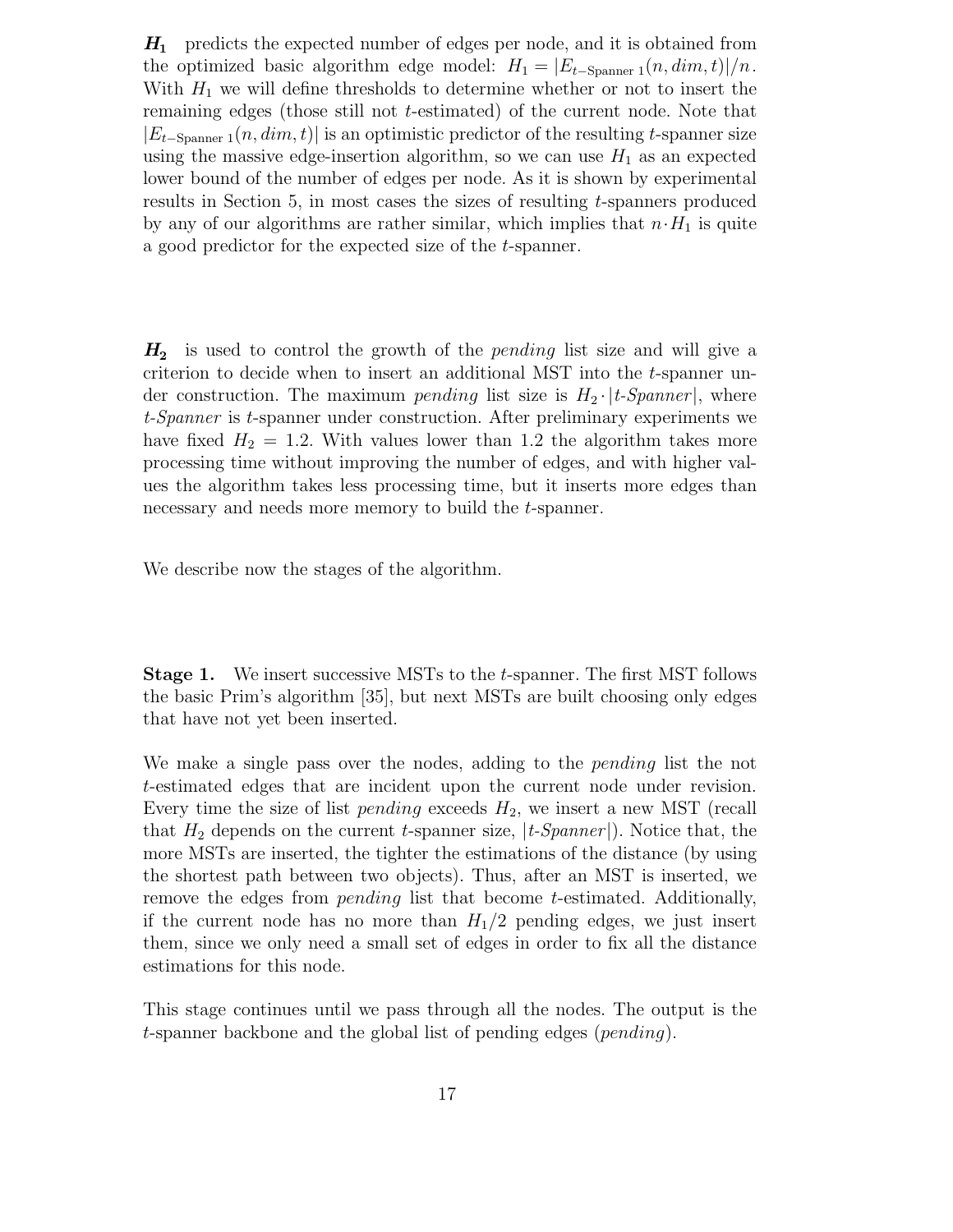**Stage 2.** In the second stage we reduce the *pending* list. For this sake, we traverse the list of nodes with pending edges (*pendingNodes*), from those with most to those with least pending edges. For each such node, we check which edges have to improve their t-estimation and which do not. Note that edges originally in the pending list may have become well t-estimated along the process due to new added edges. We need to insert more edges in order to improve distance estimations (of edges that are incident to the current node that remain in  $pending$ , so from those still not t-estimated edges, we insert  $H_1/4$  smallest-cost edges, and proceed to the next node.

Note that the current node may have more than  $H_1/4$  not t-estimated edges. However, this technique allows us to review in the first place nodes that require more attention, without concentrating all the efforts in the same node. With values lower than  $H_1/4$  the algorithm takes more processing time without improving the number of edges considerably, and with higher values the algorithm inserts more edges than necessary.

The process considers two special cases. The first case occurs when we have inserted more than  $n$  edges overall, in which case we regenerate and re-sort list pendingNodes and restart the process (so that we resume the work on nodes with many pending edges). The second special case occurs when the pending list of the current node is so small (less than  $H_1/4$  edges) that we simply insert all its elements.

The condition to finish the second stage is that the *pending* list size is smaller than  $n/2$ , since these hard-to-estimate edges are so few that it is not worth the effort of reducing the pending list once again. We made preliminary experiments in order to fix this value, and obtained the best trade-off between CPU time and *t*-spanner size with  $n/2$ .

**Stage 3.** The hard-to-estimate edges remain in the *pending* list, so we just insert the *pending* list into the *t-Spanner* to complete the *t*-spanner construction.

Fig. 7 depicts the massive edge-insertion algorithm.

**Analysis.** The massive edge-insertion algorithm takes  $\Theta(nm)$  distance evaluations,  $\Theta(nm \log n)$  CPU time, and  $\Theta(n + m) = \Theta(m)$  memory. It is easy to see that the space requirement is  $\Theta(m)$ : the *pending* list is never larger than  $\Theta(m)$  because at each iteration of stage 1 it grows at most by  $n-1$ , and as soon as it becomes larger than  $H_2 \cdot |t\text{-}Spanner| \leq H_2 \cdot m$  we add a new MST into t-Spanner (so m grows by  $n-1$  as well). The distance evaluations come from running a  $\Theta(n^2)$ -cost Prim's algorithm at most  $m/n$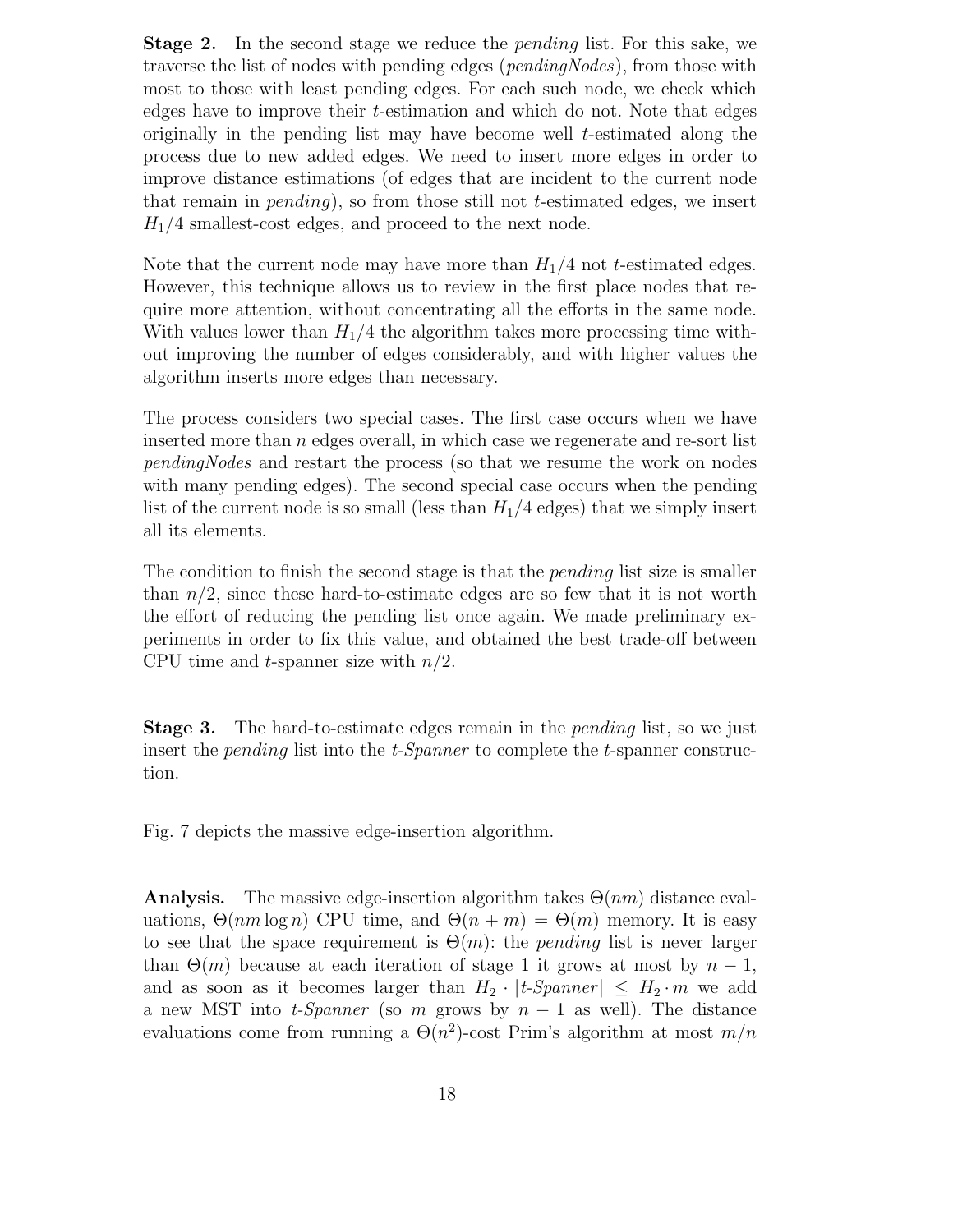times at stage 1 (since each run adds  $n-1$  edges). The CPU time comes from running a  $\Theta(m \log n)$ -time Dijkstra's algorithm once per node, and a  $\Theta(n^2)$ -time Prim's algorithm at most  $m/n$  times at stage 1. This adds up  $\Theta(nm \log n) + \Theta(mn) = \Theta(nm \log n)$  CPU time. At stage 2 we insert edges in groups of  $\Theta(m/n)^{-1}$ , running Dijkstra's algorithm after each insertion, until we have inserted  $|pending| - n/2 = \Theta(m)$  edges overall. This accounts for other n times we run the  $\Theta(m \log n)$  Dijkstra's algorithm, adding another  $\Theta(nm \log n)$  term.

This algorithm reduces both CPU time and memory requirements, but the amount of distance evaluations is very high  $(\Theta(nm) \geq \Theta(n^2)).$ 

## 4.4 Incremental Node Insertion Algorithm

This algorithm reduces the amount of distance evaluations to just  $n(n-1)/2$ , while preserving the amortized update cost idea. We insert nodes one by one, not edges. The invariant is that, for nodes  $1 \dots i - 1$ , we have a well-formed t-spanner, and we want to insert the  $i$ -th node to the growing t-spanner.

This algorithm, unlike the previous ones, makes a local analysis of nodes and edges, that is, it takes decisions before having knowledge of the whole edge set. This can affect the quality of the t-spanner.

For each new node i, the algorithm carries out two operations: the first is to connect the node  $i$  to the growing  $t$ -spanner using the cheapest edge towards the previous nodes; the second is to verify that its distance estimations satisfy the  $t$ -condition, adding some edges to node  $i$  until the invariant is restored. We repeat this process until the whole node set is inserted.

We also use the  $H_1$  heuristic, with the difference that we recompute  $H_1$  at every iteration (since the *t*-spanner size changes). We insert  $\delta = H_1(i, dim, t)/5$  $|E_{t-\text{Spanner 1}}(i, dim, t)|$  $\frac{\text{Sir } \mathcal{L}(t, \mathcal{U}, \mathcal{U})}{\text{Sir}}$  edges at a time, in order to reduce the processing time. The factor 5 in the denominator is tuned so that inserting more edges at a time obtains lower processing time but the size of the t-spanner is increased; whereas inserting less edges at a time increases the processing time without significantly reducing the *t*-spanner size.

For the verification of distances to the new node we use an incremental Dijkstra's algorithm with limited propagation, that is, instead of assuming that distances have an initial value  $\infty$ , the algorithm receives the current computed distances in an array. This is because, in Dijkstra's algorithm, edges incident

<sup>&</sup>lt;sup>1</sup> This assumes that  $|E_{t-\text{Spanner 1}}| \approx |E_{t-\text{Spanner 2}}|$ , which is experimentally verified in Section 5.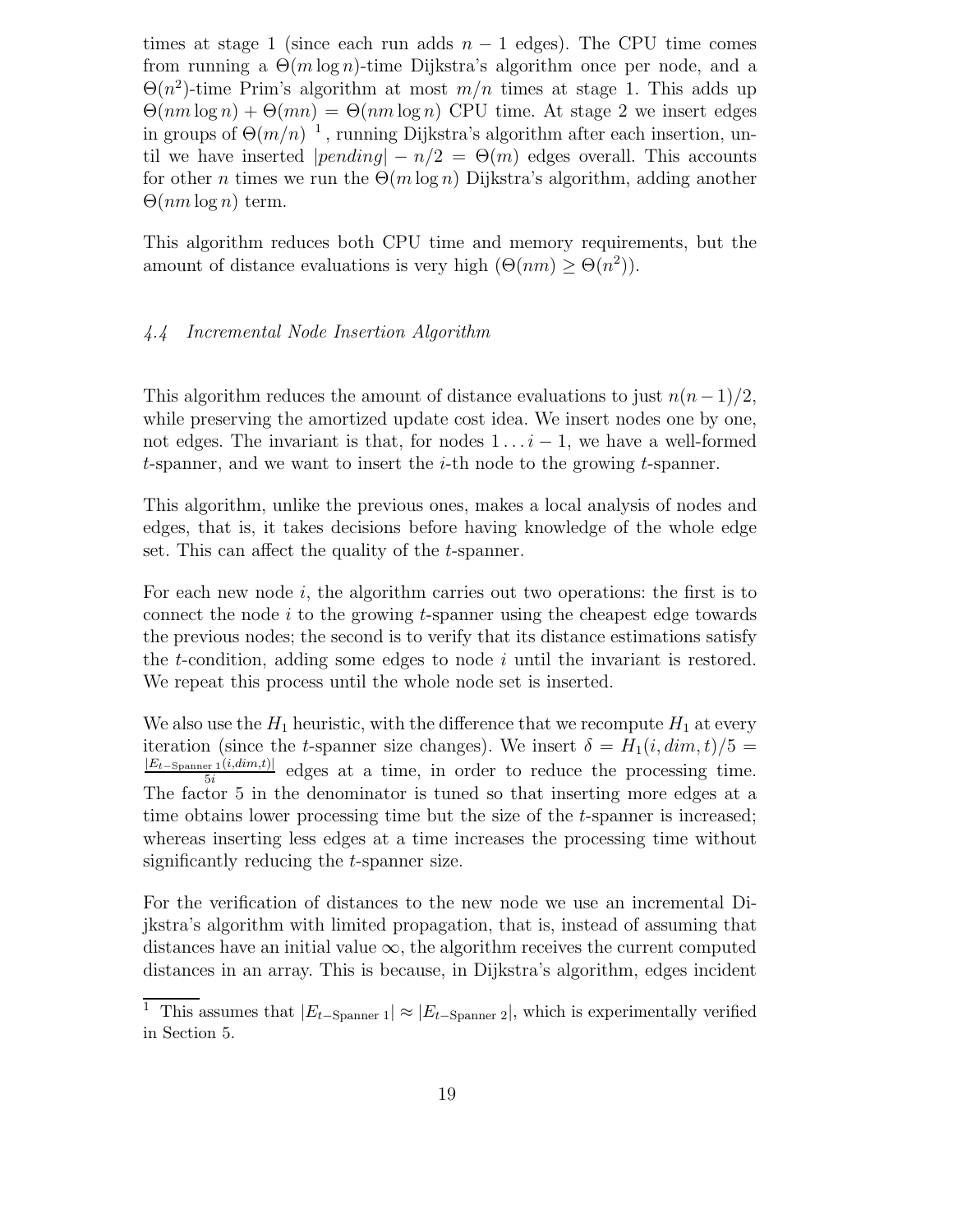$t$ -Spanner2 (Stretch t, Vertices U)

1. t-Spanner ← MST // t-spanner edge structure, initially has the first MST 2. pending ←  $\emptyset$  // global pending edge list

2. pending  $\leftarrow \emptyset$  // global pending edge list<br>3.  $H_1 \leftarrow |E_{t-\text{Spanper1}}(n, dim, t)|/n$ 

```
H_1 \leftarrow |E_{t-\text{Spanner1}}(n, dim, t)|/n
```
// Stage 1: Generating the t-Spanner backbone and pending list

4. For each  $u \in \mathbb{U}$  Do<br>5. If  $|pending| > h$ 5. **If**  $|pending| > H_2 \cdot |t-Spanner|$  **Then**<br>6.  $t-Spanner \leftarrow t-Spanner \cup MST$ 6. t-Spanner ← t-Spanner ∪ MST // built over the non-inserted edges<br>7.  $d_{G'} \leftarrow \textbf{Dijkstra}(t\text{-}Spanner, u) / / d_{G'}(u, v) = d_{t\text{-}Spanner}(u, v)$ 7.  $d_{G'} \leftarrow \textbf{Dijkstra}(t\text{-}Spanner, u) // d_{G'}(u, v) = d_{t\text{-}Spanner}(u, v)$ <br>8. For each  $v \in U \textbf{Do}$ 8. For each  $v \in \mathbb{U}$  Do<br>9. If  $d_{G'}(u, v) \le t$ . 9. **If**  $d_{G'}(u, v) \le t \cdot d(u, v)$  **Then**<br>10. **If**  $(u, v) \in pending$  **Then** 10. **If**  $(u, v) \in pending$  **Then** pending ← pending – { $(u, v)$ }<br>11. **Else** pending ← pending ∪ { $(u, v)$ } 11. **Else** pending ← pending ∪ {(u, v)}<br>12. **If**  $|pending(u)| < H_1/2$  **Then** 12. If  $|pending(u)| \leq H_1/2$  Then<br>13. // Let  $pending(u) = \{e \in$ 13. // Let  $pending(u) = \{e \in pending, \exists v, e = (u, v)\}\$ <br>14.  $t\text{-}Spanner \leftarrow t\text{-}Spanner \cup pending(u)$ 14. t-Spanner ← t-Spanner ∪ pending(u)<br>15. pending ← pending – pending(u)  $pending \leftarrow pending - pending(u)$ // Stage 2: Reducing pending 16. While  $|pending| > n/2$  Do<br>17.  $pendingNodes \leftarrow nodes$ 17. pendingNodes ← nodes sorted by decreasing  $|pending(u)|$ <br>18. **For each**  $u \in pendinqNodes$  **Do** 18. **For each**  $u \in pendingNodes$  **Do**<br>19. **If** more than *n* edges have b If more than n edges have been inserted Then  $//$  special case 1 20. break 21. **If**  $|pending(u)| < H_1/4$  **Then**  $|$  special case 2<br>22. **If**  $t$ -Spanner  $\leftarrow t$ -Spanner  $\cup$  pending(u) 22. t-Spanner ← t-Spanner ∪ pending(u)<br>23. pending ← pending – pending(u) 23. pending ← pending – pending (u)<br>24. **Else** Else 25.  $d_{G'} \leftarrow \textbf{Dijkstra}(t-Spanner, u)$ <br>
26. **For each**  $v \in pending(u) \textbf{Do}$ 26. **For each**  $v \in pending(u)$  **Do If**  $d_{G'}(u, v) \le t \cdot d(u, v)$  **Then** 27. 27. pending ← pending – { $(u, v)$ }<br>28. smallest ←  $H_1/4$  smallest edges in 28. smallest ←  $H_1/4$  smallest edges in pending(u)<br>29. t-Spanner ← t-Spanner ∪ smallest 29. t-Spanner ← t-Spanner ∪ smallest<br>30. the pending ← pending – smallest  $pending \leftarrow pending - smallest$ // Stage 3: Inserting the hard edges 31. t-Spanner ← t-Spanner  $\cup$  pending

Fig. 7. Massive edge-insertion algorithm (t-Spanner 2).

upon a processed node are considered only if the node has improved its current distance estimation. Furthermore, note that when the distance from node  $i$  to node  $j$  is not  $t$ -estimated, we do not really need to know how poorly estimated it is. Then, in the first iteration we initialize the distance estimation values to be just slightly not t-estimated:  $t \cdot d(u_i, u_j) + \varepsilon$  for  $j \in [1 \dots i - 1]$ , where  $\varepsilon$  is a small positive constant. For the next iterations, Dijkstra's algorithm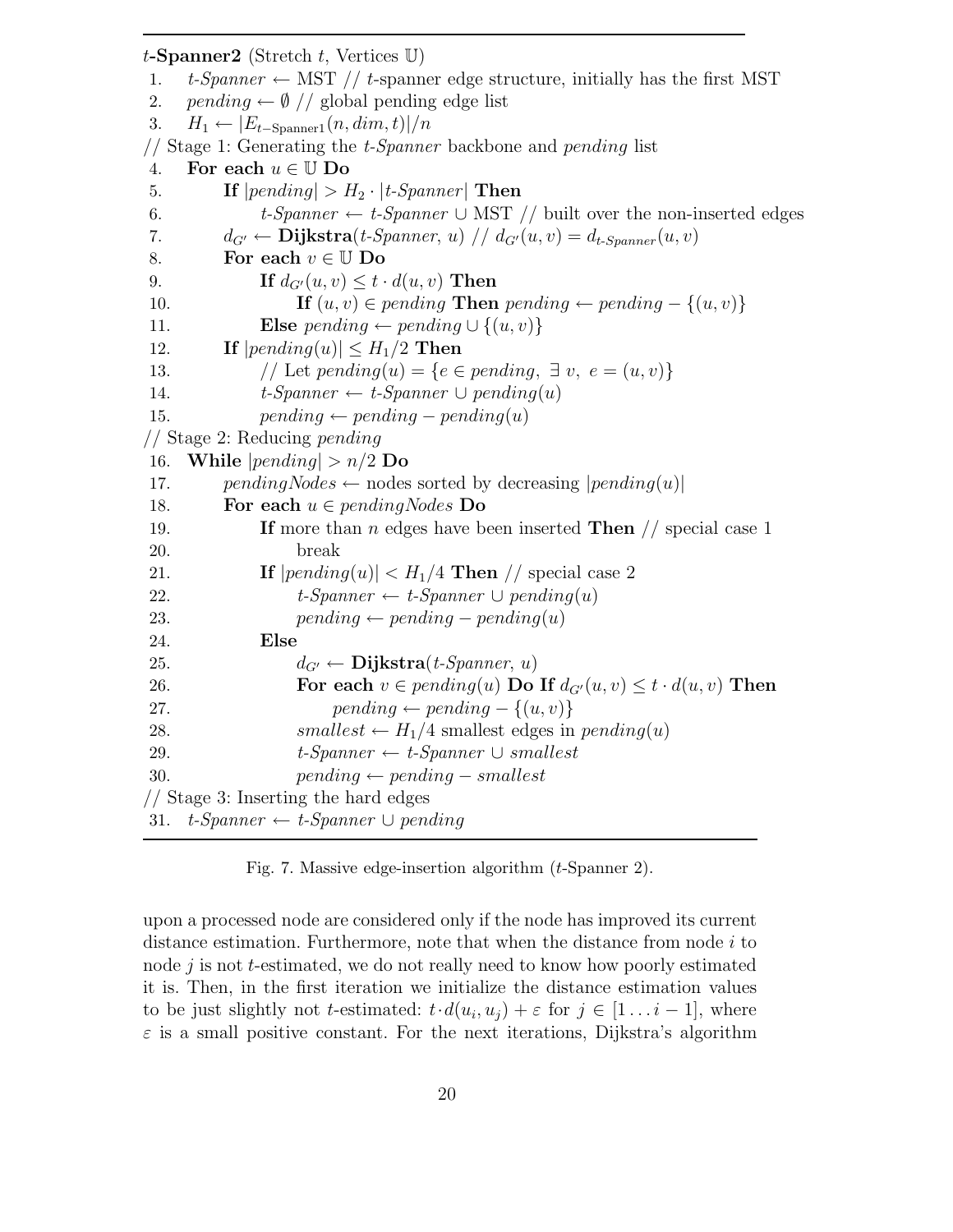$t$ -Spanner3 (Stretch t, Vertices U)

| 1.  | t-Spanner $\leftarrow \emptyset$ // t-spanner edge structure                                                   |
|-----|----------------------------------------------------------------------------------------------------------------|
| 2.  | For $i \in [1, n]$ Do                                                                                          |
| 3.  | $\delta \leftarrow \frac{ E_{t-\text{Spanner1}}(i, dim, t) }{5i}$ // incremental $H_1$                         |
| 4.  | $u \leftarrow node_i, k \leftarrow \text{argmin}_{j \in [1, i-1]} \{d(u, node_j)\}\$                           |
| 5.  | t-Spanner $\leftarrow t$ -Spanner $\cup$ { $(u, node_k)$ } // inserting the cheapest edge                      |
| 6.  | $d_{G'} \leftarrow \{(node_j, t \cdot d(u, node_j) + \varepsilon), j \in [1 \dots i-1]\}$ // propagation limit |
| 7.  | Do                                                                                                             |
| 8.  | $d_{G'} \leftarrow \textbf{Dijkstra}(t\text{-}Spanner, u, d_{G'})$ // incremental Dijkstra                     |
| 9.  | $pending \leftarrow \{(u, node_i), d_{G'}(u, node_i) > t \cdot d(u, node_i), j < i\}$                          |
| 10. | smallest $\leftarrow \delta$ cheapest edges in pending                                                         |
| 11. | $t\text{-}Spanner \leftarrow t\text{-}Spanner \cup smallest$                                                   |
| 12. | While pending $\neq \emptyset$                                                                                 |
|     |                                                                                                                |

Fig. 8. Incremental node insertion algorithm (t-Spanner 3).

reuses the array previously computed, because there is no need to propagate distances from nodes whose estimations have not improved. Note that this allows the shortest path propagation to stop as soon as possible, both in the first and in the following iterations.

Fig. 8 depicts the incremental node insertion algorithm.

**Analysis.** The incremental node insertion algorithm takes  $\Theta(n^2)$  distance evaluations,  $\Theta(nm \log n)$  CPU time, and  $\Theta(n + m) = \Theta(m)$  memory. The CPU time comes from the fact that every node runs Dijkstra's algorithm m  $\frac{m}{n}/\delta = \Theta(1)$  times (see Footnote 1).

## 4.5 Recursive Algorithm

The incremental algorithm is an efficient approach to construct metric tspanners, but it does not perform a global edge analysis. A way to solve this is to try that the set in which the t-spanner is incrementally built is made up of objects close to each other. Following this principle, we present a solution that divides the object set into two compact subsets, recursively builds sub-t-spanners for the subsets, and then merges them.

For the initial set division we take two objects  $p_1$  and  $p_2$  far away from each other, which we call representatives, and divide the set among objects nearer to  $p_1$  and nearer to  $p_2$ . Fig. 9(a) illustrates. For the recursive divisions we reuse the corresponding representative, and the element farthest to it becomes the other. The recursion finishes when we have less than 3 objects.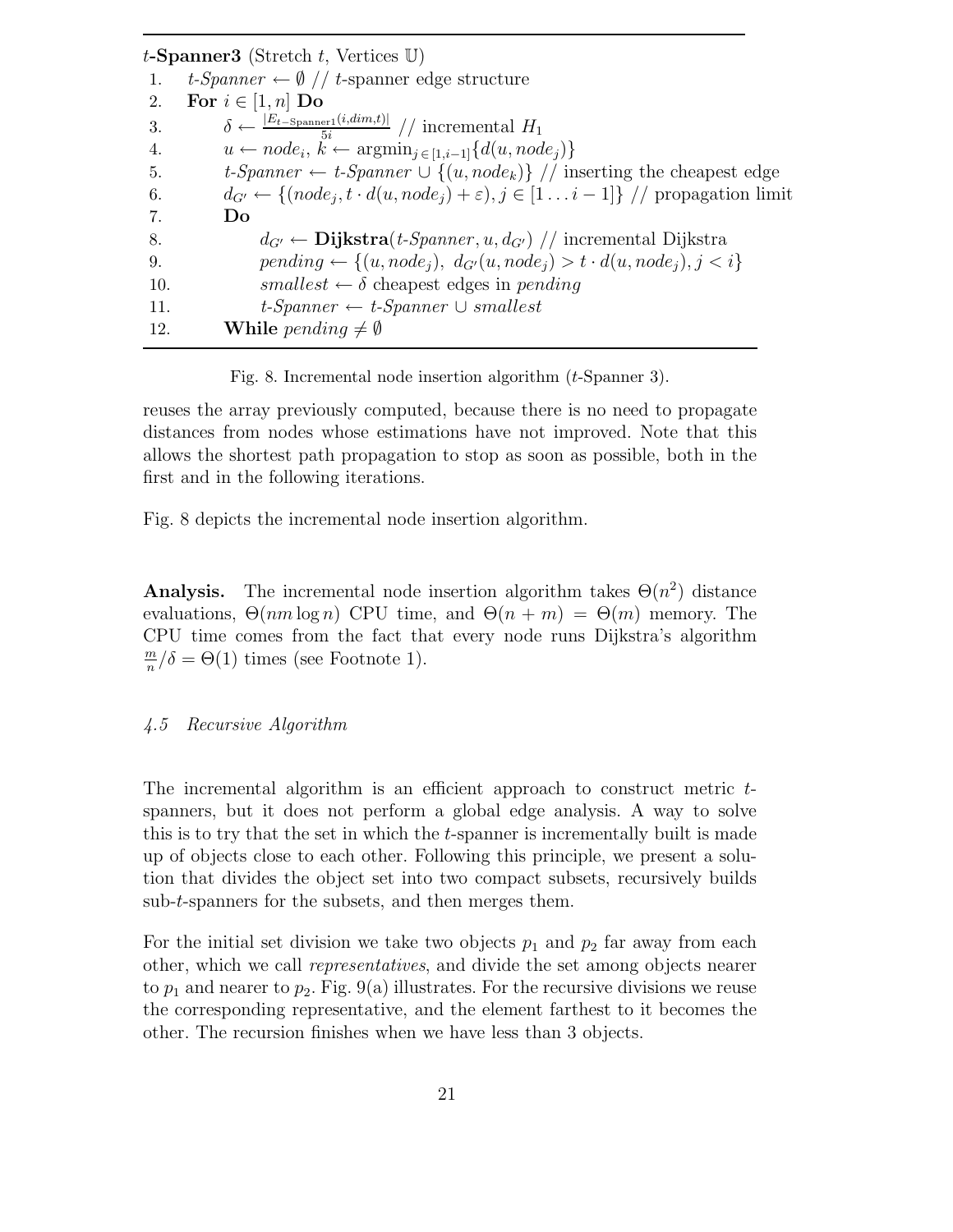

Fig. 9. In (a), we select  $p_1$  and  $p_2$ , and then divide the set. In (b), the merging step chooses objects according to their distances towards  $p_1$ .

The merging step also takes into account the spatial proximity among the objects. When we merge the sub-t-spanners, we have two node subsets  $V_1$  and  $V_2$ , where  $|V_1| \geq |V_2|$  (otherwise we swap the subsets). Then, in the sub-tspanner represented by  $p_2$  (stsp<sub>2</sub>), we choose the object u closest to  $p_1$ , and insert it into the sub-t-spanner represented by  $p_1$  (stsp<sub>1</sub>) verifying that all the distances towards  $V_1$  are t-estimated. Note that this is equivalent to using the incremental algorithm, where we insert u into the growing t-spanner  $stsp_1$ . We continue with the second closest and repeat the procedure until all the nodes in  $stsp_2$  are inserted into  $stsp_1$ . Fig. 9(b) illustrates. Note that edges already present in  $stsp_2$  are conserved. We also use the  $H_1$  heuristic, but this time we recompute  $H_1$  at the beginning of the merging step (not upon inserting every node). We insert  $\delta = H_1(|nodes|, dim, t)/5 = \frac{|E_{t-\text{Spanner 1}}(|nodes|, dim, t)|}{5|nodes|}$  edges at a time, where  $nodes = V_1 \cup V_2$ , in order to reduce the processing time.

This algorithm also uses an incremental Dijkstra's algorithm with limited propagation, but this time we are only interested in limiting the propagation towards  $stsp_1$  nodes (because we know that towards  $stsp_2$  we already satisfy the t-condition). Albeit we are interested only in the nodes belonging to  $stsp_1$ , we need also to compute distances to  $stsp_2$  to obtain those we need. Hence, Dijkstra's algorithm takes an array with precomputed distances initialized at  $t \cdot d(u_i, u_j) + \varepsilon$  for  $(u_i, u_j) \in V_2 \times V_1$ , and  $\infty$  for  $(u_i, u_j) \in V_2 \times V_2$ , where  $\varepsilon$  is a small positive constant. For the next iterations, Dijkstra's algorithm reuses the previously computed array.

Fig. 10 depicts the recursive algorithm and the auxiliary functions used to build and merge sub-t-spanners.

**Analysis.** The recursive algorithm requires  $\Theta(n^2)$  distance evaluations,  $\Theta(nm \log n)$ CPU time, and  $\Theta(n+m) = \Theta(m)$  memory. The cost of dividing sets does not affect that of the underlying incremental construction.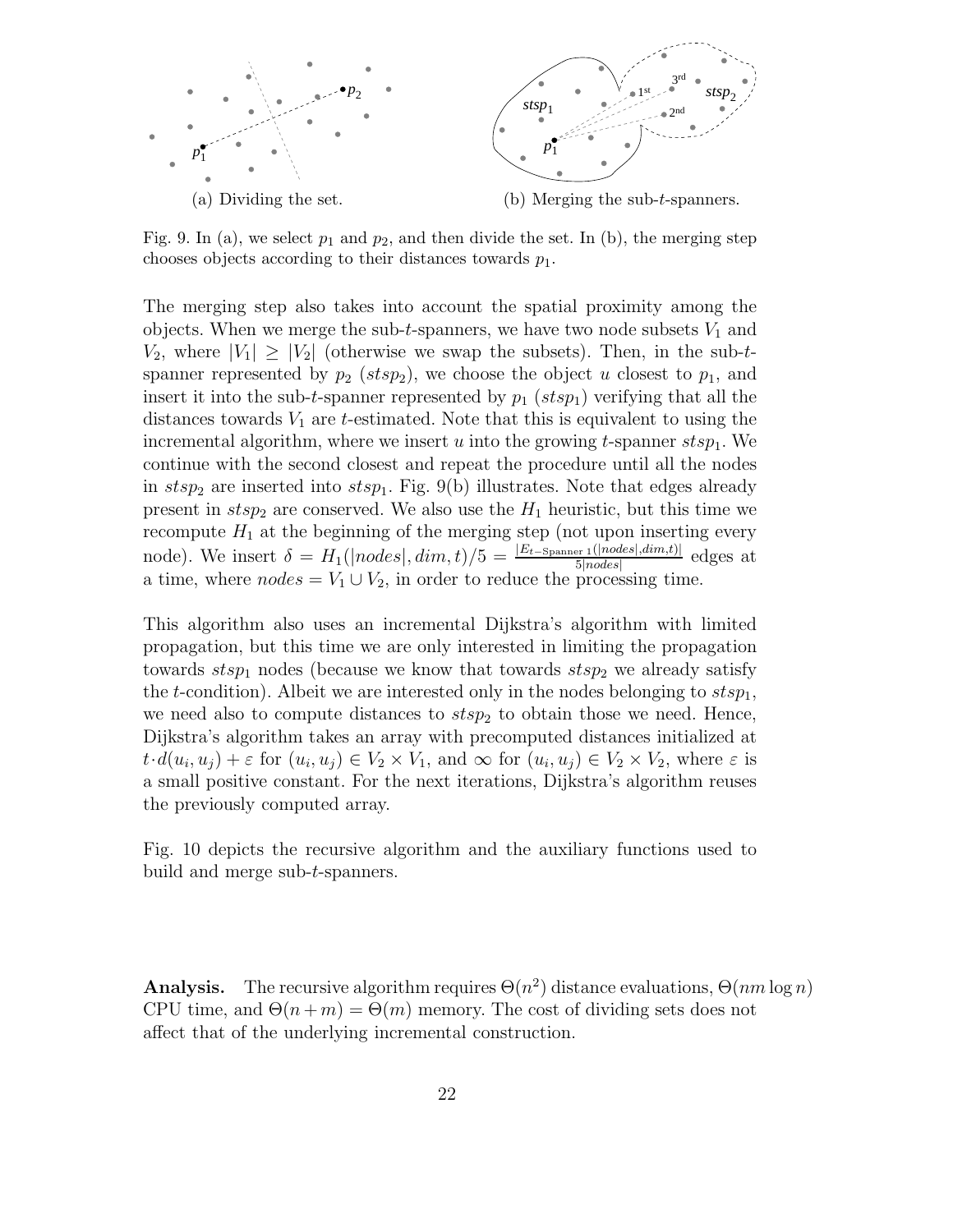t-Spanner4 (Stretch t, Vertices  $\mathbb{U}$ )

- 1.  $t\text{-}Spanner \leftarrow \emptyset \text{ // } t\text{-spanner edge structure}$ <br>2.  $(p_1, p_2) \leftarrow \text{two distant objects}$
- 2.  $(p_1, p_2) \leftarrow$  two distant objects<br>3.  $(V_1, V_2) \leftarrow \mathbb{U}$  divided accordin
- 3.  $(V_1, V_2) \leftarrow \mathbb{U}$  divided according to distances towards  $(p_1, p_2)$ <br>4.  $stsp_1 \leftarrow \textbf{makeSubtSpanner}(p_1, V_1), \, stsp_2 \leftarrow \textbf{makeSubtSp}$
- 4.  $stsp_1 \leftarrow makeSubtSpanner(p_1, V_1), \nstsp_2 \leftarrow makeSubtSpanner(p_2, V_2)$ <br>
5.  $t\text{-}Spanner \leftarrow mergeSubtSpanner(stsp_1, \nstsp_2)$
- $t-Spanner \leftarrow mergeSubtSpanner(stsp_1, stsp_2)$

 $\mathbf{makeSubtSpanner}(\text{Representative } p, \text{Vertices } V)$ 

- 6. If  $|V| = 1$  Then Return t-Spanner $(V = \{p\}, \emptyset)$ <br>7. Else If  $|V| = 2$  Then Return t-Spanner $(V = \{$
- 7. Else If  $|V| = 2$  Then Return t-Spanner $(V = {p, v}, {(p, v)})$ <br>8. Else
- 8. Else

```
9. p_{remote} \leftarrow \argmax_{v \in V} \{d(p, v)\}<br>10. (V, V_{remote}) \leftarrow V divided accord
```
- 10.  $(V, V_{remote}) \leftarrow V$  divided according to distances towards  $(p, p_{remote})$ <br>11.  $stsp_n \leftarrow \textbf{makeSubtSpanner}(p, V)$
- 11.  $stsp_p \leftarrow \text{makeSubtSpanner}(p, V)$ <br>12.  $stsp_{remote} \leftarrow \text{makeSubtSpanner}(p, V)$
- 12.  $stsp_{remote} \leftarrow \text{makeSubtSpanner}(p_{remote}, V_{remote})$ <br>
13. **Return mergeSubtSpanner**( $stsp_n, stsp_{remote}$ )

```
Return mergeSubtSpanner(stsp_p, stsp_{remote})
```
mergeSubtSpanner (*t*-Spanner  $stsp_1$ , *t*-Spanner  $stsp_2$ )

```
14. If |nodes(stsp_1)| \leq |nodes(stsp_2)| Then stsp_1 \leftrightarrow stsp_2<br>15. nodes \leftarrow nodes(stsp_1) \cup nodes(stsp_2)
```

```
15. nodes \leftarrow nodes(stsp_1) \cup nodes(stsp_2)<br>16. edges \leftarrow edges(stsp_1) \cup edges(stsp_2)
```
- 
- 16. edges ← **edges**(stsp<sub>1</sub>) ∪ **edges**(stsp<sub>2</sub>)<br>17.  $\delta \leftarrow \frac{|E_{t-\text{Spaner1}}(|nodes|, dim, t)|}{|N|}$  // increment 17.  $\delta \leftarrow \frac{|E_{t-\text{Spanner1}}(|nodes|, dim, t)|}{5|nodes|}$  $\frac{\frac{1}{5|nodes|}, \frac{1}{5|nodes|}}{5|nodes|}$  // incremental  $H_1$

```
18. p_1 \leftarrow Representative(stsp<sub>1</sub>)<br>19. For each u \in \text{nodes}(stsp_2) is
```

```
19. For each u \in \textbf{nodes}(stsp_2) in increasing order of d(u, p_1) Do 20. // defining the propagation limit towards stsp_1
```
- // defining the propagation limit towards  $stsp_1$
- 21. For each  $v \in \text{nodes}(stsp_1) \text{ Do } d_{G'}(u, v) \leftarrow t \cdot d(u, v) + \varepsilon$ <br>
22. For each  $v \in \text{nodes}(stssp_2) \text{ Do } d_{G'}(u, v) \leftarrow \infty$
- 22. For each  $v \in \textbf{nodes}(stsp_2) \textbf{Do } d_{G'}(u, v) \leftarrow \infty$ <br>23. Do
- 23. Do

```
24. d_{G'} \leftarrow \textbf{Dijkstra}(edges, u, d_{G'}) / / \text{incremental Dijkstra}<br>
25. \text{pending} \leftarrow \{(u, v), d_{G'}(u, v) > t \cdot d(u, v), v \in stsp_1\}
```
- 25. pending ← { $(u, v)$ ,  $d_{G'}(u, v) > t \cdot d(u, v)$ ,  $v \in stsp_1$ }<br>26. smallest ←  $\delta$  cheapest edges in pending
- 26. smallest ←  $\delta$  cheapest edges in pending<br>27. edges ← edges  $\cup$  smallest
- 27. edges ← edges ∪ smallest<br>28. While pending  $\neq \emptyset$
- 28. **While** pending  $\neq \emptyset$ <br>29. **Return** *t*-Spanner(*node*.

```
Return t-Spanner(nodes, edges)
```
Fig. 10. Recursive algorithm (t-Spanner 4).

## 5 Experimental Results

We have tested our construction and search algorithms on spaces of vectors, strings and documents (these last two are of interest to Information Retrieval applications [5]). The experiments were run on an Intel Pentium IV of 2 GHz, with 2.0 GB of RAM, with local disk, under SuSE Linux 7.3 operating system,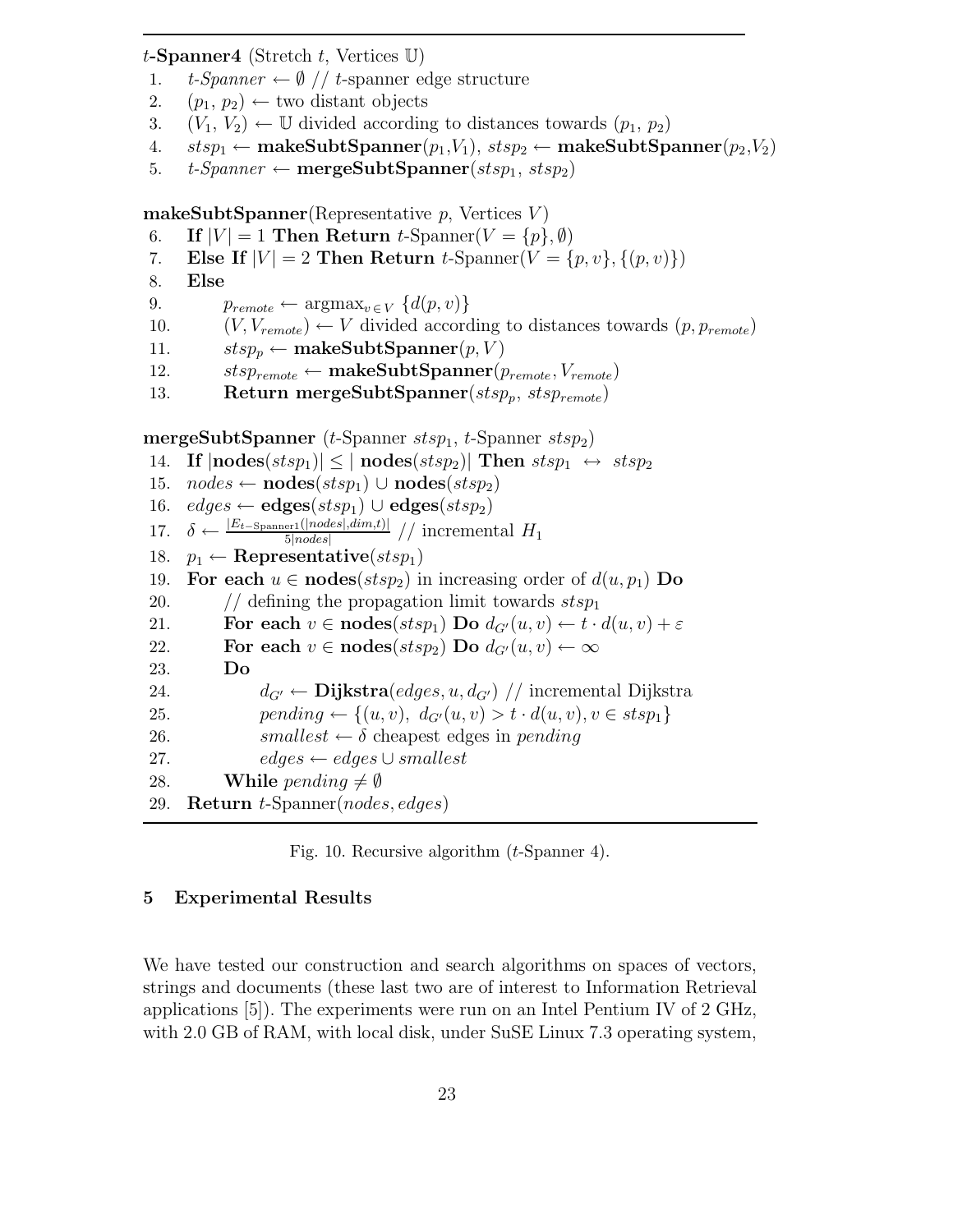with kernel  $2.4.10$ -4GB i686, using  $g$ ++ compiler version 2.95.3 with optimization option -O9, and the processing time measured user time. For construction algorithms, we are interested in measuring the CPU time needed and the amount of edges generated by each algorithm (the number of distance evaluations is always  $n(n - 1)/2$  in the competitive alternatives). For the search algorithm, we are interested in measuring the number of distance evaluations performed in the retrieval operation. For shortness we have called the optimized basic algorithm t-Spanner 1, the massive edge-insertion algorithm t-Spanner 2, the incremental algorithm t-Spanner 3, the recursive algorithm t-Spanner 4, and the simulated AESA over the t-spanner t-AESA.

The construction experiments compare  $t$ -Spanner 1, 2, 3 and 4, in order to determine which is the most appropriate to metric spaces, with  $t \in [1.4, 2.0]$ . The search experiments use t-spanners with stretch factors  $t \in [1.4, 2.0]$ , and compare them against AESA. Since t-spanners offer a time-space trade-off and AESA does not, we also consider pivot-based indexes with varying number of pivots. For every  $t$  value, we measure the size of the resulting  $t$ -spanner and build a pivot-based index using the same amount of memory (pivots are chosen at random). This way we compare t-spanners against the classical space–time trade-off for AESA. Note that with values of  $t < 1.4$  the performance of our construction algorithms noticeably degrades, whereas the search algorithm does not improve considerably.

Since in some cases the pivots were too many compared to the average number of candidates to eliminate, we decided to stop using further pivots when the remaining candidates were fewer than the remaining pivots. This way we try not to pay more for having more available pivots than necessary. Also, it turns out that, sometimes, even the smallest number of pivots shown is beyond the optimal. In these cases we also show results with fewer pivots, until we reach the optimum.

#### 5.1 Uniformly distributed Vectors under Euclidean Distance

We start our experimental study with the space of vectors uniformly distributed in a real D-dimensional cube under the Euclidean distance, that is,  $([-1, 1]^D, L_2)$ , for  $D \in [4, 24]$ . This metric space allows us to measure the effect of the space dimension  $D$  on our algorithms. We have not explored larger D values because  $D = 28$  is already too high-dimensional: we can only build t-spanners in reasonable time for  $t > 1.8$ , which is too large for searching. We remind that all metric space search algorithms fail for these large values of D.

In particular, for t-Spanner 1, we can obtain an edge model to implement the  $H_1$  heuristic. This way, if we compute the intrinsic dimensionality of a given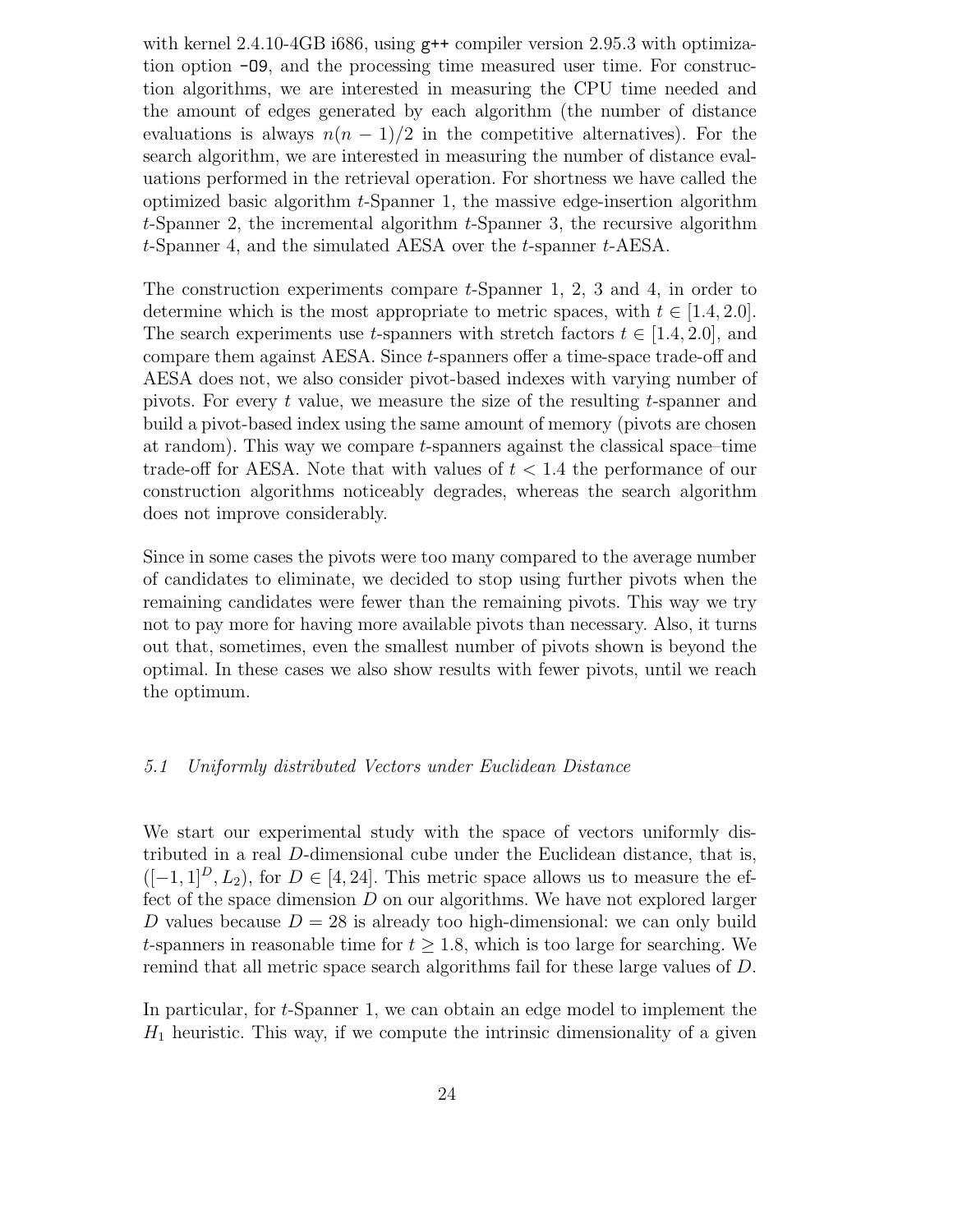metric space M, we can apply the  $H_1$  heuristic edge model on M, even if M has no coordinates. For this sake, in Section 5.1.1 we show an experimental method to estimate the intrinsic dimensionality of a given metric space.

Note that we have not used the fact that the space has coordinates, but have rather treated points as abstract objects in an unknown metric space. Computing a single distance takes from 0.893 microseconds in the 4-dimensional space, to 1.479 microseconds in the 24-dimensional space.

In the construction experiments, we use uniform data sets of varying size  $n \in [200 \ldots 2,000]$ . We first compare the construction algorithms, in order to choose the best. Later, search experiments are carried out over the t-spanner produced by the best construction algorithm. In the search experiments, we index a uniform data set formed by 10,000 objects, and select 100 random queries not included in the index, using search radii that on average retrieve 1 object ( $r = 0.137$  for  $D = 4$ ,  $r = 0.570$  for  $D = 8$ ,  $r = 1.035$  for  $D = 12$ ,  $r = 1.433$  for  $D = 16$ ,  $r = 1.812$  for  $D = 20$  and  $r = 2.135$  for  $D = 24$ ).

#### 5.1.1 Estimating the Intrinsic Dimensionality of a General Metric Space

As said in the Introduction, the higher the intrinsic dimensionality dim of a given metric space  $\mathcal{M} = (\mathbb{X}, d)$ , the more difficult to solve proximity queries. Nevertheless, there is not an accepted criterion to measure dim. Yet, most authors agree in that the intrinsic dimensionality of a D-dimensional vector space with uniform distribution is simply  $D$  [43,16].

Hence, to experimentally estimate the intrinsic dimensionality of a given metric space  $\mathcal{M}$ , we approximate dim with the dimensionality D of the uniformly distributed vector space that performs similarly to  $\mathcal M$  for a given benchmark comparison. Later, we refine the estimation by exploring values of dim around D. Therefore, to compute  $H_1$  we test t-Spanner 1 in all of the metric spaces we use in the experiments in order to estimate the intrinsic dimensionality for each space. However, as  $t$ -Spanner 1 is, by far, the slowest constructing algorithm, we run the experiments to estimate dim over a small subset of the objects. Next, we refine the estimation of dim using some of the massive edge-insertion algorithms (t-spanner 2, 3 or 4).

Thus, the procedure has the following stages. The first consists in computing the edge model  $|E_{t-\text{Spanner }1}(n, D, t)|$  in  $([-1, 1]^D, L_2)$ . The second consists in testing t-Spanner 1 over a small subset of the metric space of interest  $\mathcal M$  and computing its edge model. Third, we find out which value  $D$  in the model for the uniform space corresponds to the performance measured in  $M$ . Finally, we test some of the massive edge-insertion algorithms using dim values around D to find which dim value produces the smallest t-spanner without increasing the CPU time considerably.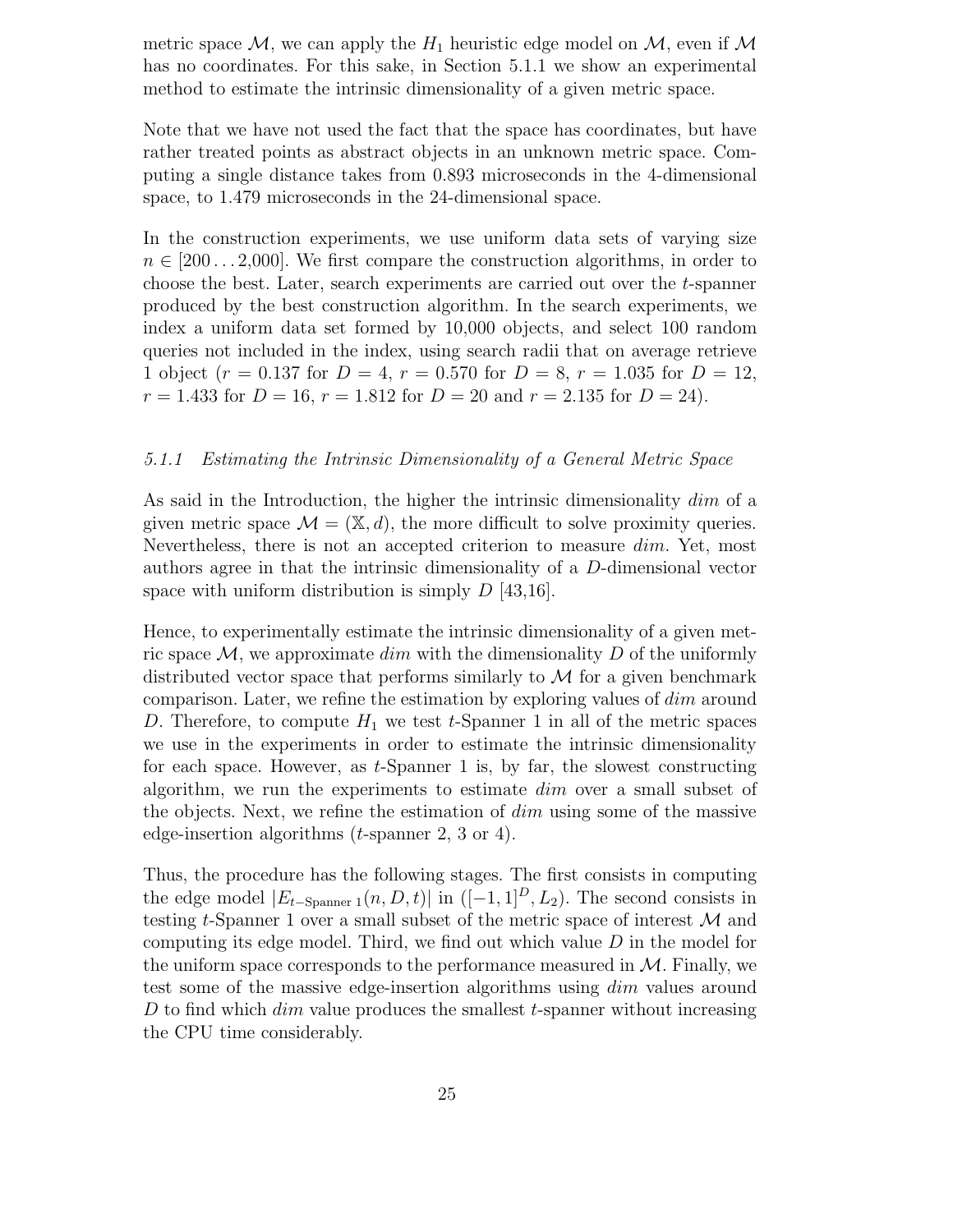

Fig. 11. t-Spanner construction in the uniform space of 1,000 nodes for  $t = 1.4$ and 1.8, as a function of  $D$ . On the left, edges generated (*t*-spanner quality) as a percentage of the complete graph. On the right, construction time. In (b), for  $D = 24$  t-Spanner 1 reaches 1900 seconds. In (d), note the log-scale. All the plots use the legend of (a).

#### 5.1.2 Construction

Fig. 11 shows a comparison among the four algorithms on the uniform data set where we vary  $D \in [4, 24]$ , for  $n = 1,000$  nodes and  $t = 1.4$  and 1.8. Figs. 11(b) and  $11(d)$  show that t-Spanner 1 is impractically costly, but it produces the best (that is, smallest) t-spanner as shown in Figs.  $11(a)$  and  $11(c)$ . The next slowest algorithm is  $t$ -Spanner 2, being  $t$ -Spanner 3 and 4 very similar in performance. On the other hand, the quality of the generated  $t$ -spanners is rather similar for all, being  $t$ -Spanner 3 the algorithm that produces  $t$ -spanners with most edges (arguably because of the local analysis it performs). Depending on the dimension, the next best-quality t-spanners are produced by t-Spanner 4 (low dimensions,  $D < 8$ ) or by t-Spanner 2 (medium and high dimensions,  $D \geq 8$ ). Note that the difference in t-spanner quality becomes less significant for higher dimensions. Finally, it is interesting to notice that, even in dimension  $D = 24$  and for  $t = 1.8$ , the number of edges in the resulting t-spanners is still less that 8.7% of the complete graph.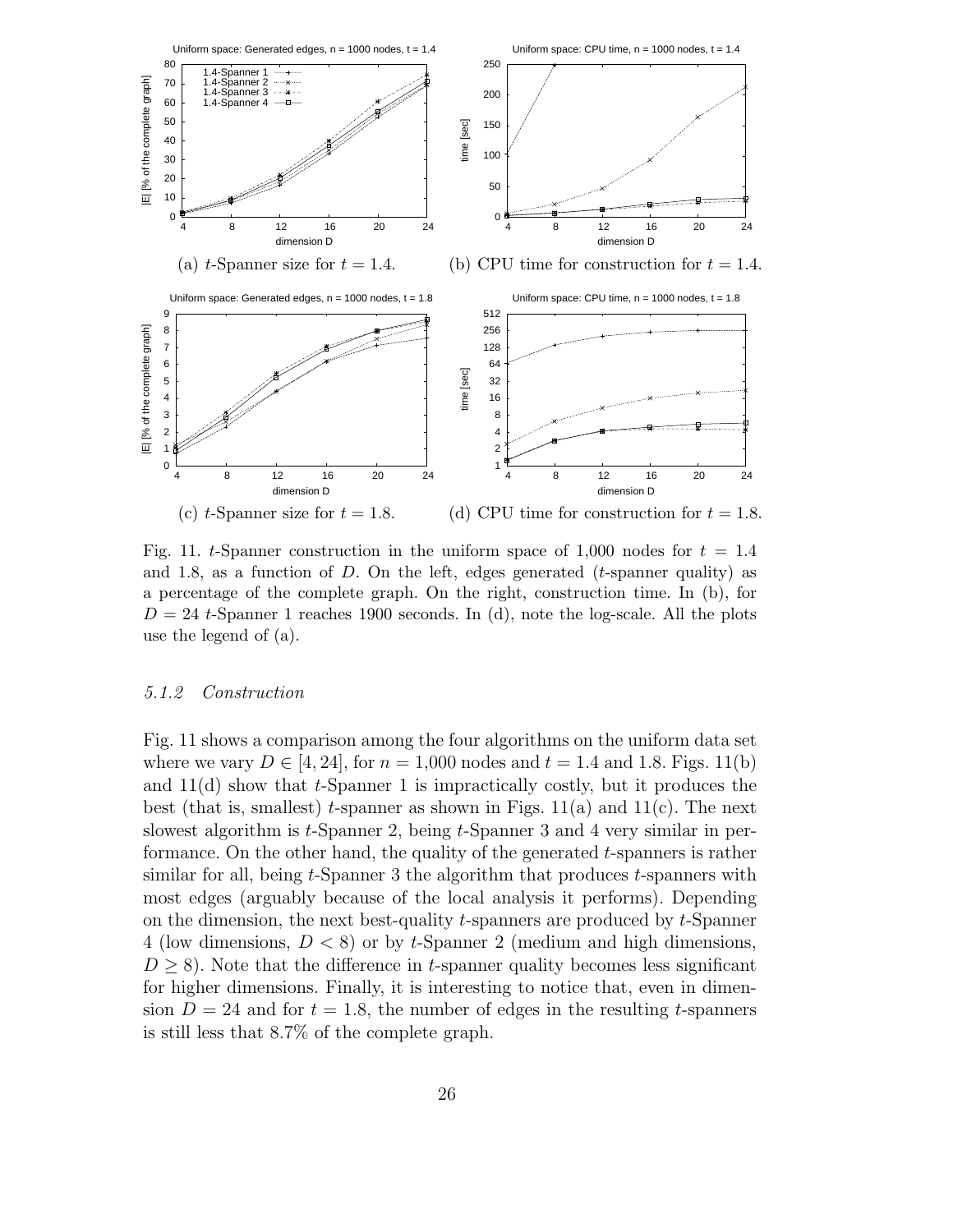

Fig. 12. t-Spanner construction in uniform spaces of 1,000 nodes for  $D = 12$  and 24, as a function of  $t$ . On the left, edges generated ( $t$ -spanner quality) as a percentage of the complete graph. On the right, construction time. In (b), t-Spanner 1 reaches 1900 seconds for  $D = 24$  and  $t = 1.4$ , also note the log-scale. (b) uses the legend of (a).

Fig. 12 compares the four algorithms where we vary  $t \in [1.4, 2.0]$ , for  $n =$ 1,000 nodes and  $D = 12$  and 24. Note that, for  $t > 1.65$ , all of our algorithms produce t-spanners of good quality. In practice, to construct a 1.65-spanner we need 14% of edges of the complete graph in high dimensionality  $(D = 24)$ , 7% in medium dimensionality  $(D = 12)$  and just 1.44% in low dimensionality spaces  $(D = 4)$ . Moreover, to construct a 2.0-spanner for the same values of D, we need just a  $7\%$ ,  $3.8\%$  and  $1\%$  of the complete graph, respectively. Furthermore, t-Spanner 3 and 4 also perform well with respect to CPU time.

It is also interesting to notice that the joint effect of high dimensionality  $(D > 16)$  and small values of  $t$   $(t < 1.5)$  produces a sharp increase both in the number of generated edges and the CPU time.

Fig. 13 shows the effect of the set size  $n$  in our algorithms. It can be seen that, in low dimensions  $(D = 5)$ , t-Spanner 2, 3 and 4 are slightly super-quadratic in CPU time. On the other hand, all the algorithms produce t-spanners slightly super-linear in the number of edges.

We conclude that the fastest construction algorithm for all dimensions  $D \in$ [4, 24] is t-Spanner 3, closely followed by t-Spanner4. The other two are very far away in performance. However,  $t$ -Spanner 3 produces  $t$ -spanners with the worst quality (many edges), albeit all the qualities are indeed close. This result was expected, since its incremental methodology locally analyzes the insertion of edges. On the other hand, the recursive algorithm of  $t$ -Spanner 4 strongly improves the quality of the incremental algorithm, profiting from the global analysis of the edge set. In some cases, t-Spanner 4 is competitive even with the optimized basic algorithm in the number of generated edges, yet using 50 times less CPU time.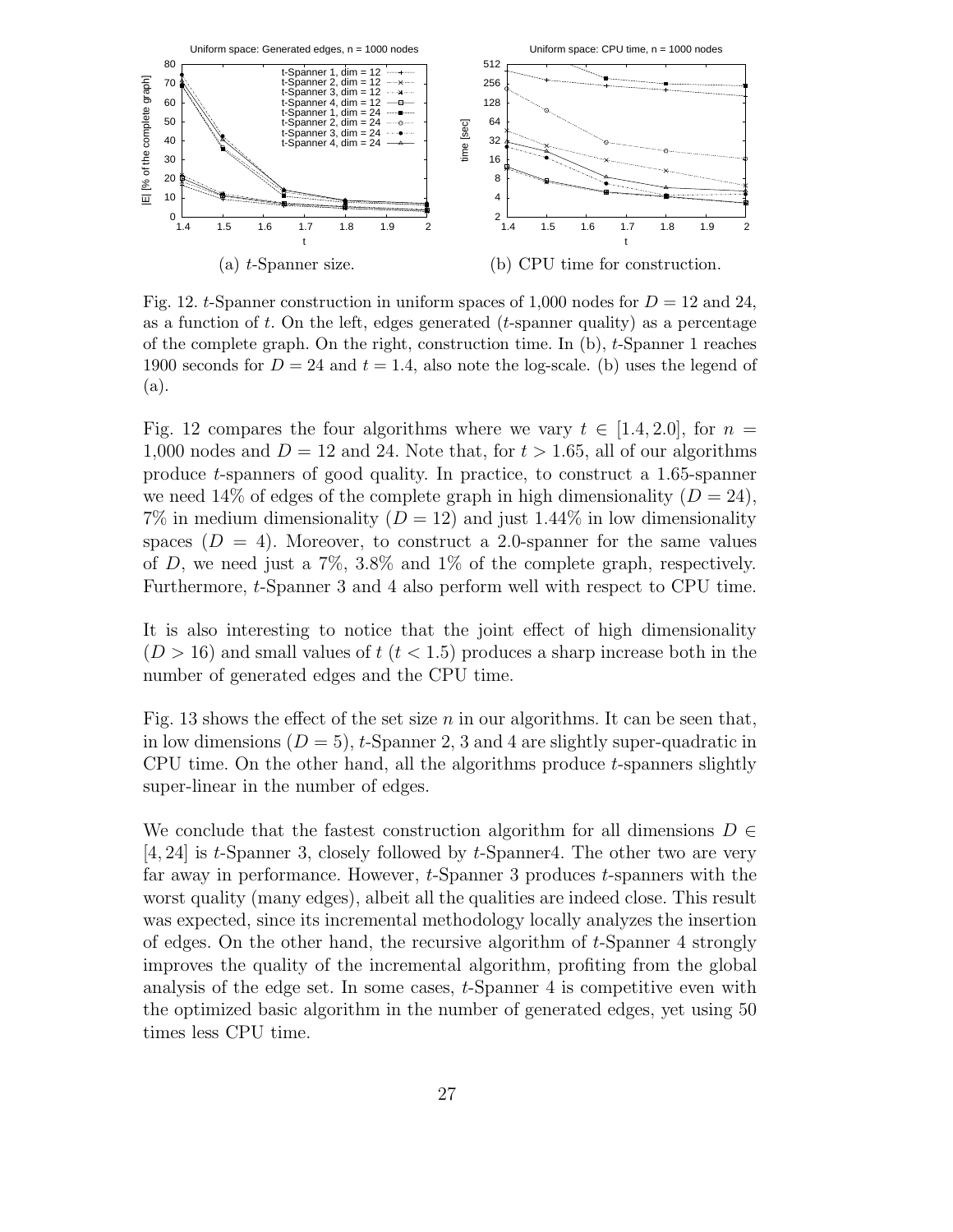

Fig. 13. t-Spanner construction in a uniform space of dimension  $D = 5$ , for  $t = 1.4$ and 1.8, as a function of the number of nodes. On the left, edges generated  $(t$ -spanner quality). On the right, construction time. In (b), for  $n = 2,000$ , t-Spanner 1 reaches 1250 and 830 seconds for  $t = 1.4$  and 1.8, respectively. (b) uses the legend of (a).

|                        | Edges                                             | CPU time                                              |
|------------------------|---------------------------------------------------|-------------------------------------------------------|
| Basic optimized        | $1.023e^{0.230D/t^{0.8}}n^{1+\frac{0.101}{t-1}}$  | $0.016e^{0.163D/t^{1.3}}n^{3.147+\frac{0.0392}{t-1}}$ |
| Massive edge-insertion | $2.742e^{0.335D/t^{1.8}}n^{1+\frac{0.0693}{t-1}}$ | $1.004e^{0.413D/t^{1.8}}n^{2+\frac{0.0723}{t-1}}$     |
| Incremental            | $1.983e^{0.308D/t^{1.4}}n^{1+\frac{0.0835}{t-1}}$ | $0.560e^{0.182D/t^{1.2}}n^{2+\frac{0.0885}{t-1}}$     |
| Recursive              | $1.670e^{0.304D/t^{1.3}}n^{1+\frac{0.0768}{t-1}}$ | $0.657e^{0.229D/t^{1.3}}n^{2+\frac{0.0636}{t-1}}$     |

Table 2

Empirical complexities of our construction algorithms, as a function of  $D$ ,  $n$  and  $t$ . Time is measured in microseconds.

Table 2 shows the least squares fittings on the data using the model  $|E|$  =  $a \cdot e^{cD/t^{\alpha}} \cdot n^{1+\frac{b}{t-1}}$  and  $time = a \cdot e^{cD/t^{\beta}} \cdot n^{2+\frac{b}{t-1}}$  microseconds. We chose the edge model according to the analytical results of [1,2], with a slight correction to take into account the effect of the dimensionality. As it can be seen, tspanner sizes are slightly super-linear for all our construction algorithms, and times are slightly super-quadratic for t-Spanner 2, 3 and 4. This shows that our algorithms are very competitive in practice. Remember that constructing minimal t-spanners is NP-complete [33], whereas our algorithms build small t-spanners in polynomial time.

The analytical results of  $[1,2]$  show that the size of a t-spanner built over a general graph of *n* nodes is  $n^{1+O(\frac{1}{t-1})}$ . The terms  $e^{cD/t^{\alpha}}$  and  $e^{cD/t^{\beta}}$  represent the usual exponential dependence on the dimension of the metric space (which is also usually hidden in the constant of the big- $O$  notation). We correct the dimensional effect with  $t$ , because as the value of  $t$  increases the effect of the dimensionality diminishes. The CPU time model comes from running  $n$  times a  $\Theta(m \log n)$  CPU time Dijkstra's algorithm, where we neglect the term  $\log n$ to simplify the analysis of the time models. Note that in the case of t-Spanner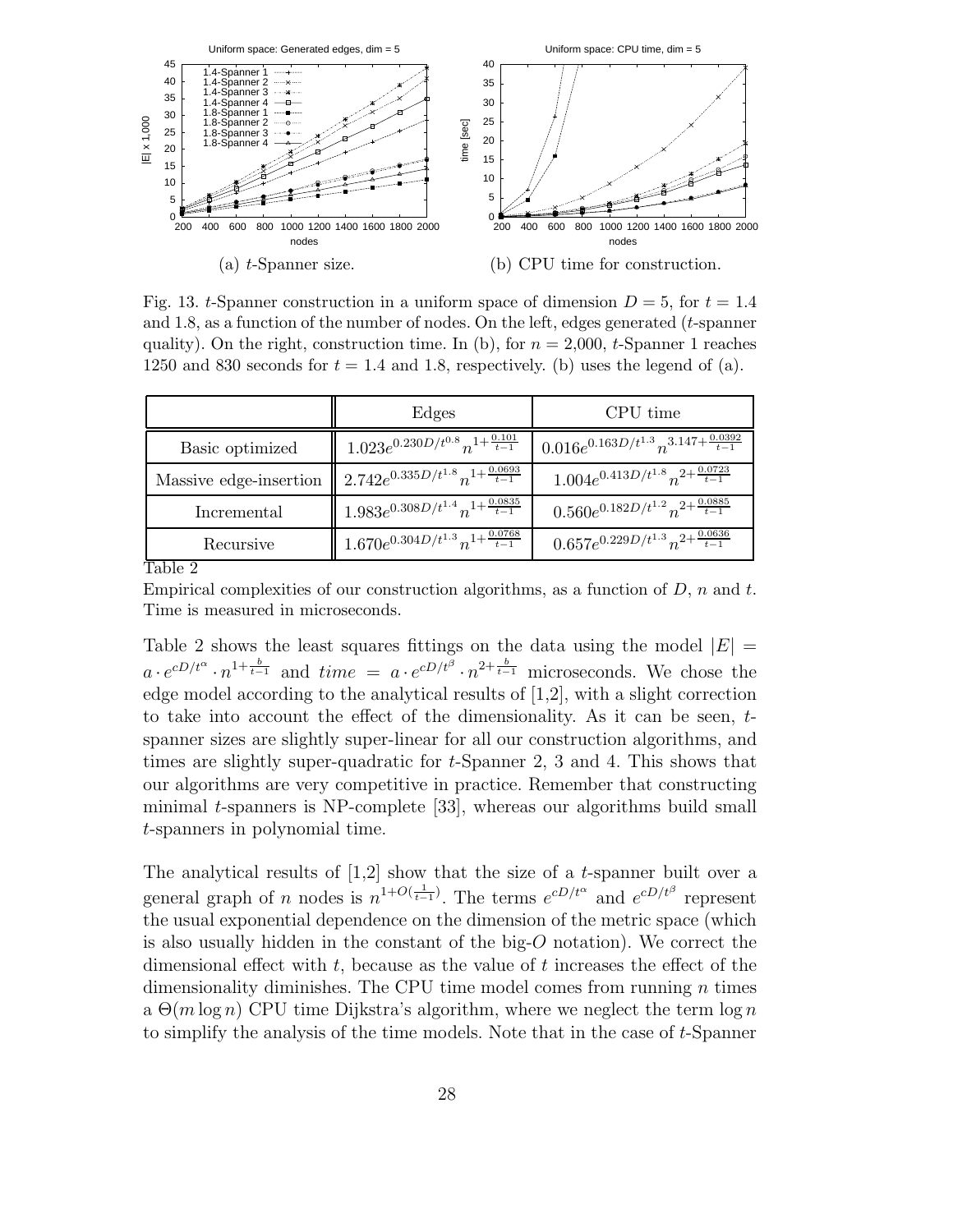



Fig. 14. Range queries in uniform spaces varying  $D \in [4, 24]$ . The data set is composed by 10,000 vectors. We retrieve 1 object per query on average.

1 we modify the time model to  $time = a \cdot e^{cD/t^{\beta}} \cdot n^{d + \frac{b}{t-1}}$  microseconds, since in this case there is a sub-quadratic shortest path updating algorithm run over matrix *estim* for each edge (this time is called  $k^2$  in Table 1).

After this analysis, we select the recursive algorithm to index the metric database, because it yields the best trade-off between CPU time and size of the generated t-spanner. This result is also verified in Gaussian, string and document spaces (see Sections 5.2.1, 5.3.1 and 5.4.1).

## 5.1.3 Searching

Fig. 14 shows search results on a set formed by 10,000 uniformly distributed vectors indexed with t-Spanner 4. The 1.5-spanner indexes the database using from 0.17% of the total matrix in dimension  $D = 4$ , to 15.8% in dimension  $D = 24$ , whereas the 2.0-spanner indexes it using 0.08% for  $D = 4$  to 2.02% for  $D = 24$ . With respect to search time, as long as the value of t diminishes, the performance of t-AESA improves.

On the other hand, the equivalent pivot-based algorithm (using the same amount of memory to index the space than the t-spanner) has better performance than t-AESA. The reasons are analyzed next.

## 5.1.4 Discussion

To explain the poor results of our search algorithm on uniform spaces we need to consider several factors. The first is that the stretch factor  $t$  reduces the discrimination power of our algorithm, as we can only discard objects beyond the extended upper bound of the exclusion range. The second is that, in uniform metric spaces  $([-1, 1]^D, L_p)$ , distances among objects become similar as long as D increases: the variance of distances is  $\Theta(D^{2/p-1})$  [43], which is constant in Euclidean case. The third is that, in  $([-1, 1]^D, L_2)$ , the average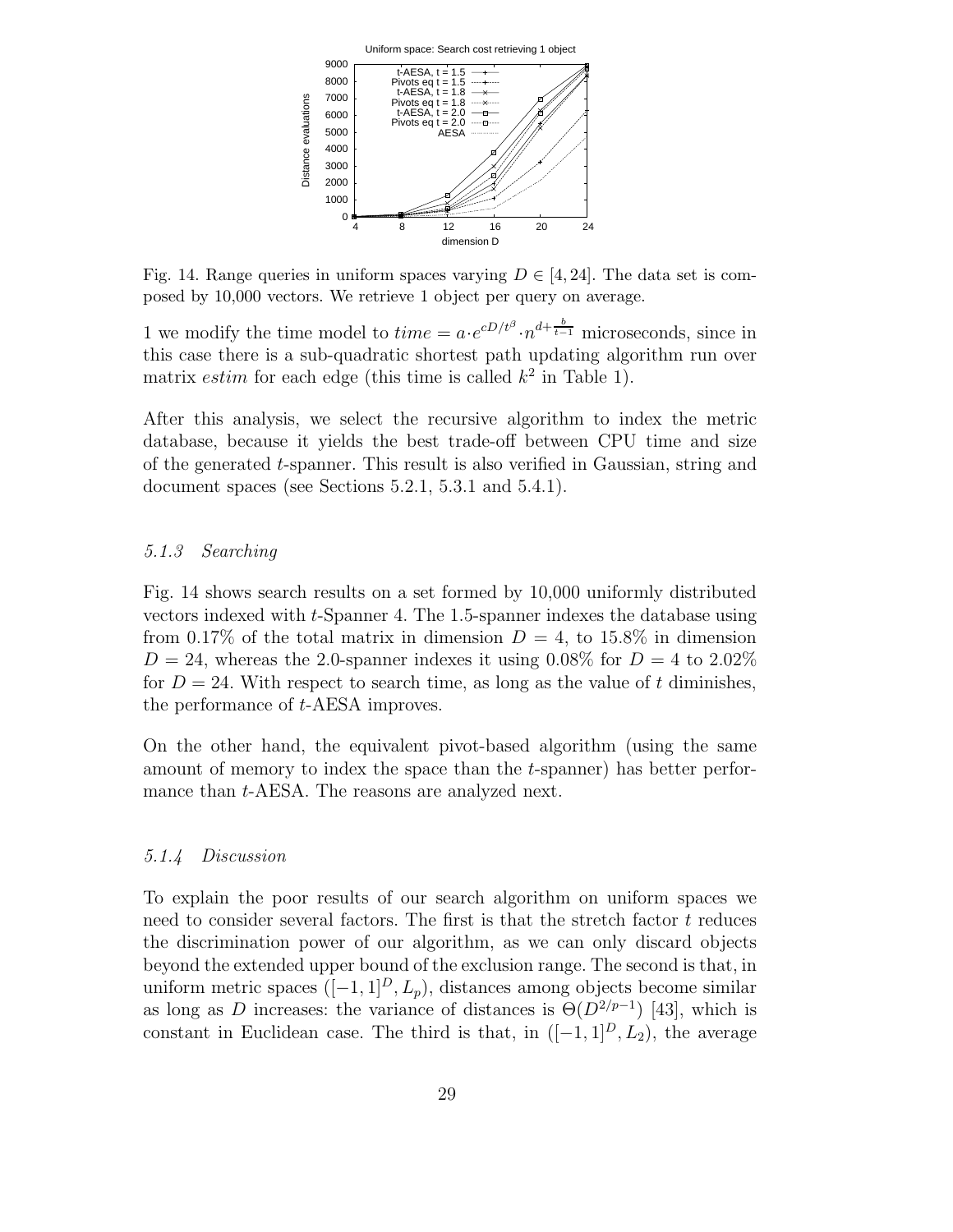distance between two objects is  $\Theta(\sqrt{D})$ , thus the distance from a random query to its nearest neighbor is also  $\Theta(\sqrt{D})$  on average (for constant *n*). Therefore, as long as D increases the query radius also does it, making difficult to discard objects. As a matter of fact, in  $D = 4$  we use radius  $r = 0.137$  to retrieve 1 vector on average, whereas in  $D = 24$  we must use radius  $r = 2.135$ . All these consequences of the curse of dimensionality affect the pivot-based algorithm as well, but our stretch factor  $t$  makes our structure more vulnerable to them.

Nevertheless, this situation will be reverted in real-world metric spaces, where our t-AESA algorithm beats the pivot-based one and it is very competitive with AESA. We conjecture that this is basically due to the existence of *object* clusters, which naturally occur in real-world metric spaces. Note that in a real-world metric space  $\mathcal{M}$ , it is likely that a real-world query will fall within a cluster, thus meaningful query radii will be very small compared to the average distance in  $\mathcal M$ , compensating the loss of discrimination power. We also have to consider that in t-AESA every object can be used as a pivot; and that the pivot selection criterion (Eq. (7)) tends to select pivots close to the query. Then, we can expect much better results in real-world spaces than in synthetic ones.

In Section 5.2 we experimentally verify our conjecture. For this sake, we model a real-world metric space as a synthetic metric space composed by Gaussiandistributed vectors under Euclidean distance, and then we analyze the behavior of our search algorithm. Later, in Sections 5.3 and 5.4 we show results on real-world metric spaces, namely the space of strings under the edit distance and the space of documents under the cosine distance.

## 5.2 Gaussian-distributed Vectors under Euclidean Distance

Real-life metric spaces have regions called *clusters*, that is, compact zones of the space where similar objects accumulate. With the Gaussian vector space we attempt to simulate a real-world space. The data set is formed by points in a D-dimensional space with Gaussian distribution forming 256 clusters randomly centered in the range  $[-1, 1]^D$ , for  $D = 20$ , 40 and 80. The generator of Gaussian vectors was obtained from [24]. We consider three different standard deviations to make more crisp or more fuzzy clusters ( $\sigma = 0.1, 0.3$  and 0.5), and  $t \in [1.4, 2.0]$ . Of course, we have not used the fact that the space has coordinates, rather we have treated the points as abstract objects in an unknown metric space.

Computing a single distance takes 1.281, 1.957 and 3.163 microseconds in our machine, for  $D = 20, 40$  and 80, respectively. We experimentally estimate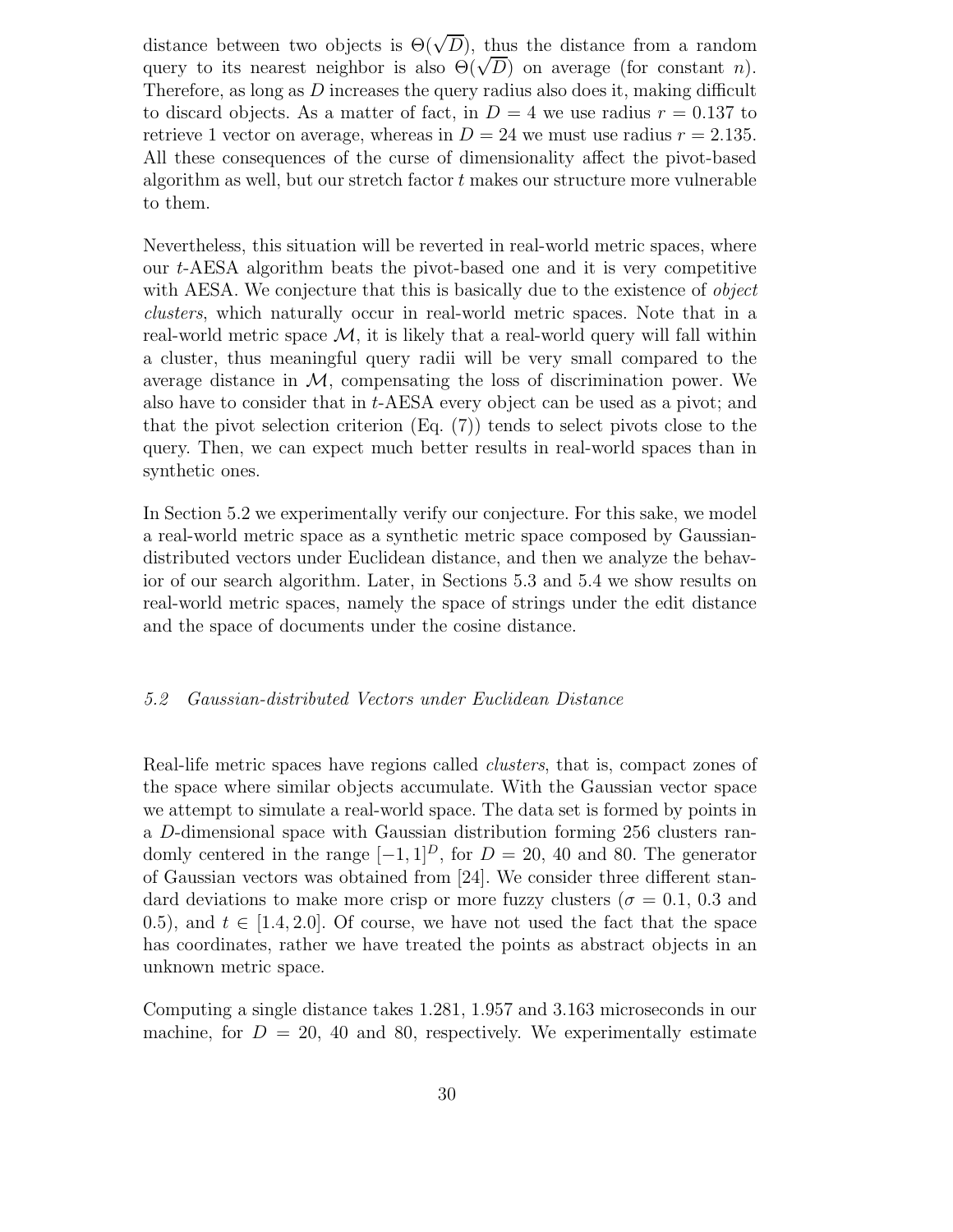(according to Section 5.1.1) that the intrinsic dimensions for  $\sigma = 0.1, 0.3$  and 0.5 are, respectively, 4, 13 and 18 in the 20-dimensional Gaussian space; 7, 16 and 32 in the 40-dimensional Gaussian space; and 8, 29 and 55 in the 80-dimensional Gaussian space.

In the construction experiments, we only use Gaussian data sets with clusters randomly centered in  $[-1, 1]^{20}$  of varying size  $n \in [200 \dots 2,000]$ . In the search experiments, we index Gaussian datasets formed by 10,000 objects distributed in 256 clusters randomly centered in the range  $[-1, 1]^D$ , for  $D = 20, 40$  and 80, and select 100 random queries not included in the index, using search radii that on average retrieve 1 and 10 objects. In the 20-dimensional Gaussian space we use  $r = 0.442$  and 0.563 for  $\sigma = 0.1$ ;  $r = 1.325$  and 1.690 for  $\sigma = 0.3$ ;  $r = 2.140$  and 2.560 for  $\sigma = 0.5$ . In the 40-dimensional Gaussian space we use  $r = 0.700$  and 0.818 for  $\sigma = 0.1$ ;  $r = 2.101$  and 2.455 for  $\sigma = 0.3$ ;  $r = 3.501$ and 4.081 for  $\sigma = 0.5$ . In the 80-dimensional Gaussian space we use  $r = 1.070$ and 1.196 for  $\sigma = 0.1$ ;  $r = 3.210$  and 3.589 for  $\sigma = 0.3$ ;  $r = 5.350$  and 5.981 for  $\sigma = 0.5$ .

We first compare the construction algorithms, in order to choose the best. Later, search experiments are carried out over the t-spanner produced by the best construction algorithm. In particular, we aim at empirically verifying the conjecture that t-spanners profit from clusters more than alternative structures.

## 5.2.1 Construction

Figs. 15 and 16 compare the four algorithms on the 20-dimensional Gaussian dataset, where we vary the stretch  $t \in [1.4, 2.0]$  and the number of nodes  $n \in [200 \ldots 2,000]$ , respectively, with  $\sigma = 0.1, 0.3$ , and 0.5. As it can be seen, all the algorithms produce  $t$ -spanners of about the same quality, although the optimized basic algorithm is consistently better, as expected. It is interesting to note that in the case of  $\sigma = 0.1$ , t-Spanner 2 yields the worst quality tspanners. This is because, in its first stage, the algorithm inserts a lot of intracluster edges and then it tries to connect both inner and peripheral objects among the clusters. Since we need to connect just the peripheral objects, there are many redundant edges that do not improve other distance estimations in the resulting *t*-spanner.

In construction time, on the other hand, there are large differences. t-Spanner 1 is impractically costly, as expected. Also, t-Spanner 2 is still quite costly in comparison with t-Spanner 3 and 4.

The bad performance of t-Spanner 2, unlike all the others, *improves* instead of degrading as clusters become more fuzzy, see Figs.  $16(b)$  and  $16(d)$ . Neverthe the high intrinsic dimensionality of the Gaussian space with  $\sigma = 0.5$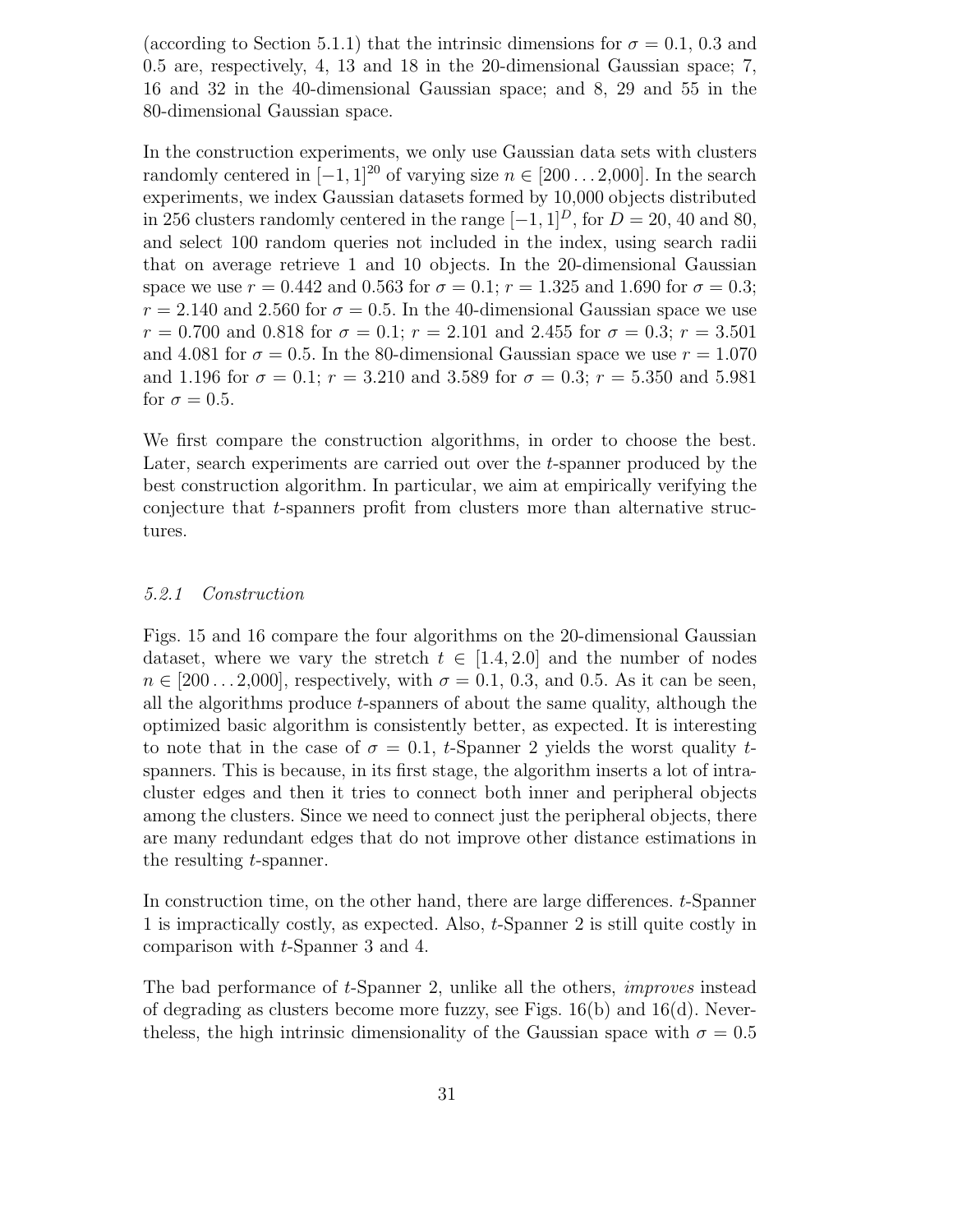

Fig. 15. t-Spanner construction in the Gaussian space of 2,000 nodes with 256 clusters distributed in the range  $[-1, 1]^{20}$  as a function of t. On the left, edges generated  $(t$ -spanner quality) as a percentage of the complete graph. On the right, construction time, note the log-scale. Each row corresponds to a different variance. All the plots use the legend of (a).

negatively impacts its performance, raising again the CPU time, see Figs. 16(d) and  $16(f)$ . Furthermore, the quality of the t-spanner produced by t-Spanner 2 also varies from (by far) the worst t-spanner on crisp clusters to the second best on fuzzy clusters. This is because, on one hand, there are less redundant edges among clusters, and on the other hand, on a uniform space t-Spanner 2 inserts "better" edges since they come from MSTs (which use the shortest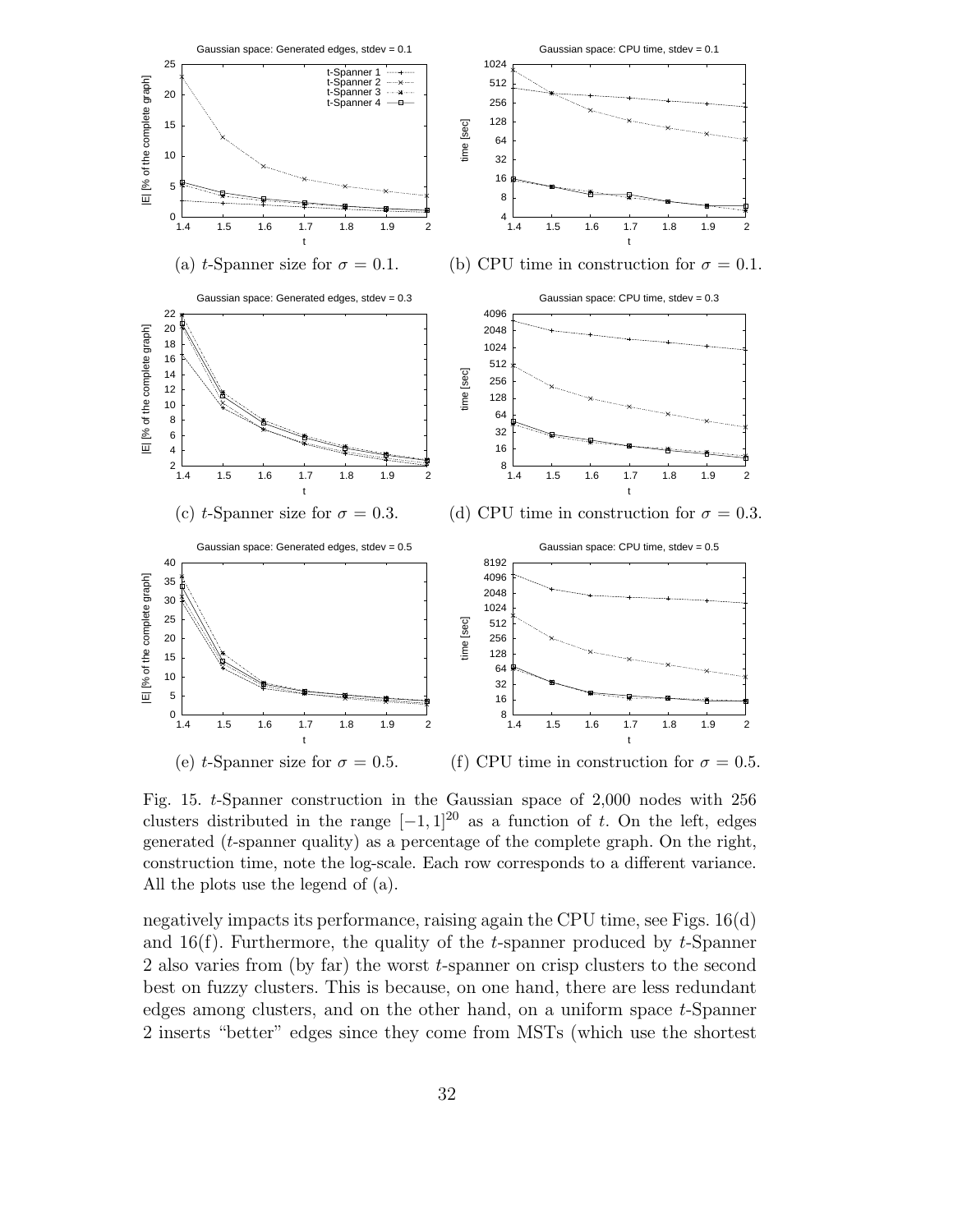

Fig. 16. t-Spanner construction in the Gaussian space with 256 clusters distributed in the range  $[-1, 1]^{20}$  as a function of the number of nodes. On the left, edges generated (t-spanner quality). On the right, construction time, note the log-scale. Each row corresponds to a different variance. In (a), 1.4-Spanner 2 reaches 460,000 edges. In (e), 1.4-Spanner 3 reaches 727,000 edges. All the plots use the legend of (c).

possible edges).

Figs. 15 and 16 show that, the lower  $\sigma$ , the lower the number of edges and CPU time. This is because the edge selection mechanisms of our algorithms profit from the clustered structure. In practice, t-Spanner 1, 3 and 4 can make good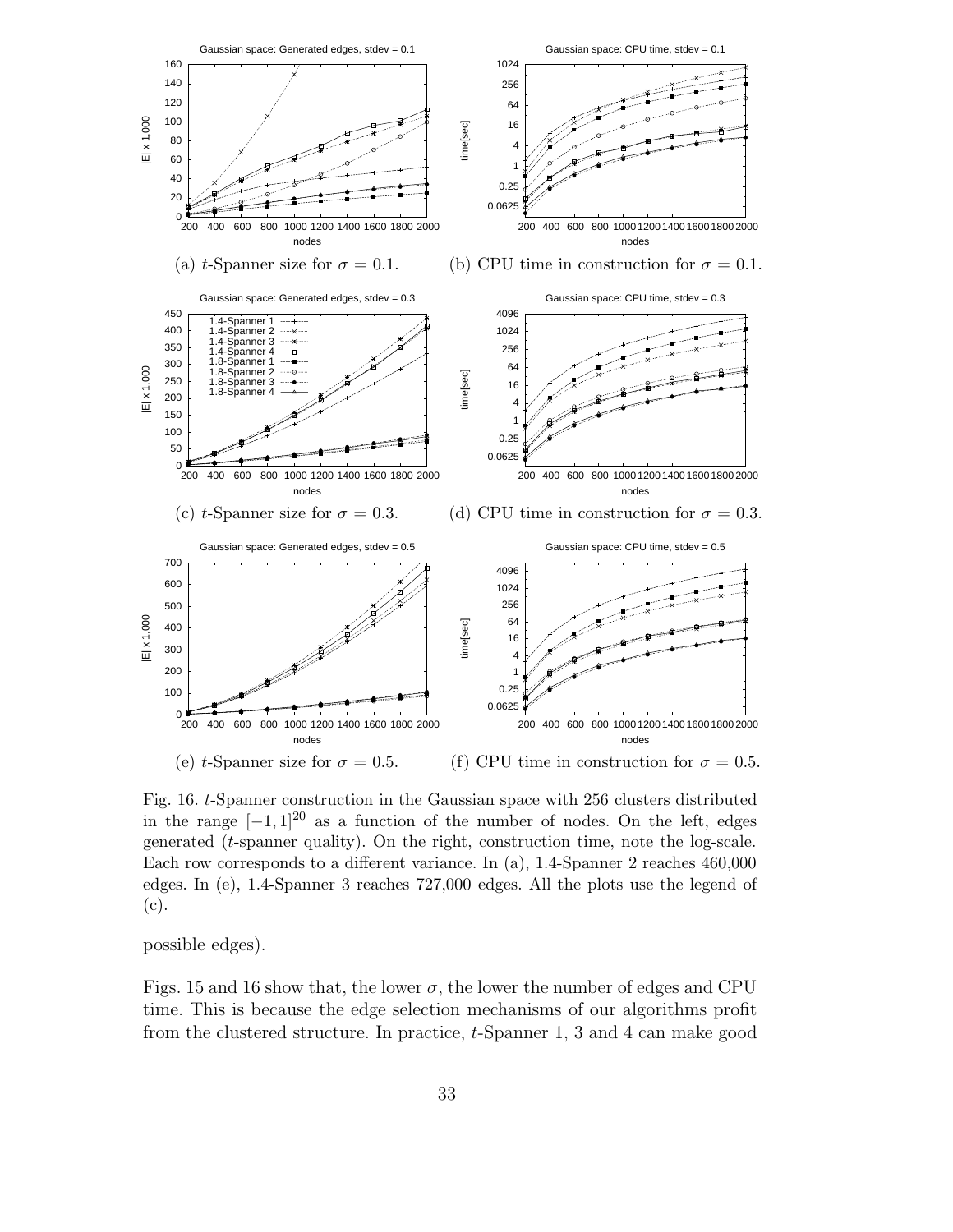distance approximations between the clusters by using few edges. Thus, the generated t-spanners adapt well to, and benefit from, the existence of clusters.

The incremental and recursive algorithms are quite close in both measures, being by far the fastest algorithms. The recursive algorithm usually produces slightly better t-spanners thanks to its more global edge analysis. Note that, for t as low as 1.5, we obtain t-spanners whose size is  $5\%$  to  $15\%$  of the full graph.

It is interesting to notice that, for fuzzy clusters, there is a sharp increase in construction time and t-spanner size when we move from  $t = 1.5$  to  $t = 1.4$ . The effect shows up for smaller values of  $t$  on crisper clusters. A possible explanation is that, for large enough  $t$ , a single edge from a cluster to another is enough to obtain a t-spanner over both clusters. Thus, few inter-cluster edges are necessary to complete the  $t$ -spanner. However, when  $t$  is reduced below some threshold, the size of the edge set suddenly explodes as we need to add many inter-cluster edges to fulfill the t-condition from one cluster to each other.

We show in Table 3 our least squares fittings on the data using the model  $|E|$  =  $a \cdot n^{1+\frac{b}{t-1}}$  and  $time = a \cdot n^{2+\frac{b}{t-1}}$  microseconds for t-Spanner 2, 3 and 4. Once again, we modify the *t*-Spanner 1 time model to  $time = a \cdot n^{c + \frac{b}{t-1}}$  microseconds so as to consider the sub-quadratic updating of matrix estim. In this metric space the effect of  $\sigma$  is absorbed by the constants. This model has also been chosen according to the analytical results of  $[1,2]$ . As it can be seen, we obtain the same conclusions than in the previous section, that is, t-spanner sizes are slightly super-linear and times are slightly super-quadratic. This confirms that our construction algorithms are very competitive in practice.

This analysis also confirms the selection of the recursive algorithm to index the metric database, as it yields the best trade-off between CPU time and size of the generated t-spanner.

#### 5.2.2 Searching

For this section we will use the datasets of 10,000 Gaussian vectors in 20, 40, and 80 dimensions. Fig. 17 shows the construction results when indexing these datasets using t-Spanner 4 varying  $t \in [1.4, 2]$ . For  $\sigma = 0.1, 0.3$  and 0.5, the 1.4spanner indexes the database using 0.97%, 7.70% and 16.32% of the memory required by AESA, respectively, in dimension 20. For higher dimensions, only  $t = 2$  is practical.

Fig. 18 shows search results in dimension 20. It can be seen that the performance of  $t$ -AESA improves as the value of  $t$  decreases, both to retrieve 1 and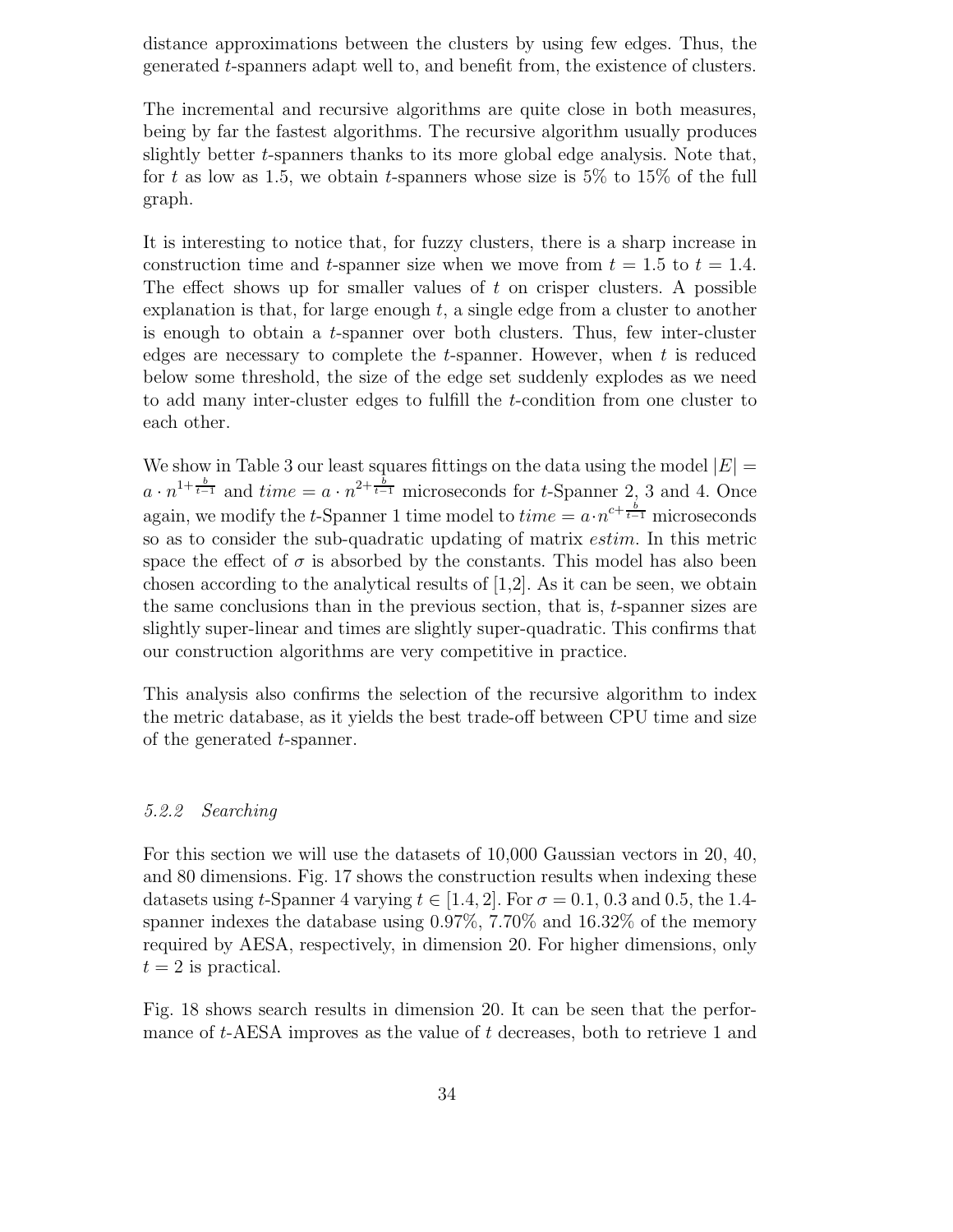

Fig. 17. t-Spanner construction in a Gaussian space of 10,000 nodes with 256 clusters distributed in the range  $[-1, 1]^D$ , for  $\sigma = 0.1$ , 0.3 and 0.5, using t-Spanner 4 as a function of  $t$ . On the left, edges generated ( $t$ -spanner quality) as a percentage of the complete graph. On the right, construction time. Each row corresponds to a different D. In  $D = 20$ , for  $\sigma = 0.5$ , 1.4-Spanner 4 reaches 16.3% (a) and 6,200 seconds (b). In  $D = 40$ , for  $\sigma = 0.3$ , it reaches 13.9% (c) and 6,750 seconds (d); and for  $\sigma = 0.5$ , it reaches 55.8% (c) and 19,800 seconds (d). Finally, in  $D = 80$ , for  $\sigma$  $= 0.3$ , it reaches 20.0% (e) and 9,280 seconds (f); and for  $\sigma = 0.5$ , it reaches 89.4% (e) and 23,600 seconds (f). All the plots use the legend of (a).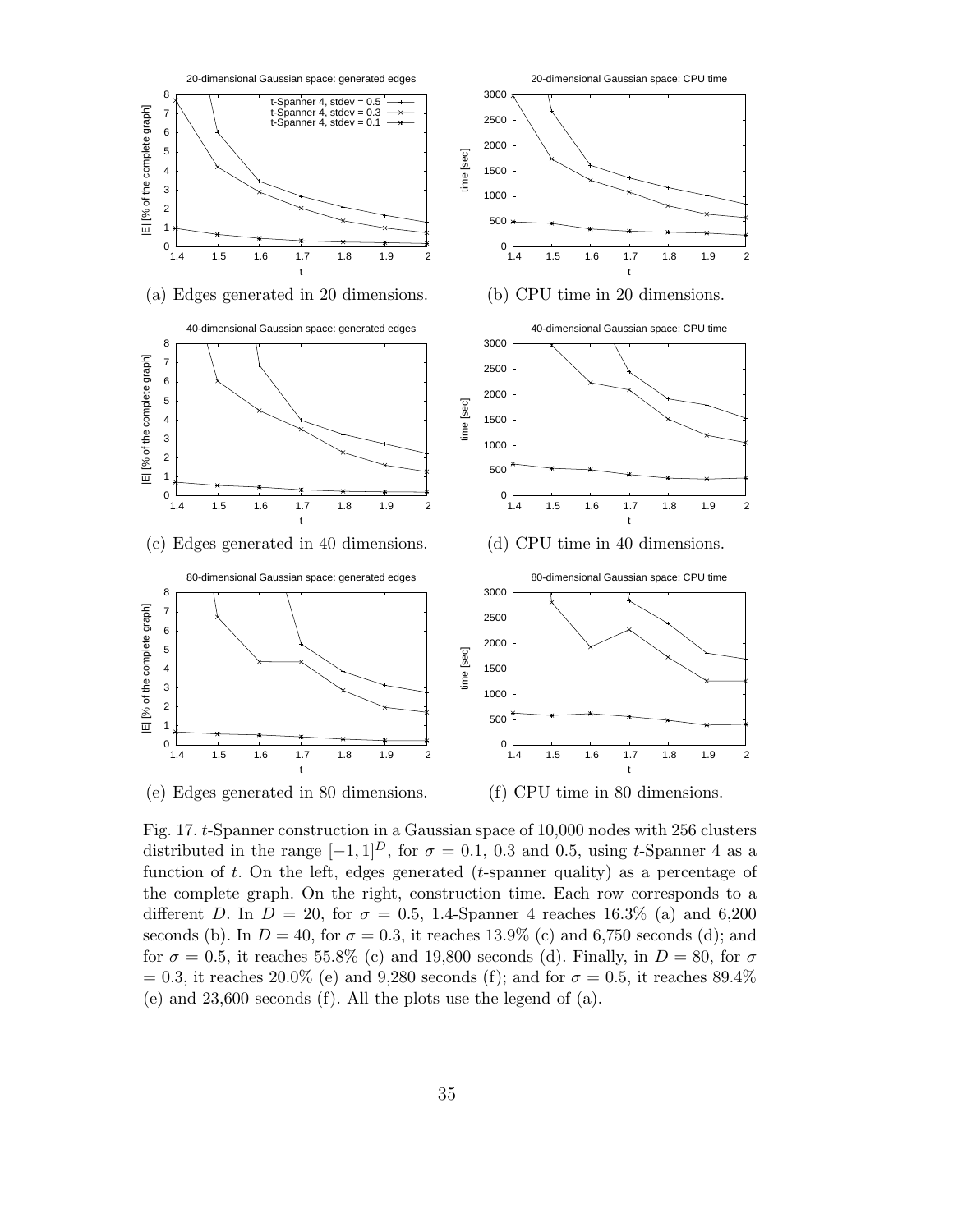|          | <b>Basic</b>                      | Massive edge                  | Incremental                                                 | Recursive                      |
|----------|-----------------------------------|-------------------------------|-------------------------------------------------------------|--------------------------------|
|          | optimized                         | insertion                     |                                                             |                                |
|          | $\sigma = 0.1$                    |                               |                                                             |                                |
| CPU time | 1.16 $n^{2.44+\frac{0.07}{t-1}}$  | 1.67 $n^{2+\frac{0.24}{t-1}}$ | 0.670 $n^{2+\frac{0.10}{t-1}}$                              | 0.909 $n^{2+\frac{0.08}{t-1}}$ |
| Edges    | 5.76 $n^{1+\frac{0.10}{t-1}}$     |                               | 6.50 $n^{1+\frac{0.18}{t-1}}$ 6.17 $n^{1+\frac{0.13}{t-1}}$ | 5.77 $n^{1+\frac{0.14}{t-1}}$  |
|          | $\sigma = 0.3$                    |                               |                                                             |                                |
| CPU time | $0.054 n^{2.99+\frac{0.11}{t-1}}$ | $1.52 n^{2+\frac{0.22}{t-1}}$ | $\left(0.771\right) n^{2+\frac{0.13}{t-1}}$                 | $0.865 n^{2+\frac{0.13}{t-1}}$ |
| Edges    | 5.69 $n^{1+\frac{0.18}{t-1}}$     |                               | 5.41 $n^{1+\frac{0.19}{t-1}}$ 6.52 $n^{1+\frac{0.19}{t-1}}$ | 6.50 $n^{1+\frac{0.18}{t-1}}$  |
|          | $\sigma = 0.5$                    |                               |                                                             |                                |
| CPU time | $0.027 n^{3.08+\frac{0.13}{t-1}}$ | 1.33 $n^{2+\frac{0.25}{t-1}}$ | $\left  0.587 \right  n^{2+\frac{0.17}{t-1}}$               | $0.650 n^{2+\frac{0.17}{t-1}}$ |
| Edges    | 4.89 $n^{1+\frac{0.21}{t-1}}$     |                               | 4.50 $n^{1+\frac{0.22}{t-1}}$ 5.20 $n^{1+\frac{0.22}{t-1}}$ | 5.37 $n^{1+\frac{0.21}{t-1}}$  |

#### Table 3

Empirical complexities of our construction algorithms, as a function of  $n$  and  $t$ . Time is measured in microseconds.



Fig. 18. Range queries in a Gaussian space of 10,000 nodes with 256 clusters distributed in the range  $[-1, 1]^{20}$ , for  $\sigma = 0.1$ , 0.3 and 0.5. On the left, retrieving 1 object. On the right, retrieving 10 objects. (b) uses the legend of (a). Note the log-scales in the plots.

10 objects. We also show the pivot-based algorithm performance when using the optimum number of pivots (found by hand).

On the other hand, the cluster diameter also influences the performance of t-AESA. On crisp clusters, the results are competitive against AESA and better than the pivot-based algorithm, since the t-spanner adapts to and benefits from the existence of clusters. For instance, with  $\sigma = 0.1$ , 1.4-AESA retrieves 1 and 10 objects using 1.05 and 1.04 times the distance evaluations of AESA, respectively, whereas the pivot-based algorithm uses 1.51 and 1.54 times the number of evaluations of AESA, respectively. Moreover, the pivot-based al-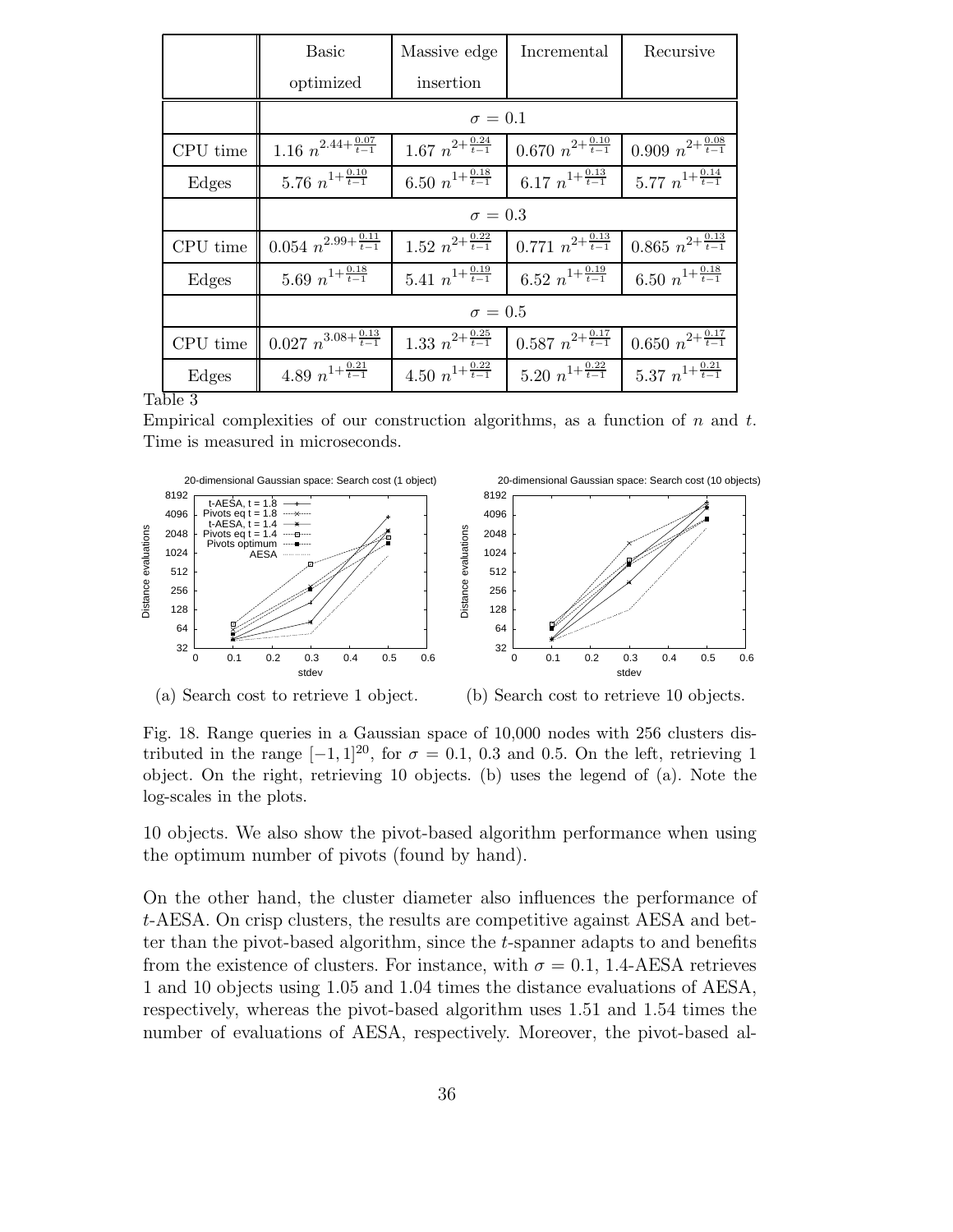

Fig. 19. Range queries in a Gaussian space of 10,000 nodes with 256 clusters for  $\sigma$  $= 0.1, 0.3$  and 0.5. We index the space with a 2.0-spanner. In (a), clusters distribute in the range  $[-1, 1]^{40}$ . In (b), clusters distribute in the range  $[-1, 1]^{80}$ . (a) uses the legend of (b). Note the log-scales in the plots.

gorithm using the optimum number of pivots takes 1.28 and 1.52 times the number of evaluations of AESA, respectively. With  $\sigma = 0.3$ , t-AESA is still better than the pivot-based algorithm. As a matter of fact, 1.4-AESA retrieves 1 and 10 objects by using 1.53 and 2.72 times the distance evaluation of AESA, and the optimum pivot-based algorithm uses 5.07 and 5.11 times the distance evaluations of AESA for 1 and 10 objects. The situation is reverted in fuzzy clusters, as expected from Section 5.1.3, where the objects are distributed almost uniformly and the t-spanner notoriously loses discrimination power.

Fig. 19 shows the results on higher dimensions and  $t = 2$ . For crisp clusters  $(\sigma = 0.1)$  t-AESA needs few more distance computations than AESA, both to retrieve 1 or 10 objects. For instance, Fig.  $19(a)/(b)$  shows that in  $40/80$ dimensions t-AESA uses 1.19/1.34 times the number of evaluations of AESA, both to retrieve 1 and 10 objects. With  $\sigma = 0.3$  t-AESA is better, by far, than the pivot-based technique. Finally, with  $\sigma = 0.5$  all the techniques dramatically fall down in performance, as with that  $\sigma$  the space is almost uniformly distributed, and this makes up an intractable scenario on high dimensions.

Hence we experimentally verify the conjecture that  $t$ -spanners take advantage of the clusters, which occur naturally in real-world metric spaces. The crisper the clusters, the better the performance of  $t$ -spanner techniques. It is known that all search algorithms improve in the presence of clusters. However, t-spanner based algorithms improve more than, for example, pivot-based algorithms.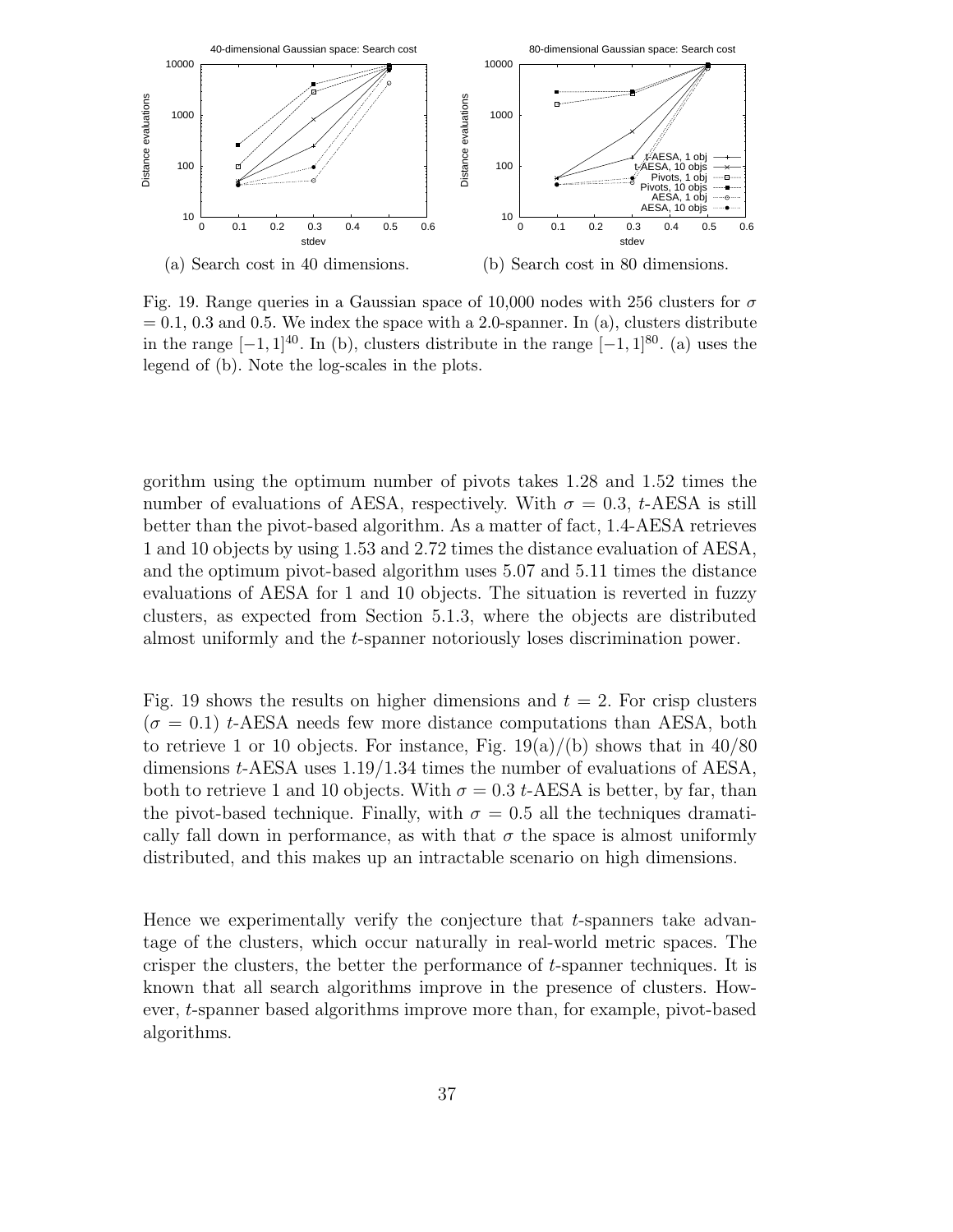

Fig. 20. t-Spanner construction on the space of strings, for increasing n. On the left, number of edges generated ( $t$ -spanner quality). On the right, construction time. (b) uses the legend of (a).

## 5.3 Strings under Edit Distance

The string metric space under the edit distance has no coordinates. The edit distance is a discrete function that, given two strings, measures the minimum number of character insertions, deletions and substitutions needed to transform one string to the other [32]. Our database is an English dictionary, where we index a subset of  $n = 24,000$  randomly chosen words. On average, a distance computation takes 1.632 microseconds.

Since these tests are more massive, we leave out the optimized basic and the massive edge-insertion algorithms in the construction experiments, as they were too slow. Anyway, we performed a test with a reduced dictionary in order to validate the decision of leaving them out, and to experimentally estimate the intrinsic dimensionality of the string space as  $dim = 8$ .

In the search experiments, we select 100 queries at random from dictionary words not included in the index. We search with radii  $r = 1, 2, 3$ , which return on average 0.0041%, 0.036% and 0.29% of the database, that is, approximately 1, 8 and 66 words of the english dictionary, respectively.

## 5.3.1 Construction

Fig. 20 shows that, also for strings, the number of edges generated is slightly super-linear  $(8.03 n^{1+\frac{0.16}{t-1}}$  for t-Spanner 3 and  $8.45 n^{1+\frac{0.15}{t-1}}$  for t-Spanner 4), and the construction time is slightly super-quadratic  $(1.46 n^{2+\frac{0.10}{t-1}})$  microseconds for t-Spanner 3 and 1.67  $n^{2+\frac{0.09}{t-1}}$  for t-Spanner 4). The recursive algorithm is almost always a bit better than the incremental algorithm in both aspects.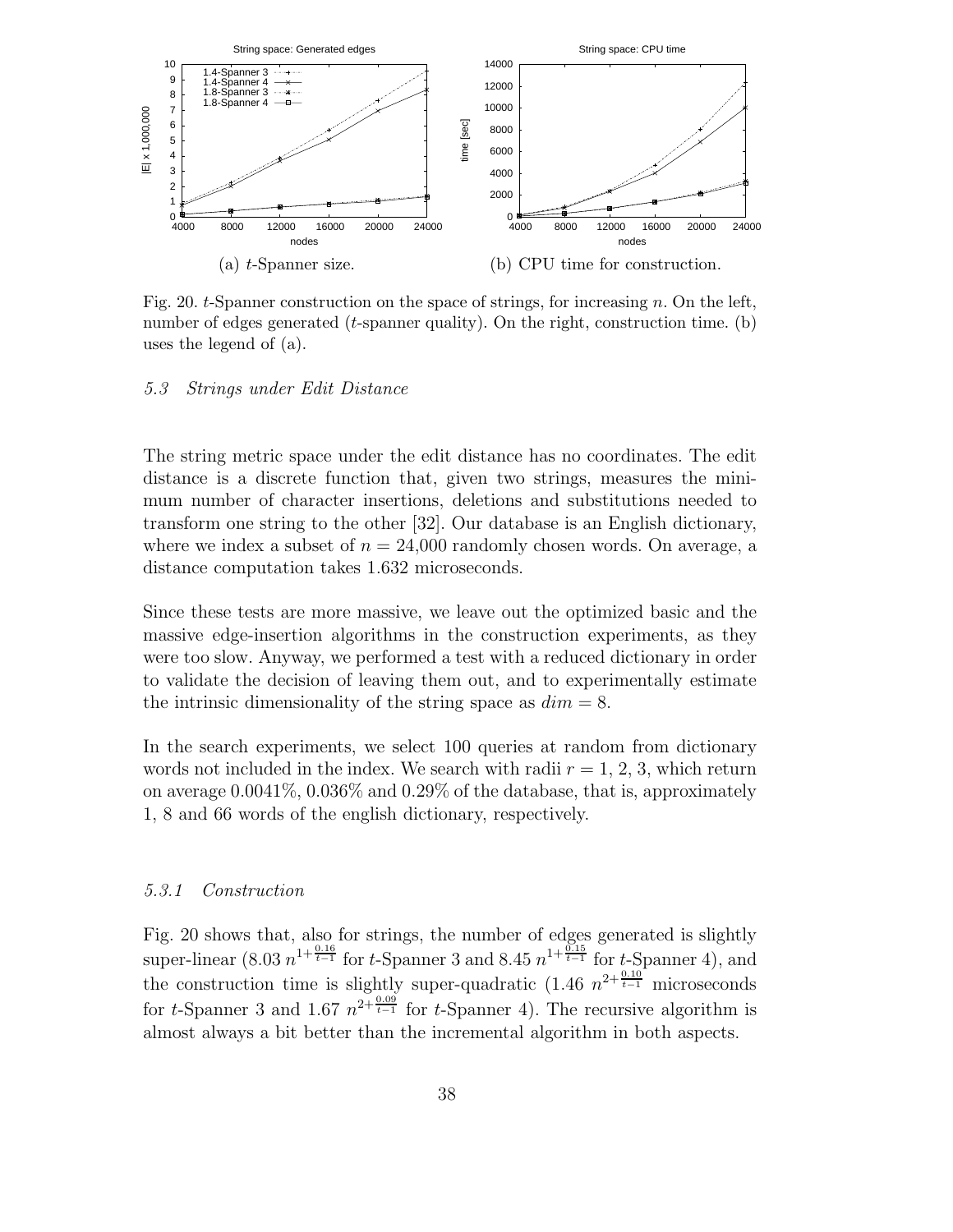

Fig. 21. t-Spanner construction on the space of strings as a function of t, for  $n = 24000$ . On the left, number of edges generated (*t*-spanner quality) as a percentage of the complete graph. On the right, construction time. (b) uses the legend of (a).

Fig. 21 shows construction results when indexing the whole subset of 24000 strings varying  $t$ . The full graph of 24,000 nodes has 288 million edges, whereas a 1.4-spanner has only 8.35 million edges (2.90% of the complete graph). Once again, Figs.  $21(a)$  and  $21(b)$  confirm the selection of t-Spanner 4.

## 5.3.2 Searching

Fig. 22 presents the results as a space/time plot. We have chosen to draw a line to represent AESA although, since it permits no space–time trade-offs, a point would be the correct representation. The position of this point in the  $x$ axis would be  $288 \times 10^6$ , about 1.7 yards from the right end of the plot.

Note that, while pivot-based algorithms have a limit where giving them more memory does not improve their performance, t-AESA always improves with more memory.

Fig. 22(a) shows that, with radius 1, the pivot-based algorithm has better performance than t-AESA with  $t = 2.0$ . Furthermore, the equivalent pivotbased algorithm performs better than t-AESA for  $t > 1.7$ , and it uses less memory. Only with values of  $t \leq 1.7$  (which produce an index using more memory), t-AESA works systematically better, becoming very competitive for  $t = 1.4$ , where it makes just 1.27 times the distance evaluations of AESA.

Figs.  $22(b)$  and  $22(c)$  show that with radii 2 and 3, t-AESA has better performance than pivots for all  $t \in [1.4, 2.0]$ . For example, 1.4-AESA uses 1.16 and 1.46 times the distance evaluations of AESA with radii 2 and 3, respectively.

In order to understand these so favorable results, we have to take into account that, in addition to the fact that the string space has small radius clusters,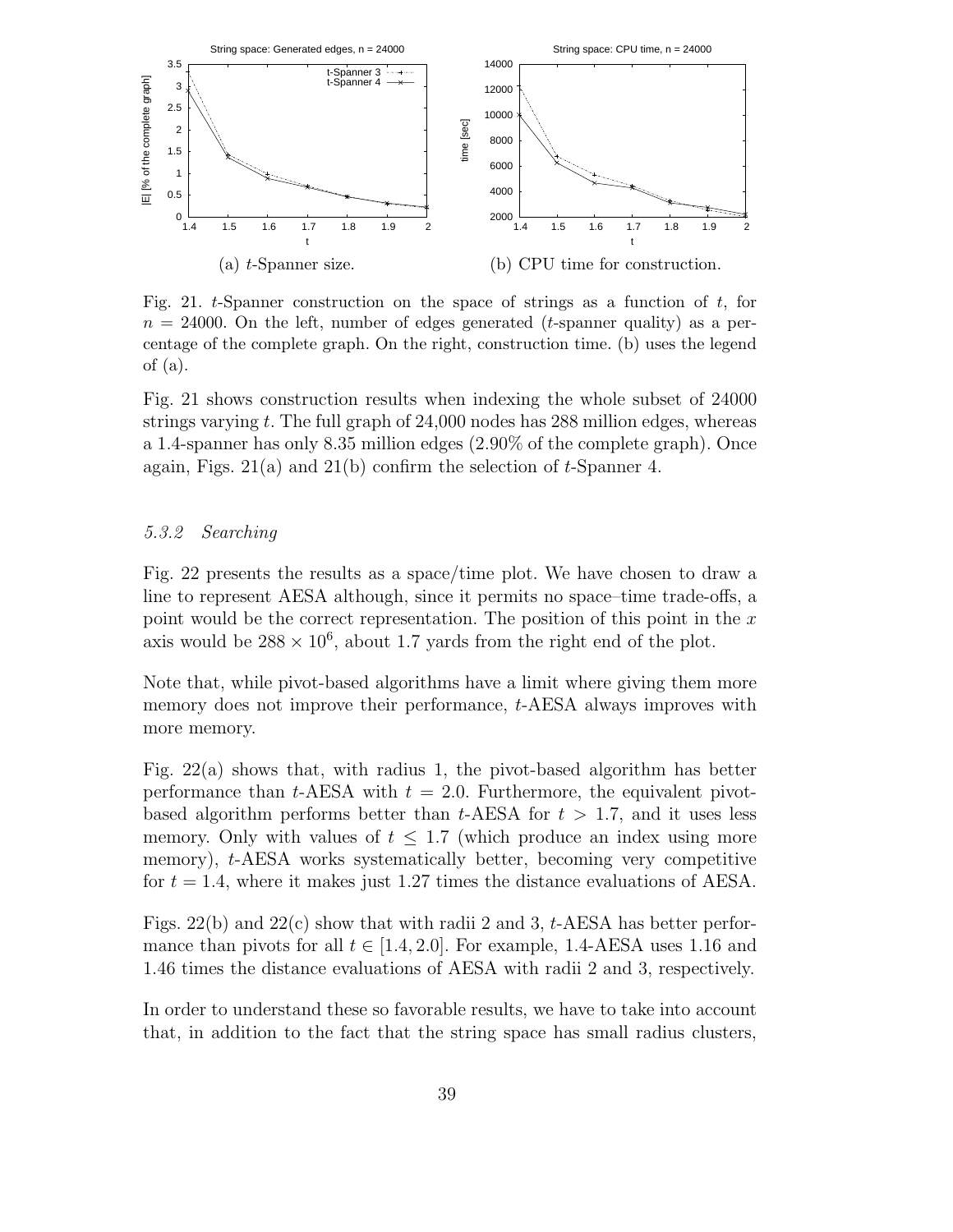

Fig. 22. Distance evaluations on the string space. In (a), search radius  $r = 1$ ; the pivot-based algorithm reaches 540 distance evaluations for the pivot-index equivalent to a 1.4-spanner (8.5 million edges). In (b), search radius  $r = 2$ . In (c), search radius  $r = 3$ . All the plots use legend of (a).

the edit distance is a discrete function. This means that the approximated distances are rounded down to the closest integer. This fact can be interpreted as if the effective  $t'$  of the structure were lower than the nominal  $t$ , so that the discrimination power lost is less than in continuous metric spaces. Overall, this improves the discrimination power of t-AESA.

## 5.4 Documents under Cosine Distance

In Information Retrieval, documents are usually represented as unitary vectors of high dimensionality [5]. The idea consists in mapping the document to a vector of real values, so that each dimension is a vocabulary word and the relevance of the word to the document (computed using some formula) is the coordinate of the document along that dimension.

With this model, document similarity is assessed through the inner product between the vectors. Note that the inner product between two exactly equal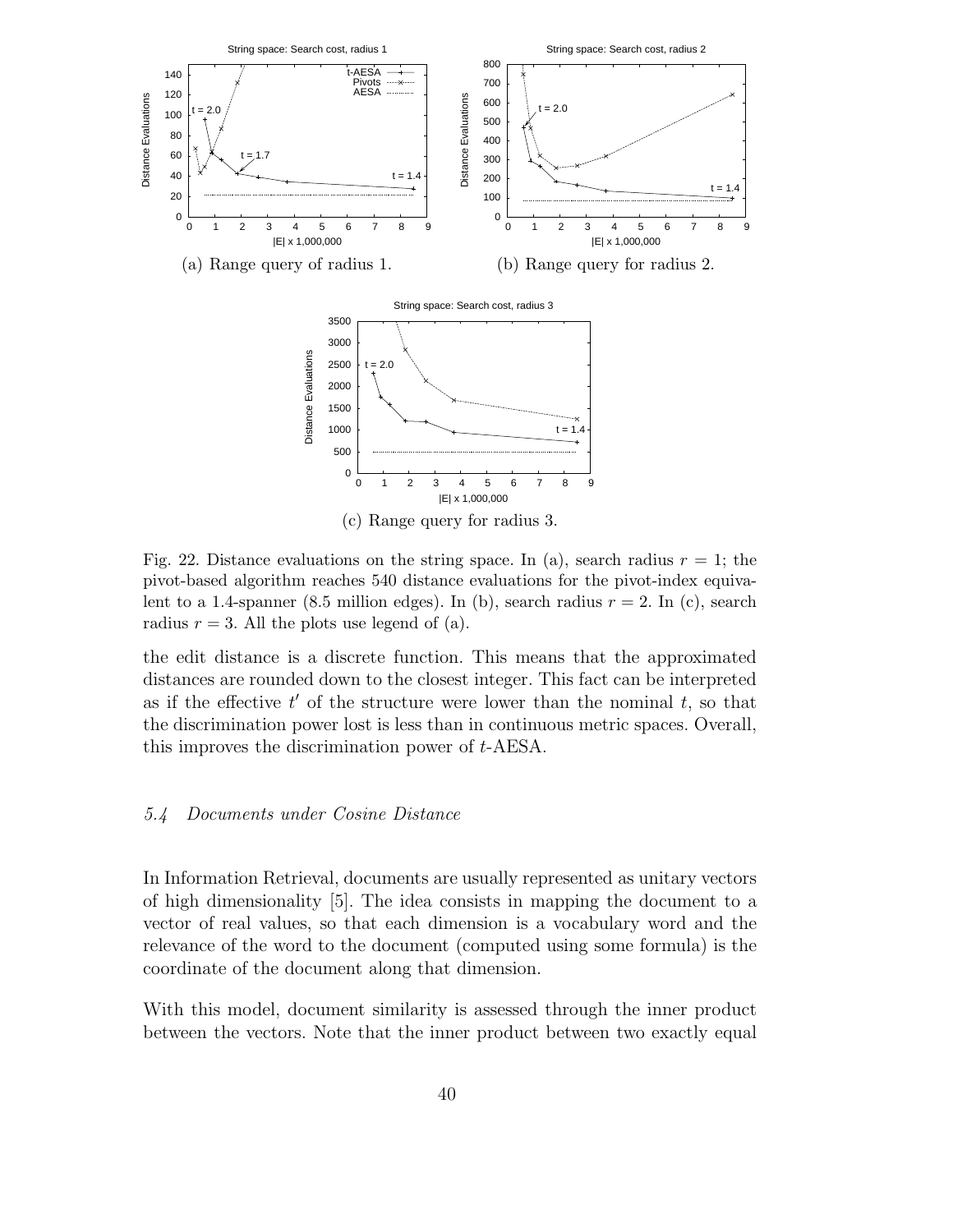documents is one, since both documents are represented by the same vector. As long as the documents are more different, the inner product between the vectors representing the documents goes to zero. As we are looking for a distance, we consider the angle between these vectors. This way, the cosine distance is simply the arc cosine of the inner product between the vectors [5], and this satisfies the triangle inequality. Similarity under this model is very expensive to calculate.

In the construction experiments, we use a data set formed by 1,200 documents obtained from TREC-3 collection (http://trec.nist.gov/), and exclude the massive edge-insertion algorithm, which was too slow (the reason, this time, is that t-Spanner 2 is the algorithm that makes, by far, most distance computations), with  $t \in [1.4, 2.0]$ .

In the search experiments, we select 50 queries at random from the documents not included in the index, and search with radii chosen to retrieve, on average, 1 and 10 documents per query  $(r = 0.13281$  and 0.16659, respectively), with  $t \in [1.4, 2.0].$ 

In most of these experiments, we maintained the whole document set in memory in order to avoid the disk time, but in real applications we cannot choose this option, since the data set can be arbitrarily large. We have included an experiment with the documents held on disk in Section 5.4.2 to demonstrate the effect of such an expensive distance function.

## 5.4.1 Construction

Fig. 23(a) shows that t-Spanner 1, 3 and 4 produce t-spanners of about the same quality. However, as shown in Fig. 23(b) the optimized basic algorithm is much more expensive than the other two, which are rather similar. Yet, these time differences are not very large if we compare them to those of Fig. 15. For instance, for  $t = 1.4$ , t-Spanner 1 uses 3 times more CPU time than t-Spanner 3 or 4, whereas in Gaussian or uniform spaces  $t$ -Spanner 1 is 64 times slower. This is because the cost to compute the cosine distance is clearly the dominant term of the CPU time cost, and this is always close to  $n(n-1)/2$ distances. As a matter of fact, for  $t = 2$  the CPU time of t-Spanner 1, 3 and 4 are almost equal. Note that the complete graph of 1,200 nodes has about 720 thousand edges, and a 2.0-spanner has only 28.7 thousands (3.99% of the complete graph).

#### 5.4.2 Searching

Fig. 24 shows that t-AESA can achieve better performance than the pivotbased algorithm, and it is extremely competitive against AESA. For example,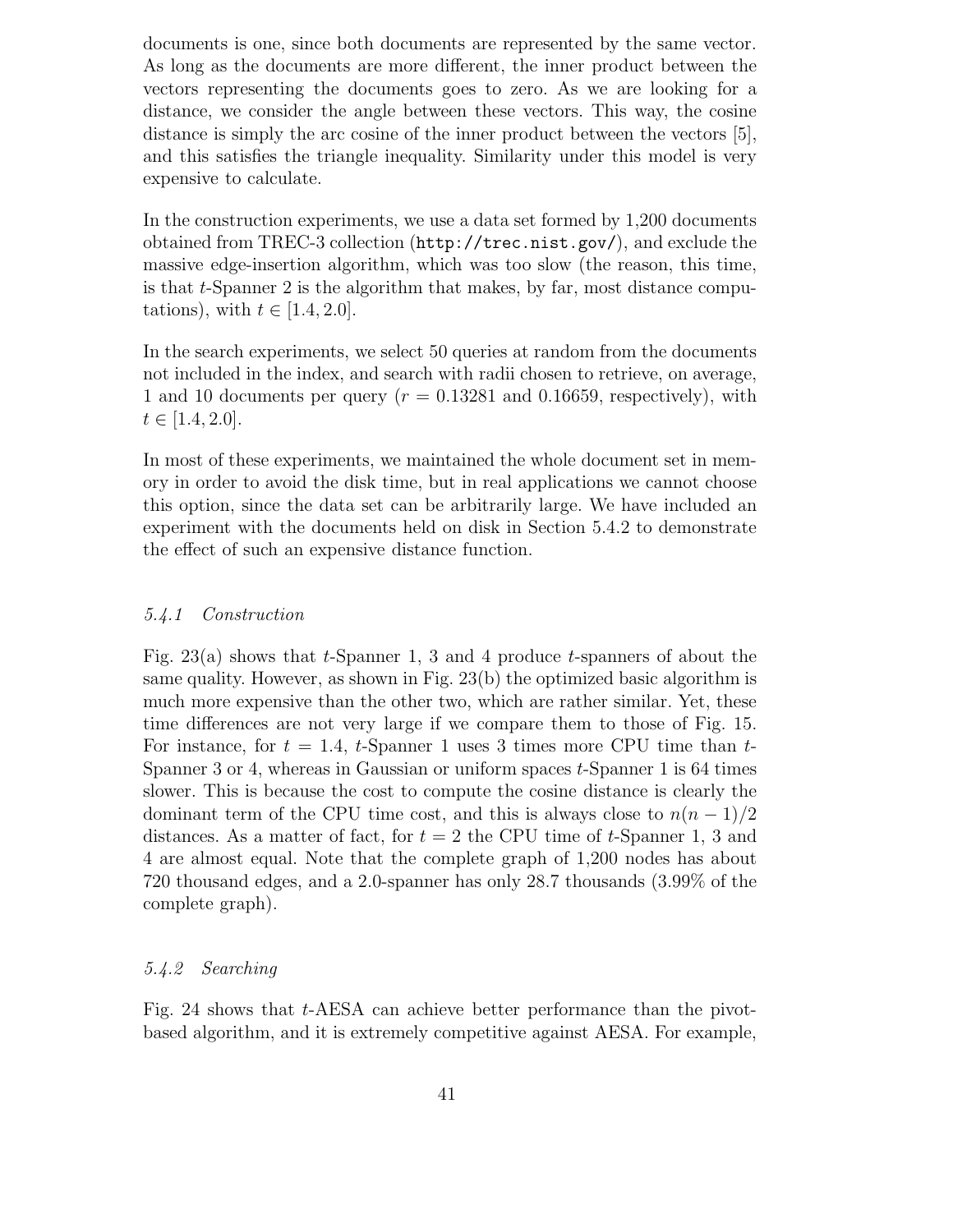

Fig. 23. t-Spanner construction on the set of documents, as a function of t. On the left, edges generated (t-spanner quality) as a percentage of the complete graph. On the right, construction time. (b) uses the legend of (a).

for  $t = 2.0$ ,  $t$ -AESA makes 1.09 times the distance evaluations of AESA in order to retrieve the most similar document, and 1.08 times to retrieve 10 documents. We have again chosen to draw a line to represent AESA.

When comparing to pivots, we note that pivots do better than t-AESA when the amount of memory is very limited (see the smallest values of  $|E| \times 1,000$ ). Yet, it can be seen that pivots are not so efficient to take advantage of more memory when it is available. Actually their initial achievement (350–400 distance computations) are not surpassed until they use much more memory, and at that point they do not beat t-AESA either.

Up to now we have considered only number of distance evaluations at search time, in the understanding that in some metric spaces the distance is expensive enough to absorb the extra CPU time we incur with the graph traversals. There are many metric spaces where this is the case, and the document space is a good example to illustrate this situation. The documents are stored on disk and we measure the overall elapsed time to retrieve 1 and 10 documents.

Fig. 25 shows that, even considering side computations, t-AESA can achieve better performance than the pivot-based algorithm. When the overall time is considered, t-AESA has an optimum t-spanner size of around 25,000 edges. This size is rather small and is achieved using  $t = 2.1$ . It is equivalent to using 41 pivots. To achieve a similar result with pivots, one has to spend about 10 times more space.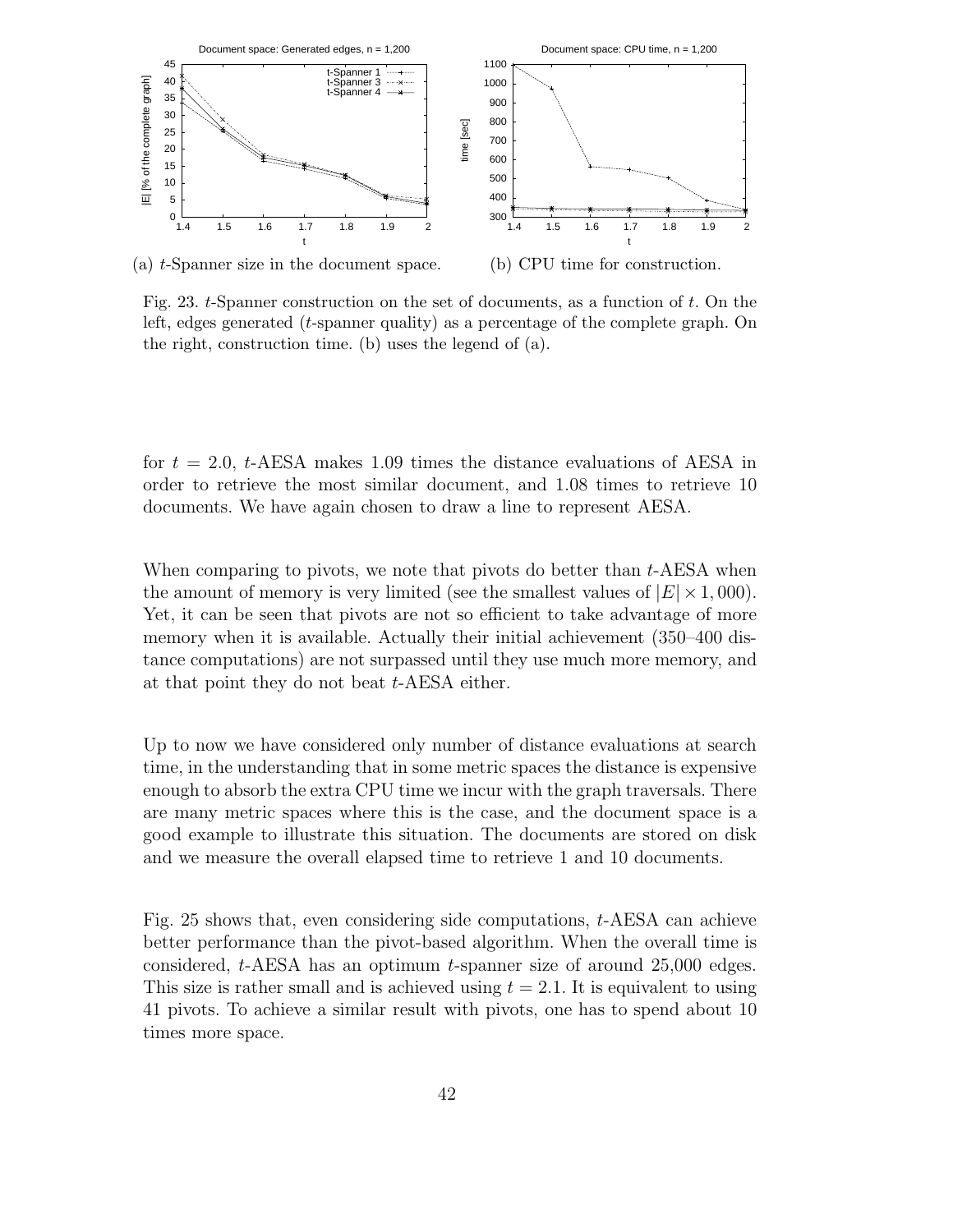

(a) Search cost to retrieve 1 document. (b) Search cost to retrieve 10 documents.

Fig. 24. Distance evaluations on the document space. On the left, retrieving 1 document. On the right, retrieving 10 documents. (b) uses the legend of (a).



(a) Search time to retrieve 1 document. (b) Search time to retrieve 10 documents.

Fig. 25. Elapsed search time in the document space. On the left, retrieving 1 document. On the right, retrieving 10 documents. (b) uses the legend of (a).

## 6 t-Spanners as Dynamic Structures for Metric Space Searching

In many real applications, one does not know the whole object set at index construction time, but rather objects are added/removed to/from the set along time. Thus, it is necessary to update the index to represent the current status of the data set.

Hence, in order to use the t-spanner as a metric database representation, we have to grant it the ability of allowing efficient object insertions and deletions without degrading the performance of the object retrieval operations.

We show in this section how to implement a dynamic index for metric spaces based on t-spanners. These algorithms allow us to efficiently update the structure upon insertions and deletions of objects, while maintaining its quality.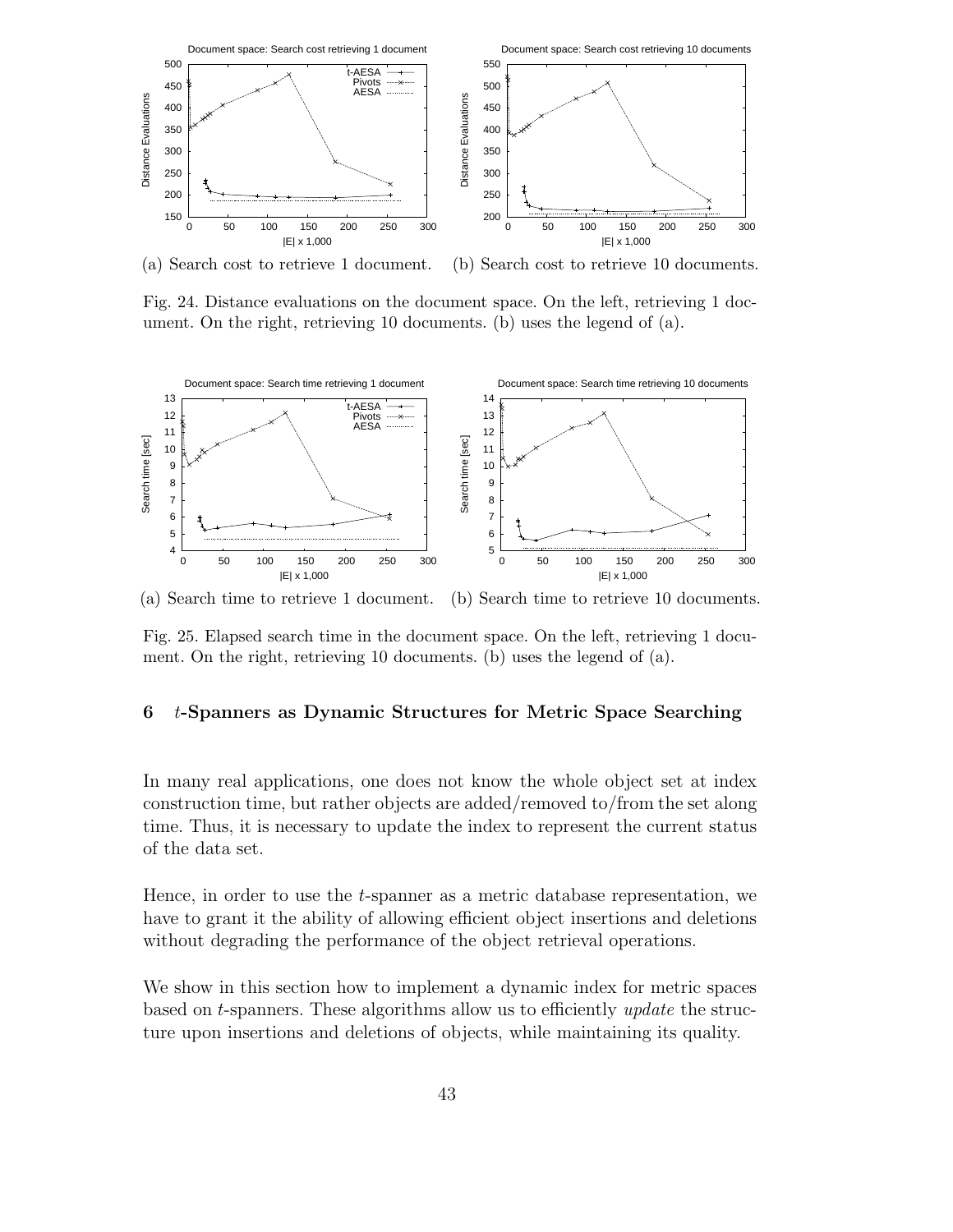Assume we want to insert an object u into a t-spanner  $G'(V, E)$  so as to obtain a new t-spanner  $G'_u(V \cup \{u\}, E_u)$ . Since we are only interested in that the testimations from u towards elements of V fulfill the t-condition and  $G'(V, E)$ is already a well-formed t-spanner, this is the perfect situation to use the incremental algorithm (Section 4.4) for u.

Therefore, constructing a t-spanner by successive object insertions is equivalent to using the incremental algorithm over the whole object set.

# 6.2 Deleting an Object from the t-Spanner

Elements handled in metric spaces are in many cases very large. Thus, upon an object deletion, it is mandatory to effectively remove it. As a consequence, folklore solutions such as marking objects as eliminated without effectively removing them are not acceptable in the metric space scenario.

We present two choices to remove elements from a t-spanner: *lazy deletion* and effective deletion.

Lazy deletion consists in removing the object and leaving its node and edges untouched. Those nodes that do not represent anymore an object are said to be empty. Empty nodes are treated as regular nodes at search time, except that they are not considered to be candidate nodes. As a consequence, they are never chosen as pivots nor reported. In Fig. 3, this corresponds to changing just line 1, so that  $\mathcal C$  is initially  $\mathbb U$  minus the empty nodes.

This choice has the advantage of taking constant time and not modifying the t-spanner structure. In order to preserve the long-term quality of the graph, periodic global reconstructions should be carried out (see Section 6.3).

Effective deletion consists in eliminating not only the object, but also its graph node and its incident edges. In order to preserve the t-condition, we have to make a local t-spanner reconstruction around the deleted object by using "temporal" edges. Note that some temporal edges could be unnecessary to preserve the t-condition, and that for each inserted edge we need to compute one additional distance. At search time, temporal edges are treated as regular edges. Just as for empty nodes in lazy deletion, global periodic reconstructions are necessary to get rid of the temporal edges.

We envision two connection mechanisms to perform the local t-spanner reconstruction: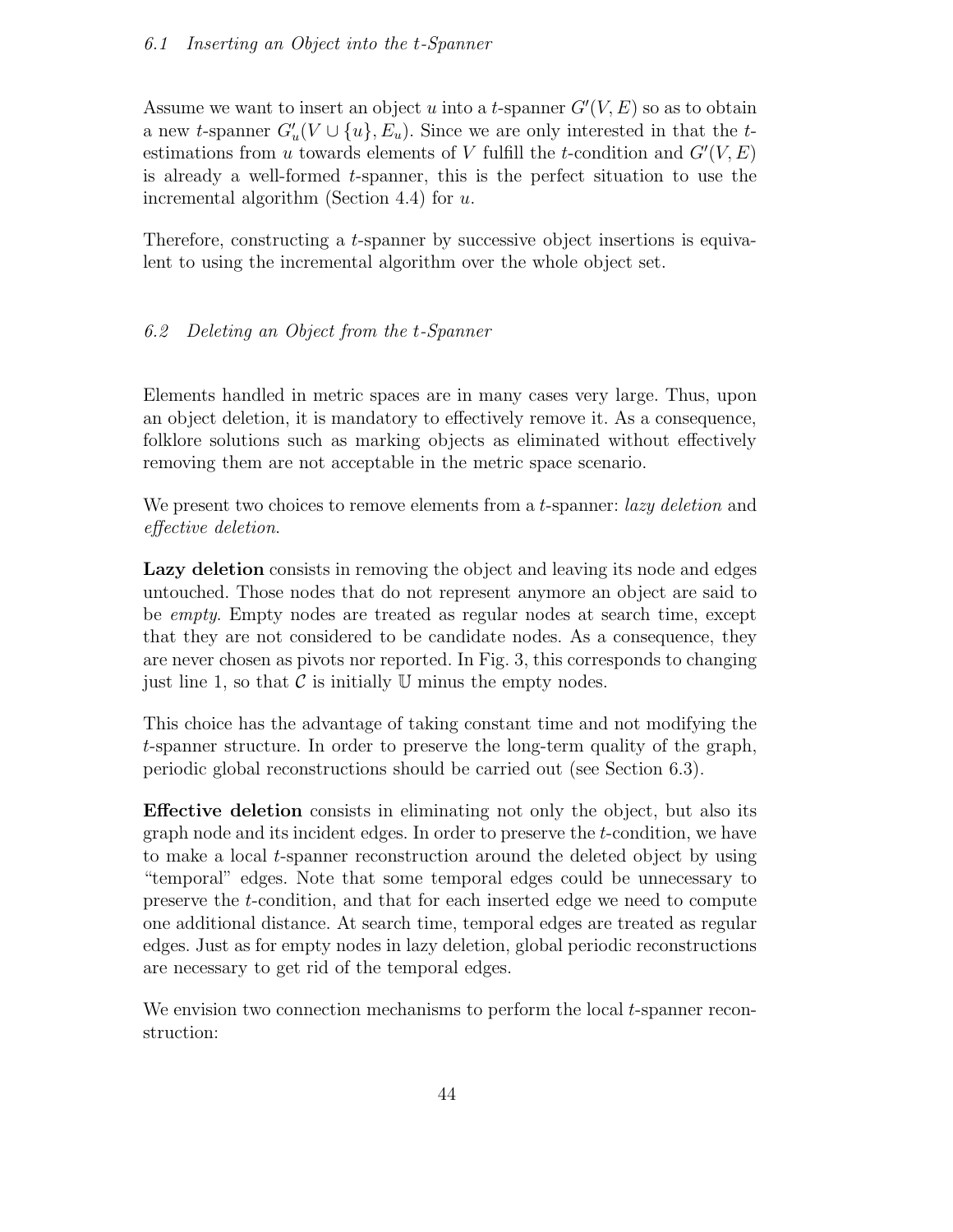- *Clique connection*: it consists in connecting all the neighbors of the deleted vertex to each other using temporal edges. This mechanism has the advantage of freeing the memory used by the node and its incident edges, but the disadvantage of inserting some unnecessary edges, which degrade the quality of the t-spanner.
- Conservative connection: it consists in connecting neighbors of the deleted vertex, with temporal edges, only if the current distance  $t$ -estimation among them is greater than before the vertex deletion. This choice has the advantage of inserting only some edges of the clique, but the disadvantage of taking more CPU time per deletion.

Note that an alternative to conservative connection is *local t-spanner connec*tion, where we use temporal edges to connect neighbors of the deleted vertex whose current distance estimation is greater than the t-distance allowed for them. This mechanism takes one additional distance evaluation per checked edge, even if the distance is not inserted in the t-spanner. This option has the advantage of preserving the t-spanner quality and taking less CPU time per deletion compared to the previous mechanism. The disadvantage is that this local reconstruction does not necessarily preserve the global t-spanner property. That is, even if we ensure that the t-condition is locally restored among neighbors, it might be that some distant nodes get their distance not t-estimated. These distances have to be detected and patched by adding direct edges. Periodical global reviews of the t-spanner can be used both to detect these distant edges, and to remove the excess of direct edges in favor of shorter ones. Yet, the method does not guarantee that we actually have a t-spanner.

## 6.3 Remodeling the t-Spanner

After successive deletions (using either lazy or effective deletion) the quality of the t-spanner may be degraded. This motivates the need of a "reconstruction" algorithm to be run periodically in order to maintain the structure quality, that is, to maintain a t-spanner that appropriately models the current state of the metric database.

The remodeling algorithm has two stages. First, depending on the deletion strategy, it deletes either empty nodes and their incident edges, or temporal edges. Second, it builds the t-spanner by using the recursive algorithm, starting with the nodes and edges that remain after the elimination. This strategy allows us to reuse previous work.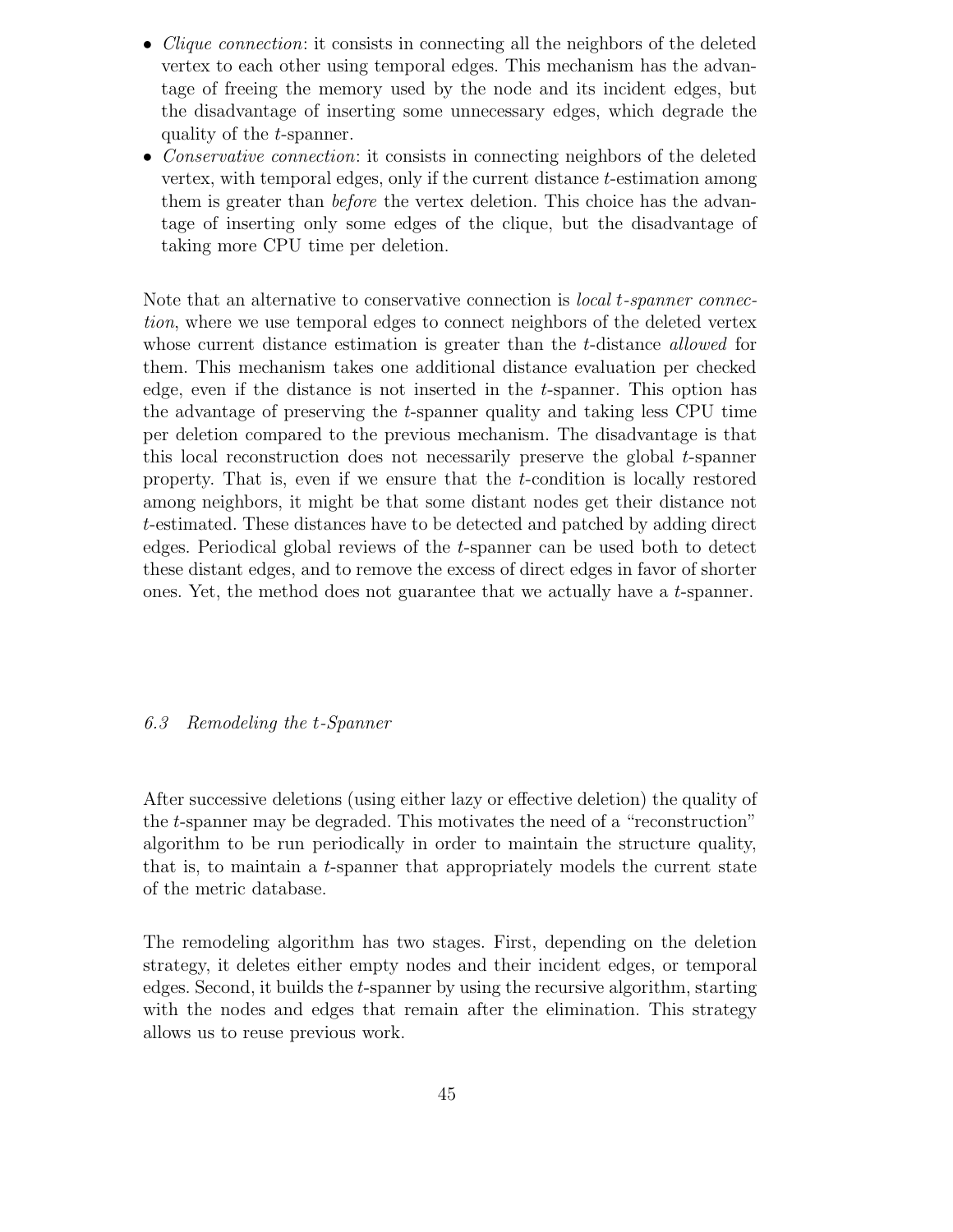

(a) Size of the t-spanner after updates.

(b) Distance evaluations for the whole process.

Fig. 26. Dynamic t-spanners for  $D = 12$  and 24 and  $t = 1.8$  and 2.0 as a function of the maximum number of nodes. On the left, edges generated  $(t$ -spanner quality). On the right, distance computations required by the reconstruction. (b) uses the legend of (a).

#### 6.4 Experimental Results with Dynamic t-Spanners

In this section we show that dynamic t-spanners are a robust technique to index a metric database upon insertions and deletions of objects. We first study effective deletion as an alternative to lazy deletion, and then consider the effect of periodic reconstructions.

## 6.4.1 Performance of Effective Deletion

While the performance of lazy deletion is immediate in terms of the resulting t-spanner size and deletion cost, those measures deserve experimental study for effective deletion.

We start with a dataset of n vectors in  $([-1, 1]^D, L_2)$  that we index with t-Spanner 4. Then we add nodes until reaching a maximum value  $n_{max} > n$ , by using the incremental algorithm for each new object as suggested in Section 6.1. Now we mark  $n_{max} - n$  objects at random and delete them using the conservative connection technique of Section 6.2.

Fig. 26 shows the results on insertion and deletion over  $([-1, 1]^D, L_2)$ , for  $D \in$ [4, 24]. We start by indexing  $n = 2,000$  vectors, and then vary  $n_{max}$  from 2,050 to 2,250. Fig. 26(a) shows the number of edges when we add objects to the t-spanner and then remove the same amount at random using the conservative connection technique. Fig.  $26(b)$  shows the number of distance computations required by the whole process of insertions and deletions, compared to just inserting 2,000 nodes.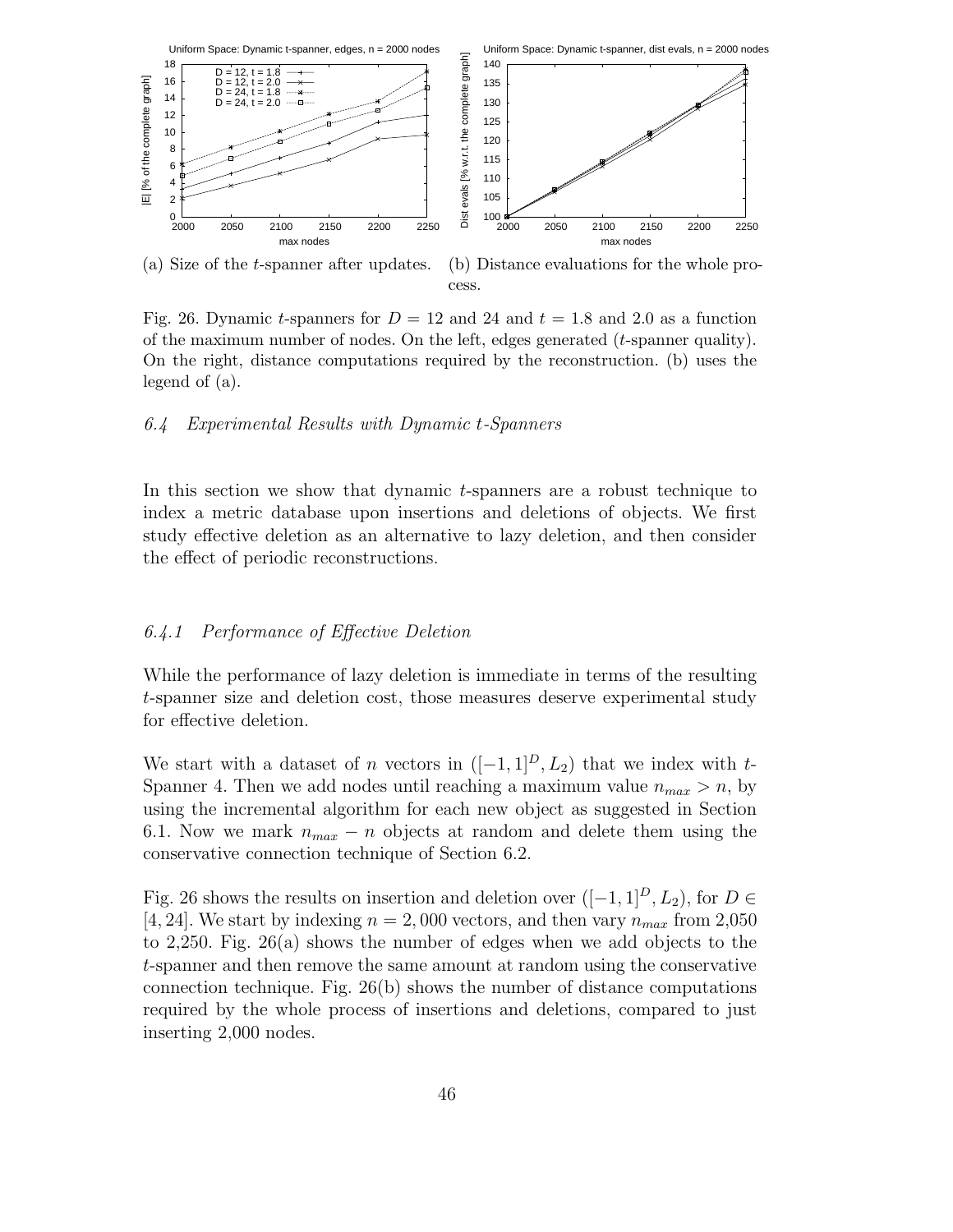

(a) Size of the reconstructed t-spanner. (b) CPU time for reconstruction.

Fig. 27. t-Spanner reconstruction in uniform spaces for  $D = 12$  and 24, as a function of the maximum number of nodes. On the left, edges generated  $(t$ -spanner quality) measured as a percentage with respect to the original. On the right, reconstruction CPU time measured as a percentage with respect to the original. (a) uses the legend of (b).

It can be seen that the number of edges sharply increases under effective deletion, even after a few updates. In the best case  $(D = 24, t = 1.8)$  the number of edges after reaching 2,200 elements and then deleting 200 is more than twice that of the initial graph (before any update). If we used lazy deletion, this ratio would be below 1.11. Thus, we pay a high price in terms of edges for having removed the node. In addition, we pay a high price in terms of distance computations (Fig.  $26(b)$ ), as opposed to zero in the case of lazy deletion. This shows that lazy deletion is clearly preferable over effective deletion.

## 6.4.2 Remodeling

We test now the performance of our t-spanner remodeling technique. We start with a dataset of n vectors in  $([-1, 1]^D, L_2)$ , insert new nodes until reaching  $n_{max}$ , and then delete random nodes until we are back with n nodes. Now, we use the remodeling technique from Section 6.3. Note that the deletion strategy we use is irrelevant for this experiment.

Fig. 27 shows the results for  $D \in [4, 24]$ . We start by indexing  $n = 2,000$ vectors, and then vary  $n_{max}$  from 2,800 to 5,200. In Fig. 27(a) we show the ratio between edge set size after the reconstruction and that of the initial indexing. Analogously, in Fig. 27(b) we show the ratio between the reconstruction time and initial construction time.

It can be seen that reconstruction is quite effective, maintaining the t-spanner quality relatively similar to its original version even after many updates take place. This shows that the combination of lazy deletion and periodic remodeling is a robust alternative for dynamic t-spanners (note that in this case the t-spanner quality and search performance are unaltered, yet objects are not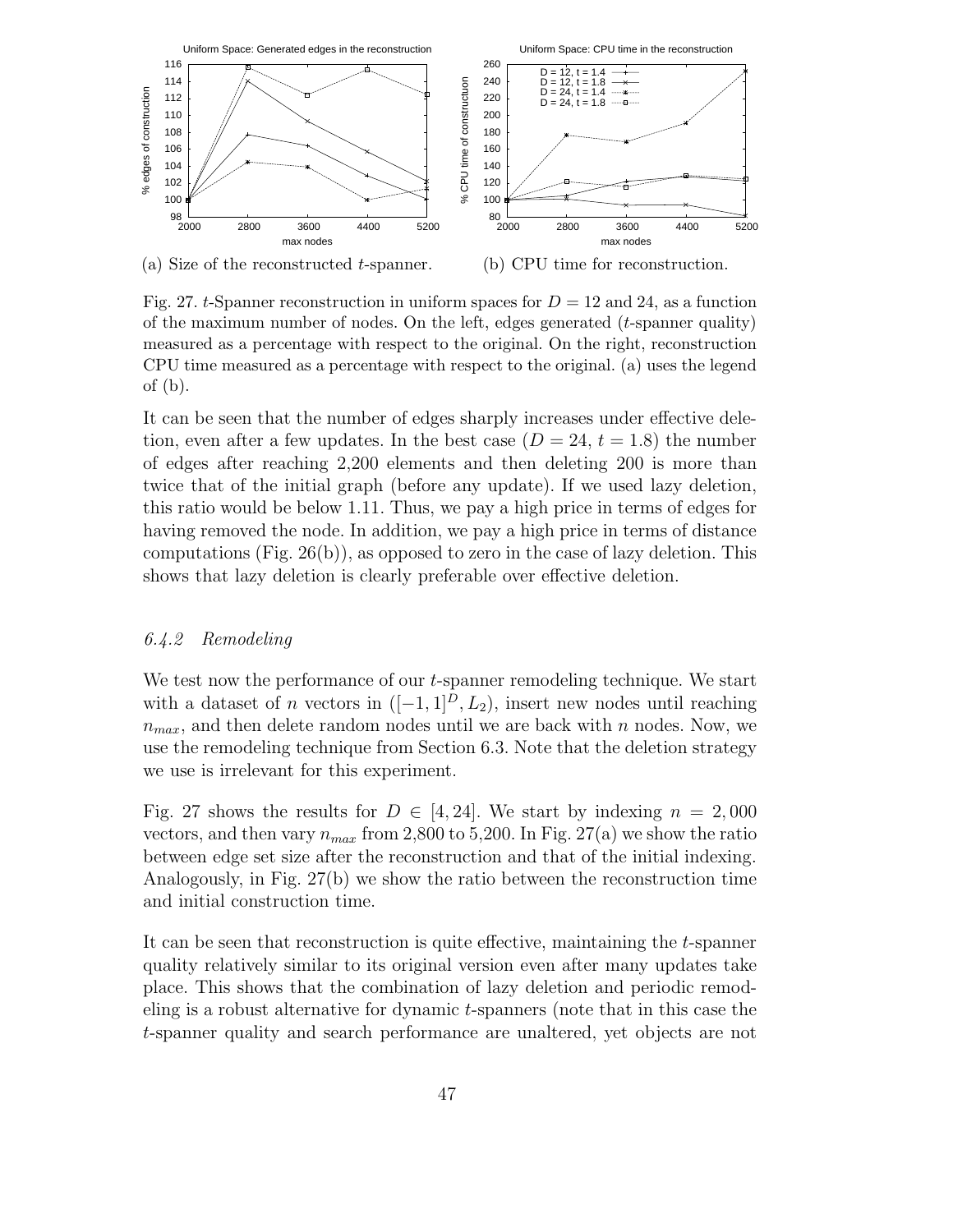physically removed until the next remodeling takes place).

## 7 Conclusions and Further Work

We have presented a new approach to metric space searching, which is based on using a t-spanner data structure as an approximate map of the space. This permits us trading space for query time.

We started by proposing an algorithm to solve range queries over the t-spanner. It is based on simulating the successful AESA algorithm [40] with a boundederror estimation of the distances. We show that, the more available memory, the better the performance of the search process. Note that classical pivotbased algorithms do not have this feature.

We have shown experimentally that  $t$ -spanners are competitive against existing solutions. In particular we have shown that t-spanners are especially competitive in applications of interest to Information Retrieval: strings under edit distance and documents under cosine distance. For example, in an approximate string matching scenario typical of text databases, we show that t-spanners provide better space–time trade-offs than classical pivot-based solutions. Moreover, t-Spanners permit approximating AESA, which is an unbeaten index, within 1.5 times its distance evaluations using only about 3% of the space AESA requires. This becomes a feasible approximation to AESA, which in its original form cannot be implemented in practice because of its quadratic memory requirements. Furthermore, for document retrieval in a text database, we just perform 1.09 times the distance evaluations of AESA, using only 4% of its memory requirement.

To complete this approach, practical t-spanner construction algorithms are required for  $1.0 < t \leq 2.0$ . To the best of our knowledge, no previous technique had been shown to work well under this scenario (complete graph, metric distances, small  $t$ , practical construction time) and no practical study had been carried out on the subject. Our algorithms not only close this gap, but they are also well suited to general graphs.

We have shown that it is possible to build good-quality  $t$ -spanners in reasonable time. We have empirically obtained time costs of the form  $C_c \cdot n^{2 + \frac{0.1...0.2}{t-1}}$ and number of edges of the form  $C_e \cdot n^{1 + \frac{0.1...0.2}{t-1}}$ . Note that just scanning all the edges of the complete graph requires  $O(n^2)$  time. Moreover, just computing all the distances in a general graph requires  $O(n^3)$  time. Compared to existing algorithms, our contribution represents in practice a large improvement over the current state of the art. Note that in our case we do not provide any guarantee in the number of edges. Rather, we show that in practice we gen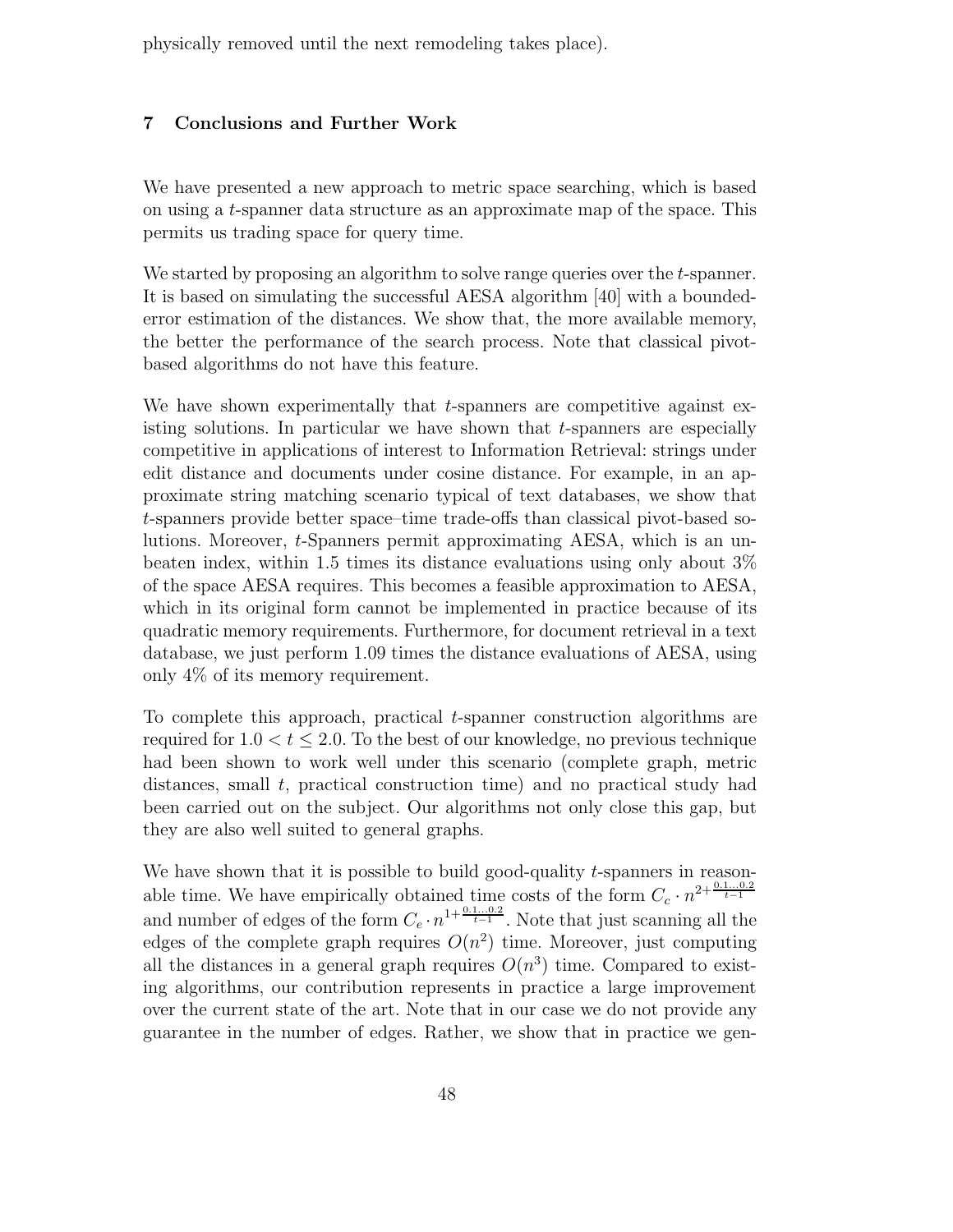erate t-spanners with few edges with fast algorithms. Among the algorithms proposed, we have selected the recursive one as the most appropriate to index a metric database.

One of the most important advantages of this methodology is that the tspanner naturally adapts, by its construction methodology, to the spatial distribution of the data set, which allows obtaining better performance both in the construction and the search phase (in particular, better than pivot-based algorithms). We have given enough empirical evidence to support the conjecture that this good behavior holds in any clustered space. Most real-world metric spaces have clusters, so we expect that t-spanners will also perform well in other real applications.

Finally, we have addressed the problem of indexing a dynamic database using t-spanners. We proposed mechanisms for object insertion and deletion, and t-spanner remodeling, that make up a robust method for maintaining the t-spanner up to date while preserving its quality. For insertions, the use of the incremental algorithm is efficient and yields t-spanners of good quality. For deletions, we obtain good results by combining lazy deletion (where the object itself is indeed removed) and periodic remodeling of the structure.

Several lines of future work remain open, both in t-spanner construction and in its use as a search tool:

- A first one is that, for search purposes, we do not really want the same stretch  $t$  for all the edges. Shorter edges are more important than longer ones, as Dijkstra's algorithm tends to use shorter edges to build the shortest paths. Using a t value that depends on the distance to estimate may give us better space–time trade-offs.
- We can consider fully dynamic  $t$ -spanners, which means that the  $t$ -spanner allows object insertions and deletions while preserving its quality without need of periodical remodeling. This is important in real-time applications where there is no time for remodeling.
- A weakness of our current construction algorithms is the need to have an externally computed model predicting their final number of edges. We are working on versions that use the t-spanner under construction to extrapolate its final size. Preliminary experiments show that the results are as good as with external estimation.
- Another line of work is probabilistic  $t$ -spanners, where most distances are t-estimated, so that with much fewer edges we find most of the results.
- Yet another idea is that we can build a *t*-spanner and use it as a  $t'$ -spanner, for  $t' < t$ . This may lose some relevant elements but improves the search time. The result is a probabilistic algorithm, which is a new successful trend in metric space searching [15,11,13]. In particular, we have observed that, in order to build a t-spanner, many distances are estimated better than  $t$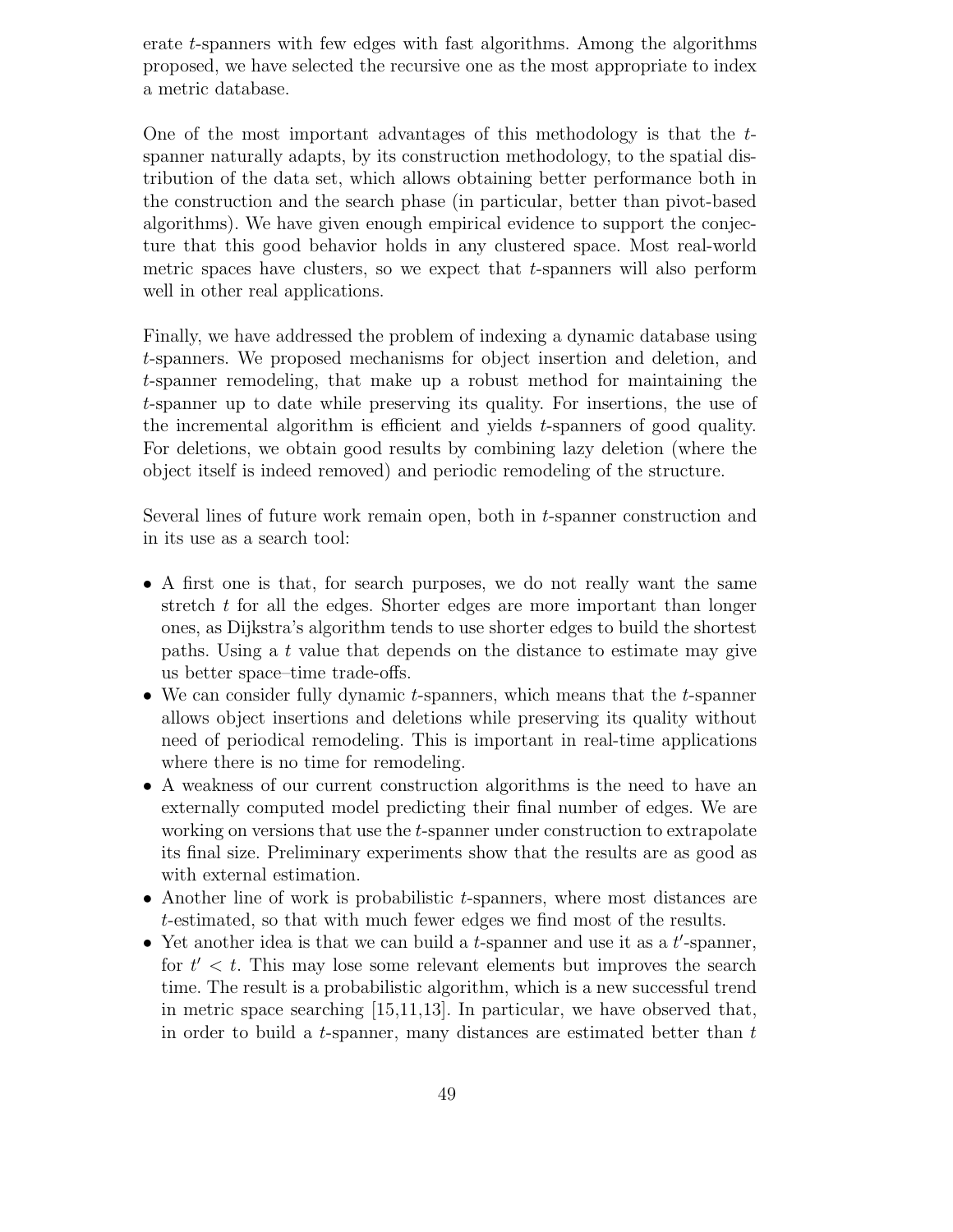times the real one, so this idea seems promising. For example, a preliminary experiment in the string metric space shows that, with a 2.0-spanner and using  $t' = 1.9$ , we need only 53% of the original distance computations to retrieve 92% of the result.

• Finally, another idea is to use the t-spanner as a navigational device. A pivot is much more effective if it is closer to the query, as the ball of candidate elements has much smaller volume. We can use the t-spanner edges to start at a random node and approach the query by neighbors.

#### References

- [1] I. Althöfer, G. Das, D. Dobkin, and D. Joseph. Generating sparse spanners for weighted graphs. In Proc. 2nd Scandinavian Workshop on Algorithm Theory (SWAT'90), LNCS 447, pages 26–37, 1990.
- [2] I. Althöfer, G. Das, D. Dobkin, D. Joseph, and J. Soares. On sparse spanners of weighted graphs. Discrete Computational Geometry, 9:81–100, 1993.
- [3] R. Baeza-Yates. Searching: An algorithmic tour. In A. Kent and J. Williams, editors, Encyclopedia of Computer Science and Technology, volume 37, pages 331–359. Marcel Dekker, New York, 1997.
- [4] R. Baeza-Yates, W. Cunto, U. Manber, and S. Wu. Proximity matching using fixed-queries trees. In Proc. 5th Combinatorial Pattern Matching (CPM'94), number 807 in LNCS, pages 198–212, 1994.
- [5] R. A. Baeza-Yates and B. Ribeiro-Neto. Modern Information Retrieval. Addison-Wesley, 1999.
- [6] Y. Bartal. On approximating arbitrary metrics by tree metrics. In Proc. 30th Symp. on the Theory of Computing (STOC'98), pages 161–168, 1998.
- [7] C. Böhm, S. Berchtold, and D. A. Keim. Searching in high-dimensional spaces: Index structures for improving the performance of multimedia databases. ACM Computing Surveys, 33(3):322–373, 2001.
- [8] T. Bozkaya and M. Ozsoyoglu. Distance-based indexing for high-dimensional metric spaces. In ACM SIGMOD Intl. Conf. on Management of Data, pages 357–368, 1997.
- [9] S. Brin. Near neighbor search in large metric spaces. In Proc. 21st Conference Very Large Databases (VLDB'95), pages 574–584. Morgan Kaufmann, 1995.
- [10] W. Burkhard and R. Keller. Some approaches to best-match file searching. Communications of the ACM, 16(4):230–236, 1973.
- [11] B. Bustos and G. Navarro. Probabilistic proximity searching algorithms based on compact partitions. Journal of Discrete Algorithms, 2(1):115–134, 2004.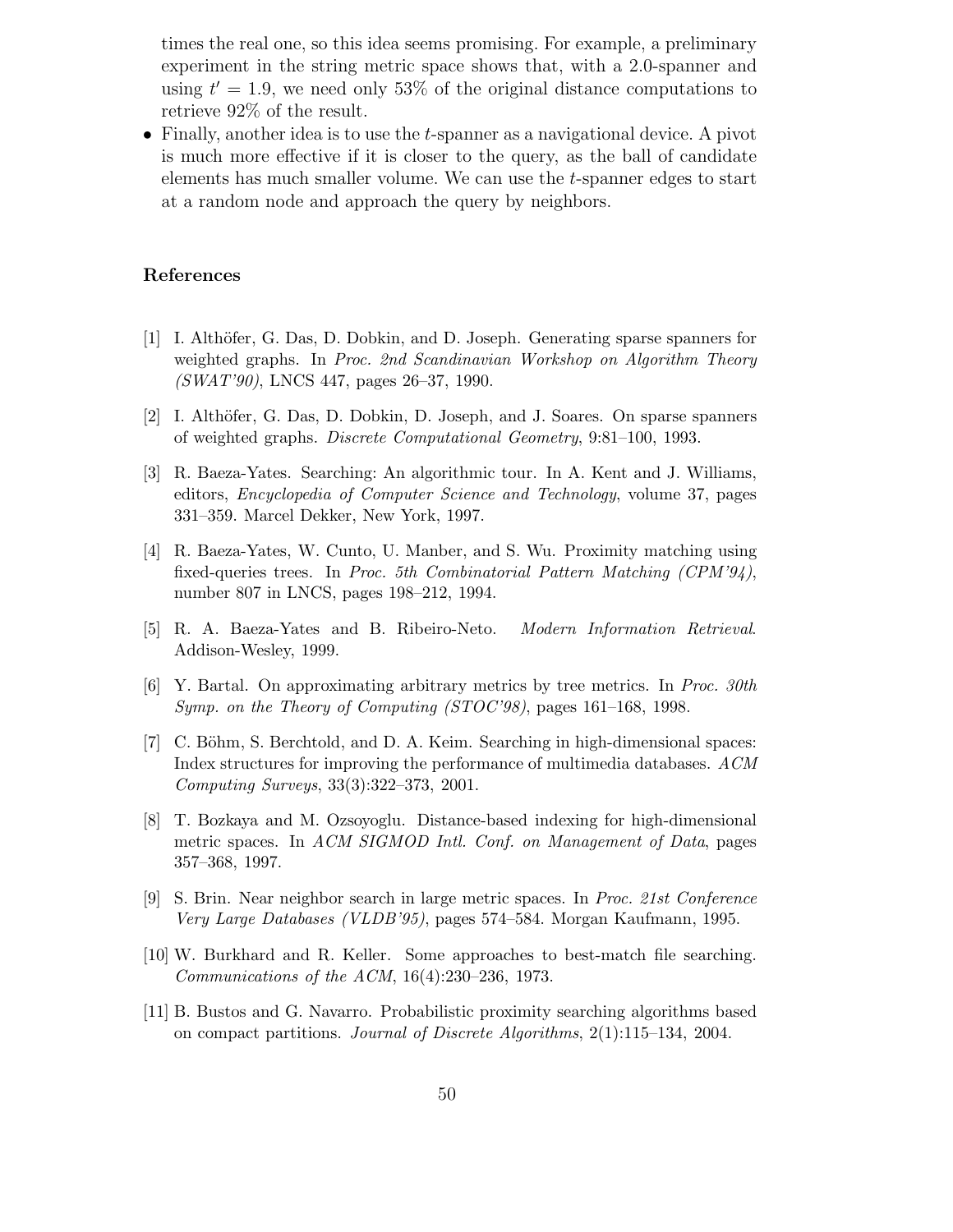- [12] M. Charikar, C. Chekuri, A. Goel, S. Guha, and S. Plotkin. Approximating a finite metric by a small number of tree metrics. In Proc. 39th Symp. on Foundations of Computer Science (FOCS'98), pages 379–388, 1998.
- [13] E. Chávez, K. Figueroa, and G. Navarro. Proximity searching in high dimensional spaces with a proximity preserving order. In Proc. 4th Mexican Intl. Conf. on Artificial Intelligence (MICAI'05), LNAI 3789, pages 405–414, 2005.
- [14] E. Chávez, J. Marroquín, and G. Navarro. Fixed queries array: A fast and economical data structure for proximity searching. Multimedia Tools and Applications, 14(2):113–135, 2001.
- [15] E. Ch´avez and G. Navarro. Probabilistic proximity search: Fighting the curse of dimensionality in metric spaces. Information Processing Letters, 85:39–46, 2003.
- [16] E. Chávez, G. Navarro, R. Baeza-Yates, and J.L. Marroquín. Proximity searching in metric spaces. ACM Computing Surveys, 33(3):273–321, 2001.
- [17] T. Chiueh. Content-based image indexing. In Proc. 20th Conf. on Very Large Databases (VLDB'94), pages 582–593, 1994.
- [18] E. Cohen. Fast algorithms for constructing t-spanners and paths with stretch t. SIAM Journal on Computing, 28:210–236, 1998.
- [19] T. H. Cormen, C. E. Leiserson, R. L. Rivest, and C. Stein. Introduction to Algorithms. The MIT Press, 2nd edition, 2001.
- [20] E. W. Dijkstra. A note on two problems in connexion with graphs. In Numerische Mathematik, volume 1, pages 269–271. Mathematisch Centrum, Amsterdam, The Netherlands, 1959.
- [21] D. Eppstein. Spanning trees and spanners. In Handbook of Computational Geometry, pages 425–461. Elsevier, 1999.
- [22] R. W. Floyd. Algorithm 97: Shortest path. Communications of the ACM, 5(6):345, 1962.
- [23] V. Gaede and O. Günther. Multidimensional access methods. ACM Computing Surveys, 30(2):170–231, 1998.
- [24] M. Goldwasser, J. Bentley, K. Clarkson, D. S. Johnson, C. C. McGeoch, and R. Sedgewick. The sixth dimacs implementation challenge: Near neighbor searches, January 1999.
- [25] J. Gudmundsson, C. Levcopoulos, and G. Narasimhan. Fast greedy algorithms for constructing sparse geometric spanners. SIAM Journal of Computing, 31(5):1479–1500, 2002.
- [26] J. M. Keil. Approximating the complete Euclidean graph. In Proc. 1st Scandinavian Workshop in Algorithm Theory (SWAT'88), LNCS 318, pages 208–213, 1988.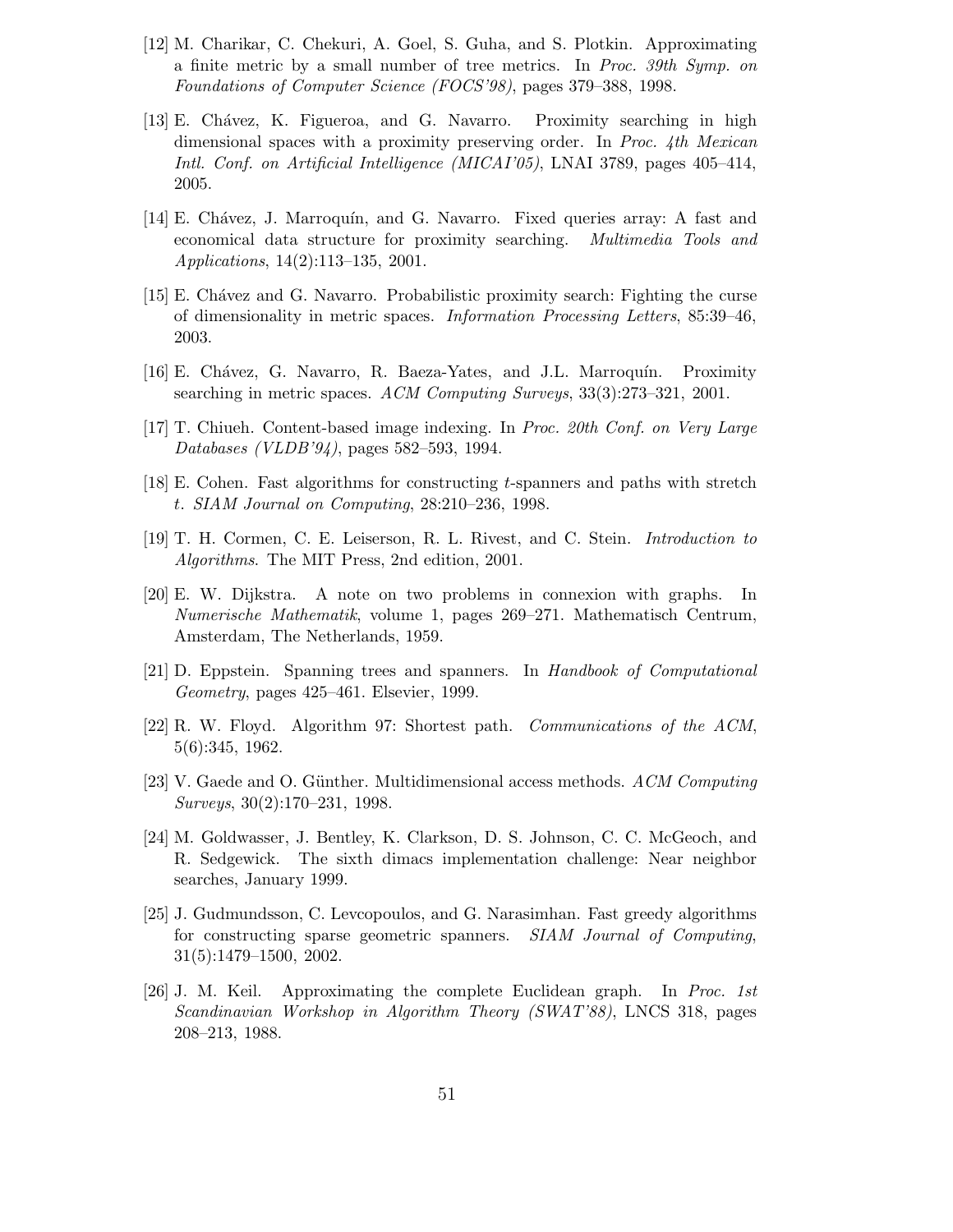- [27] G. Kortsarz and D. Peleg. Generating sparse 2-spanners. Journal of Algorithms, 17(2):222–236, 1994.
- [28] W. Liang and R. Brent. Constructing the spanners of graphs in parallel. Technical Report TR-CS-96-01, Dept. of CS and CS Lab, The Australian National University, January 1996.
- [29] L. Micó, J. Oncina, and E. Vidal. A new version of the nearest-neighbor approximating and eliminating search (AESA) with linear preprocessing-time and memory requirements. Pattern Recognition Letters, 15:9–17, 1994.
- [30] G. Navarro and R. Paredes. Practical construction of metric t-spanners. In Proc. 5th Workshop on Algorithm Engineering and Experiments (ALENEX'03), pages 69–81, 2003.
- [31] G. Navarro, R. Paredes, and E. Chávez. t-Spanners as a data structure for metric space searching. In Proc. 9th Intl. Symp. on String Processing and Information Retrieval (SPIRE'02), LNCS 2476, pages 298–309, 2002.
- [32] G. Navarro and M. Raffinot. Flexible Pattern Matching in Strings Practical on-line search algorithms for texts and biological sequences. Cambridge University Press, 2002.
- [33] D. Peleg and A. Schaffer. Graph spanners. *Journal of Graph Theory*, 13(1):99– 116, 1989.
- [34] D. Peleg and J. Ullman. An optimal synchronizer for the hypercube. SIAM Journal on Computing, 18:740–747, 1989.
- [35] R. C. Prim. Shortest connection networks and some generalizations. Bell System Technical Journal, 36:1389–1401, 1957.
- [36] J. Ruppert and R. Seidel. Approximating the d-dimensional complete Euclidean graph. In 3rd Canadian Conf. on Computational Geometry, pages 207–210, 1991.
- [37] D. Shasha and T. Wang. New techniques for best-match retrieval. ACM Transactions on Information Systems, 8(2):140–158, 1990.
- [38] M. Thorup and U. Zwick. Approximate distance oracles. In Proc. 33rd Symp. on Theory of Computing (STOC'01), pages 183–192, 2001.
- [39] J. Uhlmann. Satisfying general proximity/similarity queries with metric trees. Information Processing Letters, 40(4):175–179, 1991.
- [40] E. Vidal. An algorithm for finding nearest neighbors in (approximately) constant average time. Pattern Recognition Letters, 4:145–157, 1986.
- [41] M. A. Weiss. Data Structures and Algorithm Analysis. Addison-Wesley, 2nd edition, 1995.
- [42] P. Yianilos. Data structures and algorithms for nearest neighbor search in general metric spaces. In Proc. 4th ACM-SIAM Symp. on Discrete Algorithms (SODA'93), pages 311–321. SIAM Press, 1993.